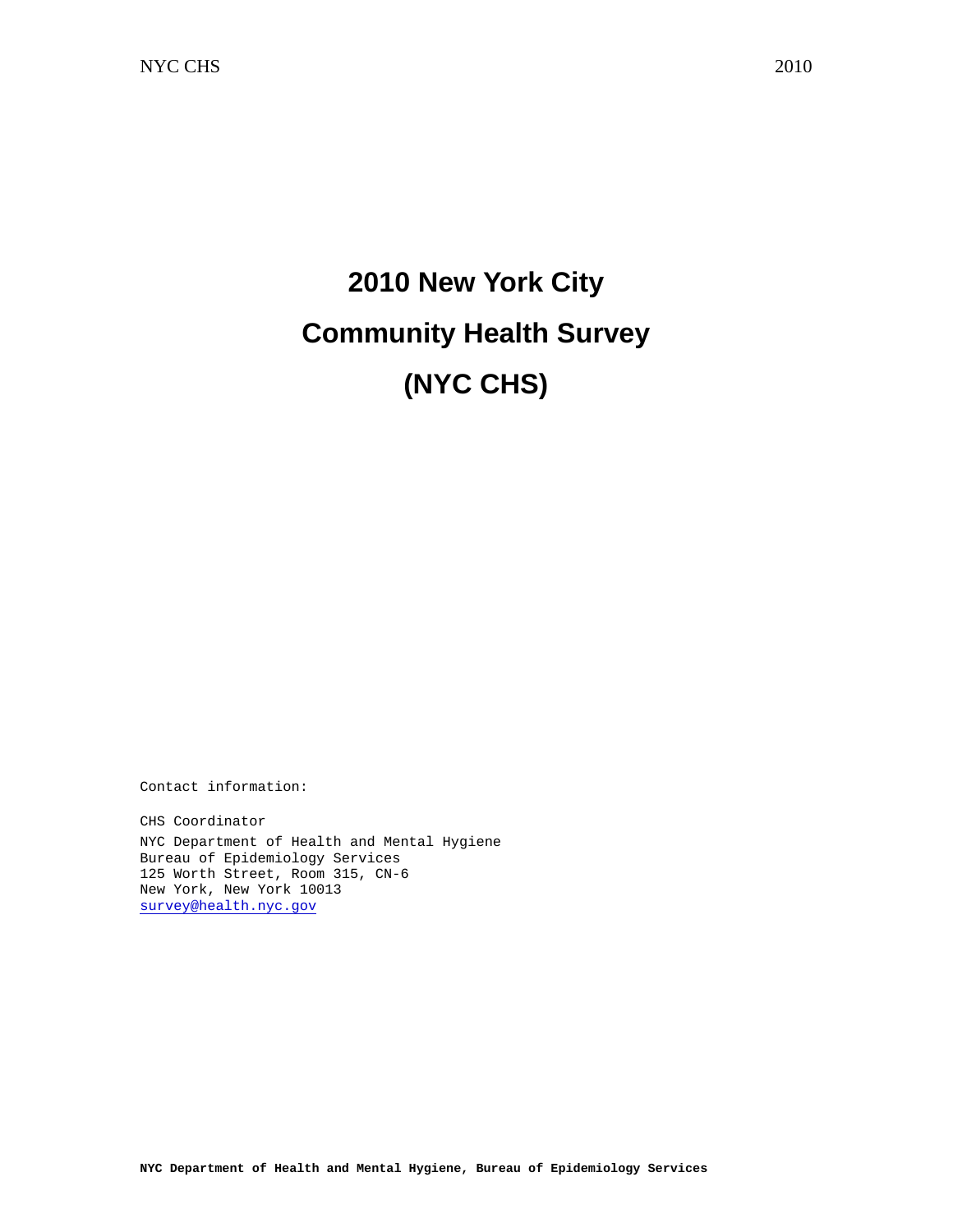### **2010 Community Health Survey Questionnaire Last updated (04/23/10)**

Hello, My name is \_\_\_\_\_\_\_\_\_\_\_\_\_\_\_\_\_, and I am calling on behalf of the New York City Department of Health from Abt-SRBI. We're conducting an important study to improve the health of New Yorkers. Your household has been randomly chosen to represent your neighborhood. All answers you give will be confidential.

[IF NEEDED] You don't have to give me any personal identifying information such as your full name or address.

| REASONS TO CALL-BACK               | REASONS NOT TO CALL-BACK           |
|------------------------------------|------------------------------------|
| 01 No answer                       | 11 Refused                         |
| 02 Busy                            | 12 Non-working/disconnected number |
| 03 Call-back                       | 13 Non-residential number          |
| 04 Answering machine               | 14 Number-change                   |
| 05 Spanish interviewer needed      | 15 Fax machine                     |
| 06 Other language needed           | 16 Beeper/Cell phone               |
| 07 END OF SHIFT/NUMBER NEVER TRIED | 17 Other phone problem             |
|                                    | 18 Physically/mentally unable      |
|                                    |                                    |

Q ZIP To make sure that your neighborhood is correctly identified, could I please have your five-digit zip code?

RECORD 77777 FOR DK RECORD 99999 FOR Ref.

#### **IF Q ZIP DOES NOT FALL IN PREDEFINED CATI ZIP CODE LIST**

Q Confirm. Just to confirm, is your zipcode\_\_\_\_\_\_\_\_\_\_\_\_?

1 YES 2 NO 7 DON'T KNOW/NOT SURE 9 REFUSED

**IF RESPONDENT CONFIRMS ORIGINAL ZIPCODE, ASK Q BORO. IF RESPONDENT SAYS THE ZIP CODE FIRST GIVEN IS NOT CORRECT OBTAIN CORRECTED ZIP CODE. IF THIS ZIPCODE STILL DOES NOT FALL IN PREDEFINED CATI ZIP CODE LIST, OR IF Q ZIP = 77777 OR Q ZIP = 99999, ASK Q BORO**

Q BORO In which of the five New York City boroughs are you residing?

### **READ IF NEEDED:**

1 The Bronx 2 Brooklyn 3 Manhattan 4 Queens, or 5 Staten Island ? 6 DO NOT LIVE IN NYC [TERMINATE] 7 DON'T KNOW/NOT SURE [TERMINATE] 9 REFUSED [TERMINATE]

**IF QUOTA OUT, GO TO CHILD SUBSCRIPT QS.1. WRITE DATA FOR QZIP (QZIP), QCONFIRM (QCONFIRM), AND QBORO (QBORO) FROM MAIN SUB\_SCRIPT. WRITE DATA FROM SAMPLE FOR UHF, REPLICATE, QKEY – THE ORIGINAL ONE, MAILED, RESMC, CSS.**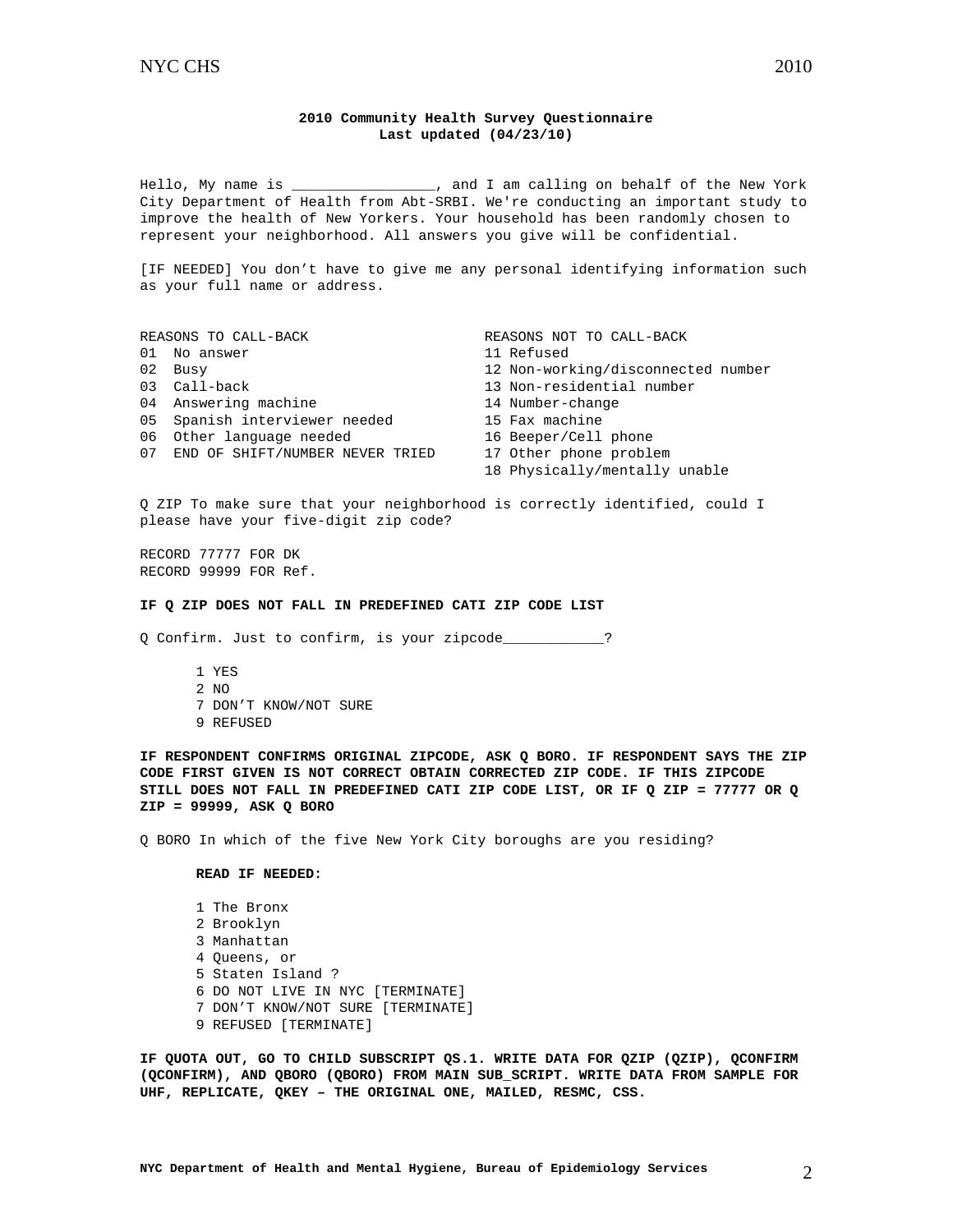### **QLEVEL =1**

Q HH Now I need to randomly select one adult who lives in your household to be interviewed. How many members of your household, INCLUDING YOURSELF, are 18 years of age or older?

READ IF NEEDED: Household members are those who spend a majority of their time living in the household.

RECORD 88 FOR NOT A PRIVATE RESIDENCE RECORD 99 FOR REFUSED/DK

\_\_\_\_\_\_\_\_\_ Number of adults [RANGE 1-20]

**IF NO ADULTS (HH=0) OR NOT A PRIVATE RESIDENCE (HH=88) OR REFUSED/DK (HH=99):** Those are all the questions I have for you. Thank you for your time. **TERMINATE INTERVIEW.**

**IF ONLY 1 ADULT (HH=1) ASK HHa, ELSE IF MORE THAN ONE ADULT (HH>1) ASK HHb.**

HHa Are you the adult?

1 Yes 2 No 9 Refused **IF HHa=1, THEN READ S6A, ELSE SKIP TO S6B.**

s6a Then you are the person I need to speak with. Let me start by saying your contact information such as your phone number will not be shared with the Health Department or anyone else. Participation is voluntary: you can stop the interview at any time or decide not to answer any question. The interview takes about 25 minutes. If you have any questions I can't answer, I'll give you a telephone number for more information. **[GO TO QWHICH]**

**IF HHa=2 (NOT THE ADULT)** s6b May I speak with the adult?

1 Yes - available (SKIP TO WHICH) 2 No - not available – [GO TO s6b1] 9 Refused

### **IF MORE THAN ONE ADULT (HH>1) ASK HHb.**

HHb. NUMADULT How many of these adults are men and how many are women?

INTERVIEWER: RECORD 99 FOR REFUSED

 $\_\_\_\_\$  MEN \_\_\_ WOMEN

[If either NUMMEN or NUMWOMEN = 99 then Thank and terminate]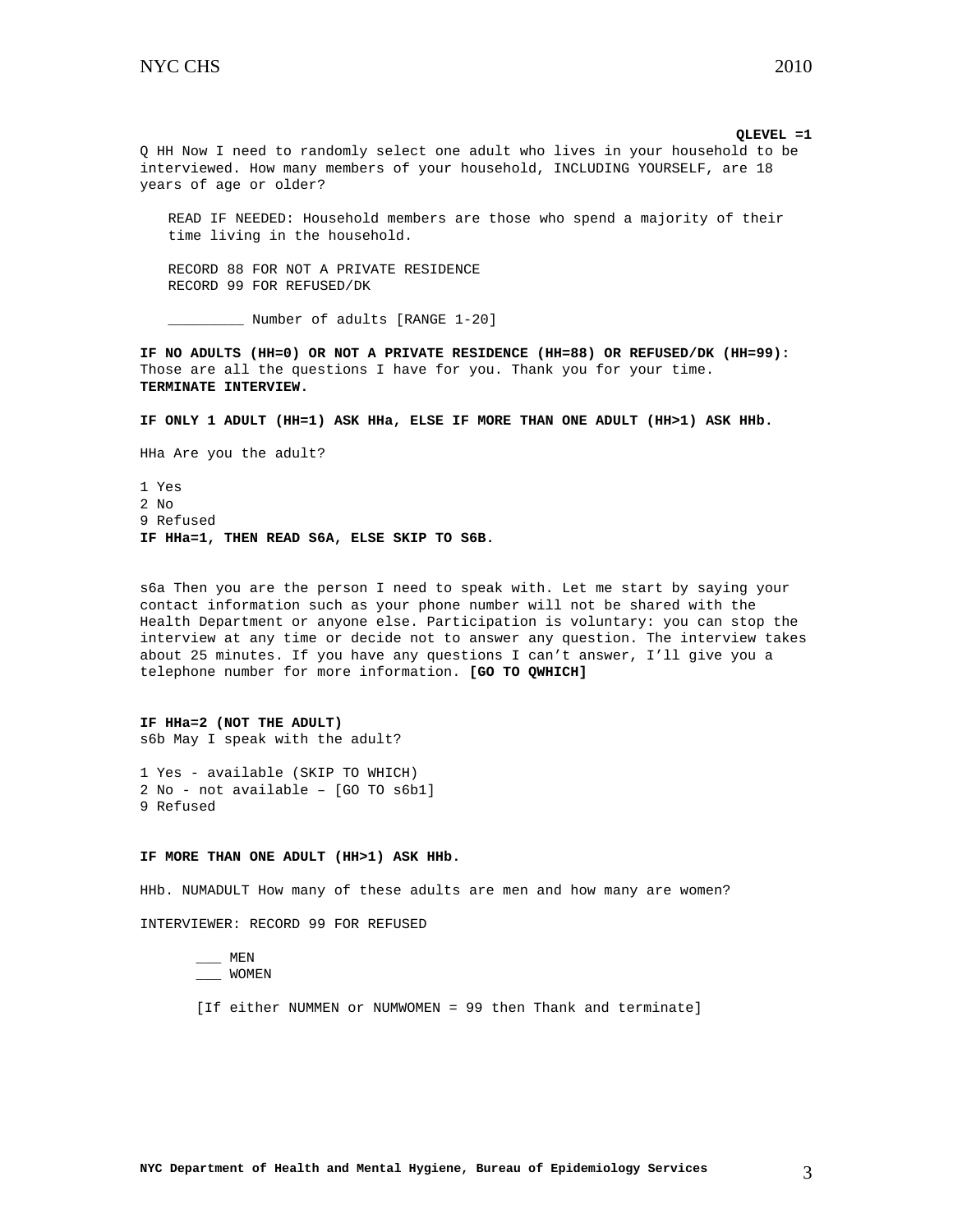### NYC CHS 2010

Q PICK Could I please speak with \_\_\_\_\_\_\_\_\_\_\_? [RANDOMLY PICKED]

1 Yes - available (SKIP TO WHICH) 2 No - not available – [GO TO S6b1] 9 Refused

### **IF PICKED PERSON IS NOT AVAILABLE:**

S6b1. (If s6b = 2) May I please have the adult's name so we can ask for them when we call back?/(If  $q$  pick = 2) May I please have the (PICKED PERSON'S) name so that we can speak with [them] when we call back?

1 Gave response – (ENTER RESPONSE) 7 (VOL) Don't know – (Thanks and terminate) 9 (VOL) Refused – (Thanks and terminate)

Q WHICH INTERVIEWER: SELECT LANGUAGE

1 English

- 2 Spanish
- 3 Russian Paper
- 4 Chinese Paper

### **IF HHa = 1 GO TO Q1.1, ELSE GO TO Q HELLO** Q HELLO

Hello, My name is \_\_\_\_\_\_\_\_\_\_\_\_\_\_\_\_\_, and I am calling on behalf of the New York City Department of Health from Abt-SRBI. We're conducting an important study to improve the health of New Yorkers. Your household has been randomly chosen to represent your neighborhood. All answers you give will be confidential.

Your contact information such as your phone number will not be shared with the Health Department or anyone else. Participation is voluntary: you can stop the interview at any time or decide not to answer any question. The interview takes about 25 minutes. If you have any questions I can't answer, I'll give you a telephone number for more information.

**ENTER CHS MAIN SUBSCRIPT HERE. WRITE DATA FROM SAMPLE FOR UHF, REPLICATE, QKEY – THE ORIGINAL ONE, MAILED, RESMC, CSS. WRITE SCREENER VARIABLES TO CHS SUBSCRIPT.**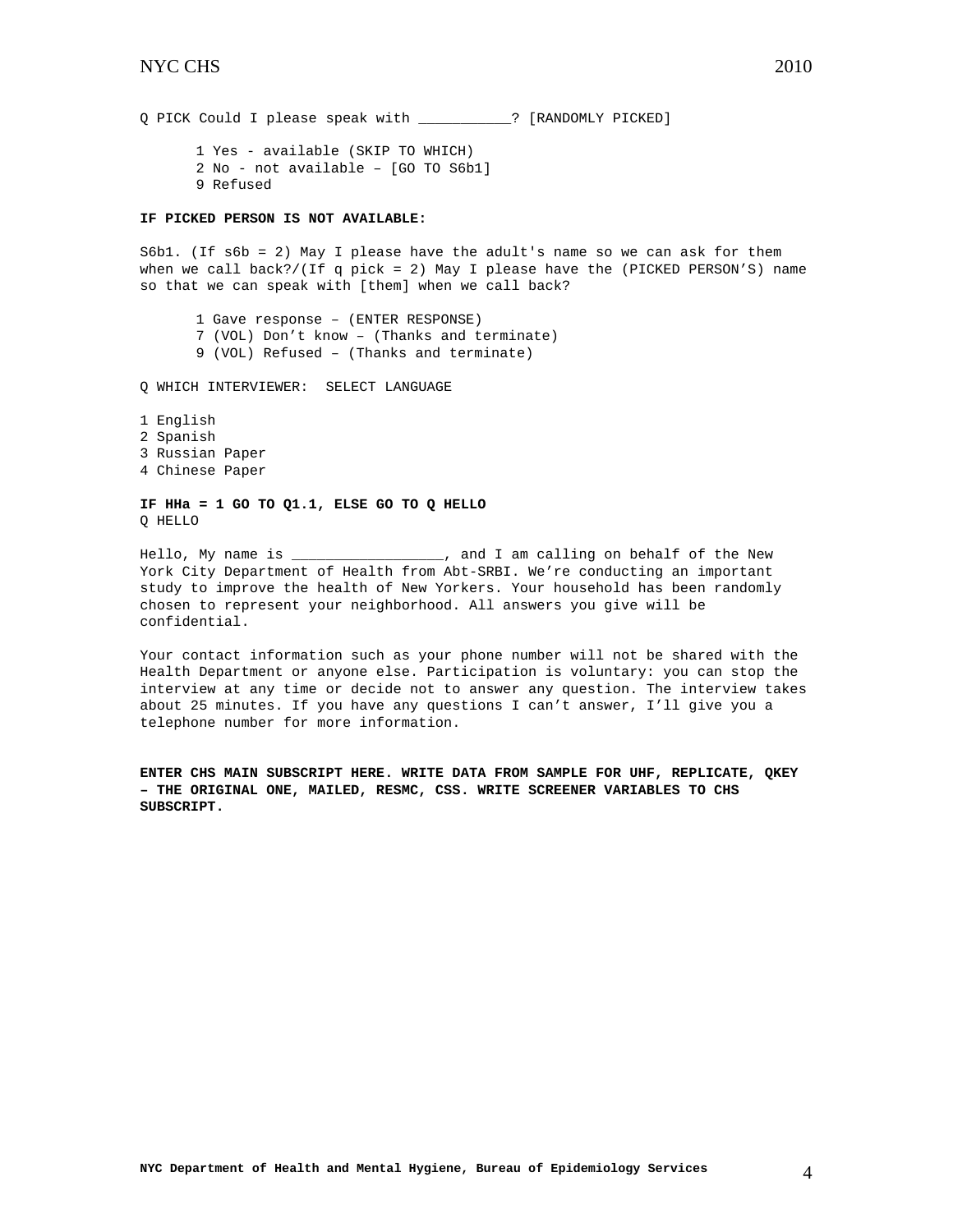### **HEALTH STATUS**

**TCNY**<br>ASK ALL

**Q1.1 -** Would you say that in general your health is excellent, very good, good, fair or poor?

- 1 EXCELLENT
- 2 VERY GOOD
- 3 GOOD
- 4 FAIR
- 5 POOR
- 7 DON'T KNOW/NOT SURE
- 9 REFUSED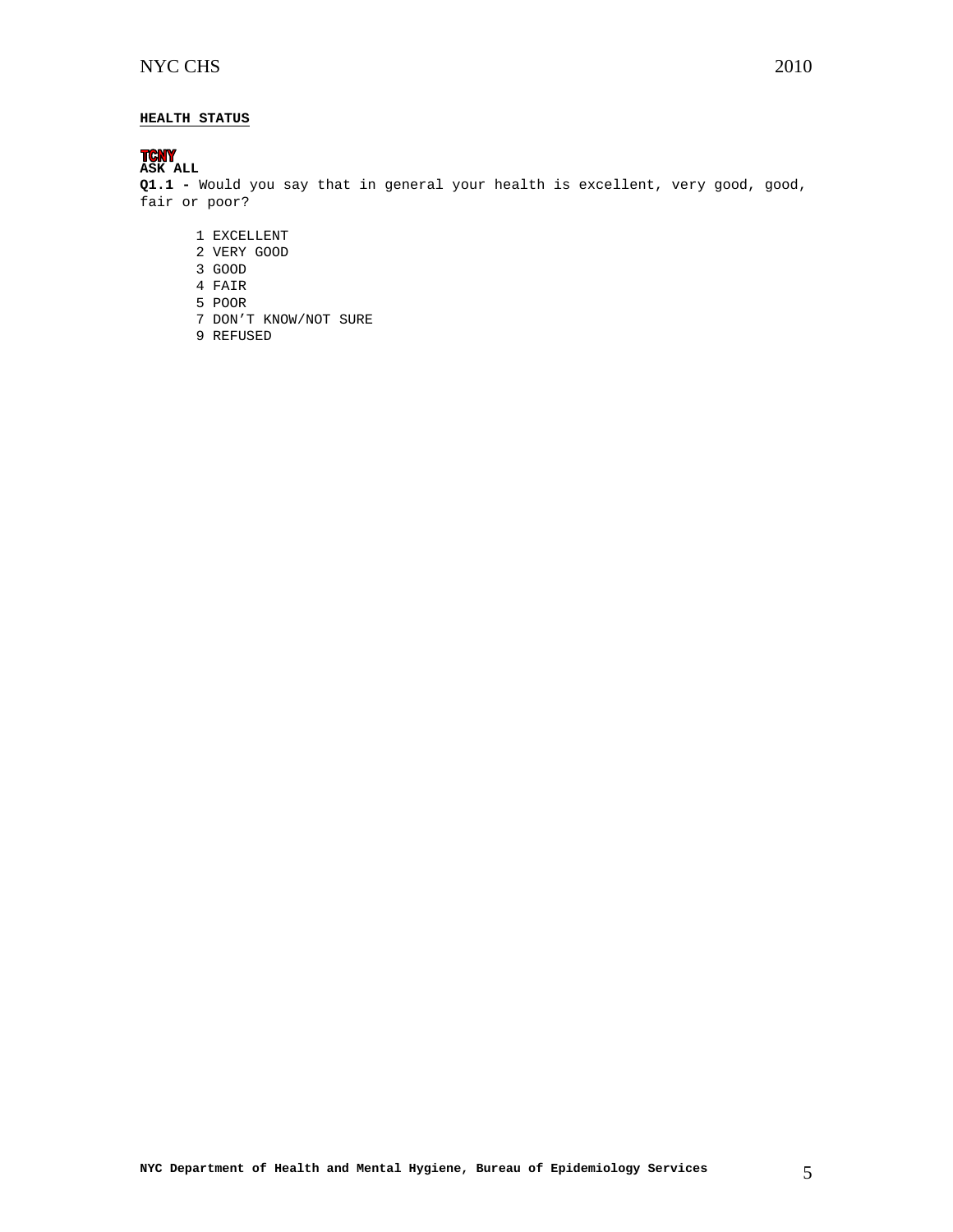### **ACCESS**

### **ASK ALL**

**Q2.1 -** Do you have any kind of health insurance coverage, including private health insurance, prepaid plans such as H-M-Os, or government plans such as Medicare or Medicaid?

READ IF NEEDED: Medicare is a health insurance program for people 65 and older or persons with disabilities.

READ IF NEEDED: Medicaid is a health insurance program for persons whose income and resources cannot cover the costs of health care.

1 YES 2 NO 7 DON'T KNOW/NOT SURE 9 REFUSED

### **ASK IF Q2.1 = 1, ELSE SKIP TO Q2.3a/b**

**Q2.2 -** What type of health insurance do you use to pay for your doctor or hospital bills? Is it insurance through:

BEGIN READING ANSWER CHOICES 01 Your employer

IF R CLEARLY PICKS 1, STOP READING ANSWER CHOICES AND ENTER 1. OTHERWISE, READ ENTIRE LIST.

02 Someone else's employer 03 A plan that you or someone else buys on your own 04 Medicare 05 Family Health Plus or Medicaid including Medicaid Managed Care 06 The military, CHAMPUS, TriCare, or the VA 07 COBRA, or 08 Some other source ? 88 NONE 77 DON'T KNOW/NOT SURE 99 REFUSED

### **CATI – RANDOMIZE RESPONDENTS TO RECEIVE EITHER Q2.3a OR Q2.3b (1:1) ASK ALL – VERSION 1 ONLY**

**Q2.3a -** Do you have one person or more than one person you think of as your personal doctor or health care provider?

INTERVIEWER PROBE IF "YES": Do you have only one or more than one?

1 YES, ONLY ONE 2 YES, MORE THAN ONE 3 NO 7 DON'T KNOW/NOT SURE 9 REFUSED

### **ASK ALL – VERSION 2 ONLY**

**Q2.3b -** Do you have a doctor or other health care provider you see regularly if you are ill or need a checkup?

> 1 YES 2  $N<sub>O</sub>$ 7 DON'T KNOW/NOT SURE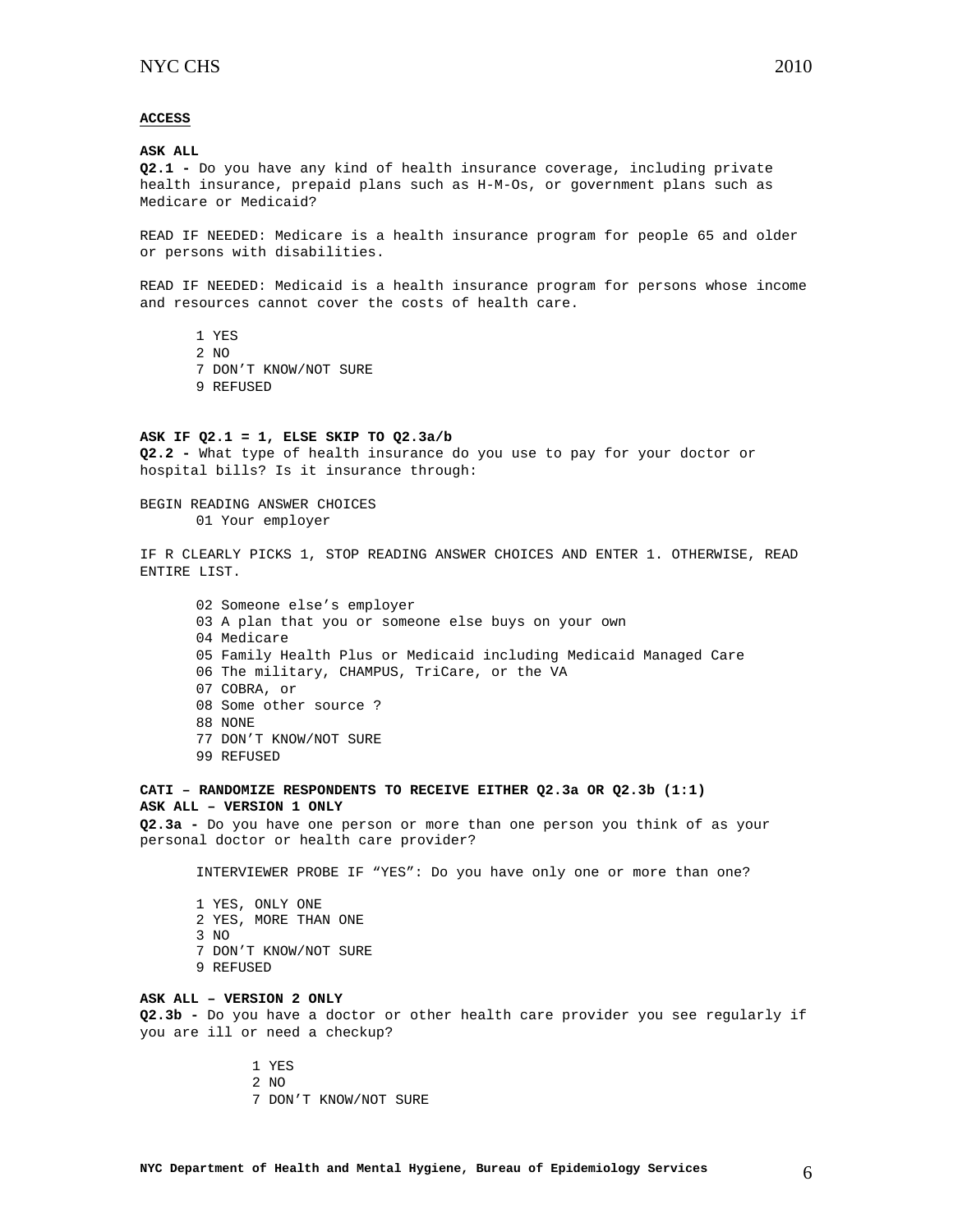### 9 REFUSED

### **TCNY ASK ALL**

**Q2.4 -** Was there a time in the past 12 months when you needed medical care but did NOT get it? Medical care includes doctor's visits, tests, procedures, prescription medication and hospitalizations.

- 1 YES
- 2 NO
- 7 DON'T KNOW/NOT SURE
- 9 REFUSED

### **CARDIOVASCULAR HEALTH**

#### **TCNY ASK ALL**

**Q3.1 -** Have you ever been told by a doctor, nurse or other health professional that you have hypertension, also called high blood pressure?

- 1 YES
- 2 NO
- 7 DON'T KNOW/NOT SURE
- 9 REFUSED

### **TCNY**

### **ASK IF Q3.1 = 1**

**Q3.2** – Have you ever been told by a doctor, nurse or other health professional that you need to take medicine for your high blood pressure?

- 1 YES
- 2 NO
- 7 DON'T KNOW/NOT SURE
- 9 REFUSED

### **TCNY**

**ASK IF Q3.2 = 1 Q3.3 –** Are you currently taking medication for your high blood pressure?

- 1 YES
- 2 NO
- 7 DON'T KNOW/NOT SURE
- 9 REFUSED

### **ASK ALL**

**Q3.4** – Do you take aspirin daily or every other day for your heart?

- 1 YES 2 NO 7 DON'T KNOW/NOT SURE
- 9 REFUSED

### **ASK ALL**

**Q3.5 -** Cholesterol is a fatty substance found in the blood. Have you ever had your cholesterol checked?

- 1 YES
- 2 NO
- 7 DON'T KNOW/NOT SURE
- 9 REFUSED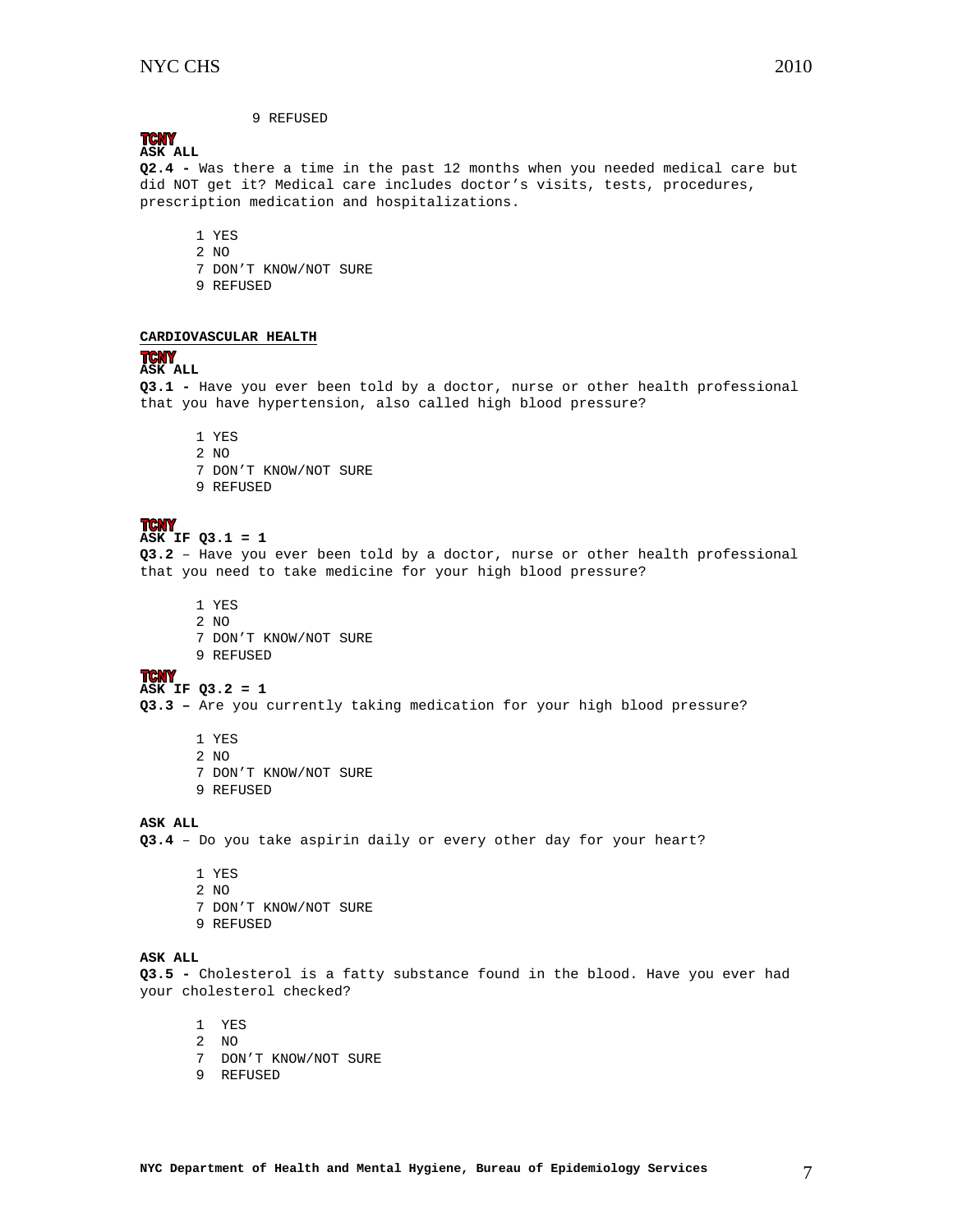```
ASK IF Q3.5 = 1
Q3.6 - About how long has it been since you last had your cholesterol checked? 
READ ONLY IF NECESSARY
       1 Less than 12 months ago 
       2 1 year ago but less than 2 years ago 
       3 2 years ago but less than 3 years ago 
       4 3 years ago but less than 5 years ago 
       5 5 or more years ago 
       7 DON'T KNOW/NOT SURE 
       9 REFUSED 
TCNY
ASK ALL
Q3.7 - Have you ever been told by a doctor, nurse or other health professional 
that your blood cholesterol is high?
       1 YES
       2 NO 
       7 DON'T KNOW/NOT SURE 
       9 REFUSED 
ASK IF 3.7 = 1
Q3.8 – Have you ever been told by a doctor, nurse or other health professional 
that you need to take medicine for your high cholesterol?
       1 YES
       2 NO 
       7 DON'T KNOW/NOT SURE 
       9 REFUSED 
TCNY
ASK IF 3.7 = 1
Q3.9 - Are you currently taking medication to lower your high cholesterol?
       1 YES 
       2 NO 
       7 DON'T KNOW/NOT SURE 
       9 REFUSED 
DIABETES
ASK ALL
Q4.1- Have you ever been told by a doctor, nurse or other health professional 
that you have diabetes?
```
INTERVIEWER: IF "YES", AND FEMALE ASK: "Was this only when you were pregnant?"

1 YES 2 YES, FEMALE TOLD ONLY DURING PREGNANCY 3 NO 7 DON'T KNOW/NOT SURE 9 REFUSED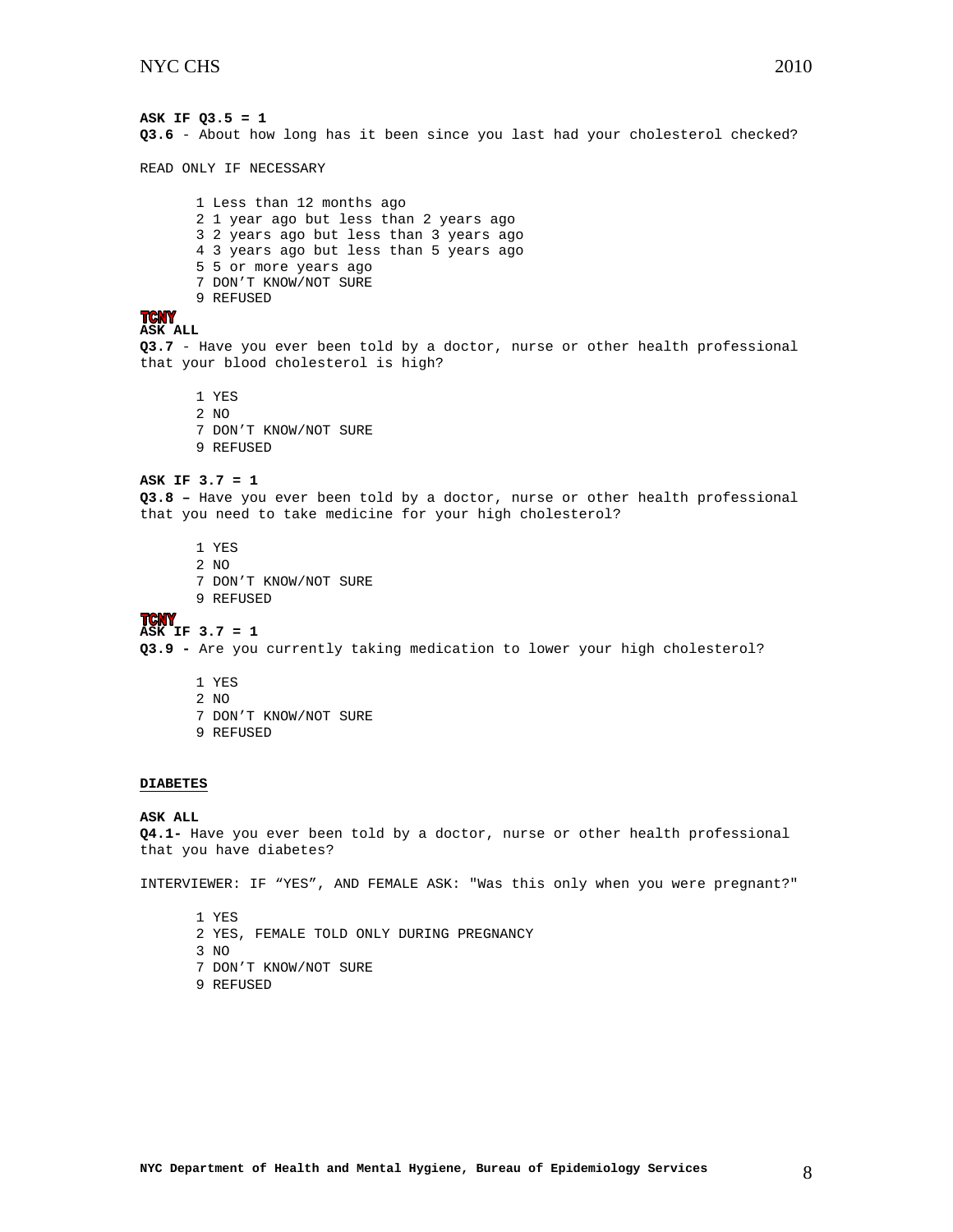### **ASTHMA**

### **ASK ALL**

**Q4.2 –** Have you ever been told by a doctor, nurse or other health professional that you had asthma?

- 1 YES 2  $N()$
- 7 DON'T KNOW/NOT SURE
- 9 REFUSED

**ASK IF Q4.2 = 1 Q4.3 -** In the last 12 months, have you had an episode of asthma or an asthma attack?

1 YES 2 NO 7 DON'T KNOW/NOT SURE 9 REFUSED

**ASK IF Q4.2 = 1 Q4.4 -** During the past 12 months, how many times did you visit an emergency room or urgent care center because of asthma?

\_\_\_\_\_\_ NUMBER OF VISITS [76 OR MORE = "76"] 77 DON'T KNOW/NOT SURE 99 REFUSED

### **MENTAL HEALTH**

READ: The next few questions are about your mental health

#### **TCNY ASK ALL**

**Q5.1 -** During the past 30 days, how often did you feel

So sad that nothing could cheer you up?

All of the time, most of the time, some of the time, a little of the time, OR none of the time?

IF ASKED FOR HELP WITH MENTAL HEALTH PROBLEM: THE NUMBER FOR PROJECT LIBERTY IS (800) LIFE NET OR **800-543-3638**

1 ALL OF THE TIME 2 MOST OF THE TIME 3 SOME OF THE TIME 4 A LITTLE OF THE TIME 5 NONE OF THE TIME 7 DON'T KNOW/NOT SURE 9 REFUSED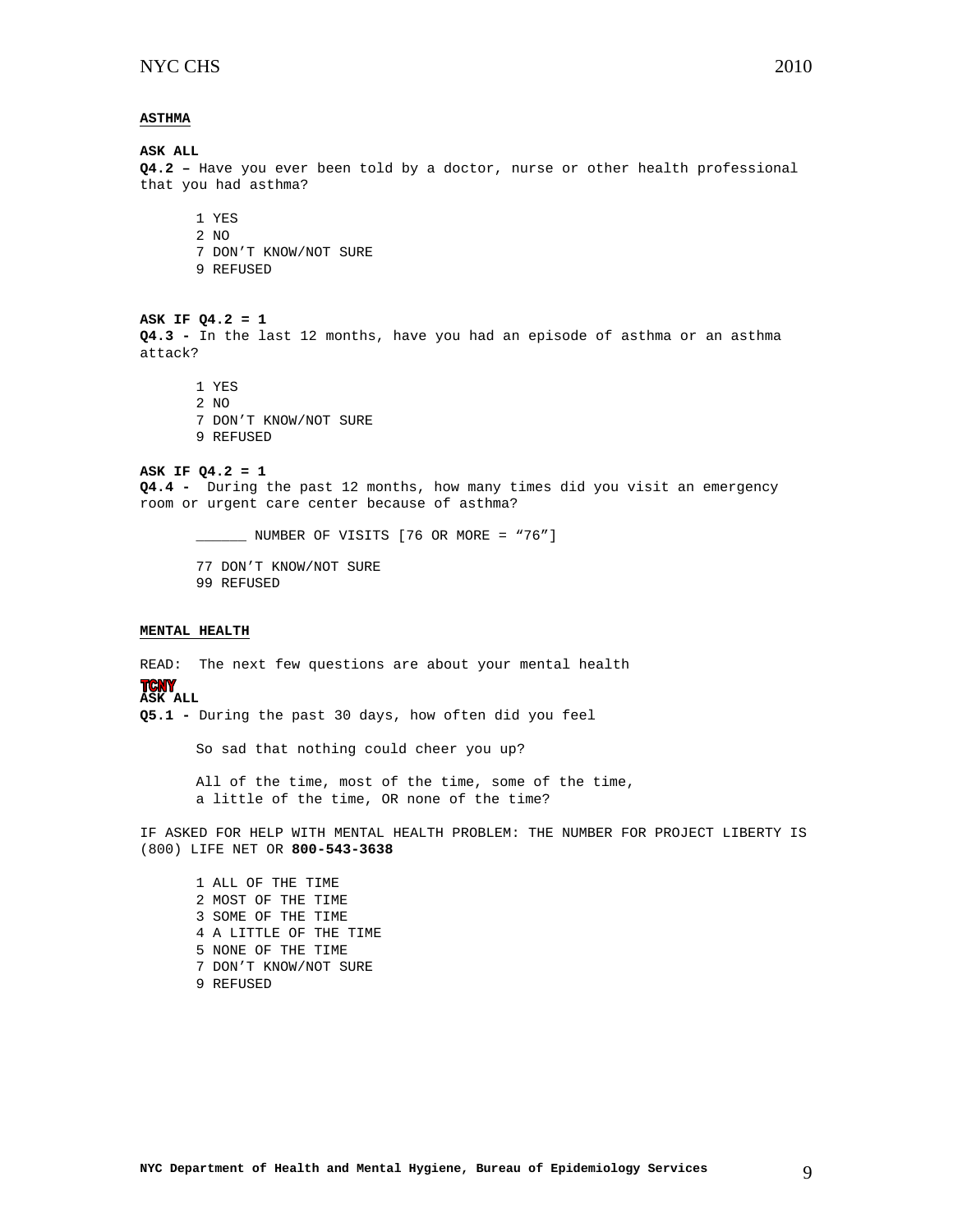**TCNY ASK ALL Q5.2 -** During the past 30 days, how often did you feel

Nervous?

All of the time, most of the time, some of the time, a little of the time, OR none of the time?

IF ASKED FOR HELP WITH MENTAL HEALTH PROBLEM: THE NUMBER FOR PROJECT LIBERTY IS (800) LIFE NET OR **800-543-3638**

1 ALL OF THE TIME 2 MOST OF THE TIME 3 SOME OF THE TIME 4 A LITTLE OF THE TIME 5 NONE OF THE TIME 7 DON'T KNOW/NOT SURE 9 REFUSED

### **TCNY** ASK ALL

**Q5.3 –** (READ IF NEEDED: During the past 30 days), how often did you feel

Restless or fidgety?

(READ IF NEEDED: All of the time, most of the time, some of the time, a little of the time, OR none of the time?)

IF ASKED FOR HELP WITH MENTAL HEALTH PROBLEM: THE NUMBER FOR PROJECT LIBERTY IS (800) LIFE NET OR **800-543-3638**

1 ALL OF THE TIME 2 MOST OF THE TIME 3 SOME OF THE TIME 4 A LITTLE OF THE TIME 5 NONE OF THE TIME 7 DON'T KNOW/NOT SURE 9 REFUSED

#### **TCNY ASK ALL**

**Q5.4 -** (READ IF NEEDED: During the past 30 days), how often did you feel

Hopeless?

(READ IF NEEDED: All of the time, most of the time, some of the time, a little of the time, OR none of the time?)

IF ASKED FOR HELP WITH MENTAL HEALTH PROBLEM: THE NUMBER FOR PROJECT LIBERTY IS (800) LIFE NET OR **800-543-3638**

1 ALL OF THE TIME 2 MOST OF THE TIME 3 SOME OF THE TIME 4 A LITTLE OF THE TIME 5 NONE OF THE TIME 7 DON'T KNOW/NOT SURE 9 REFUSED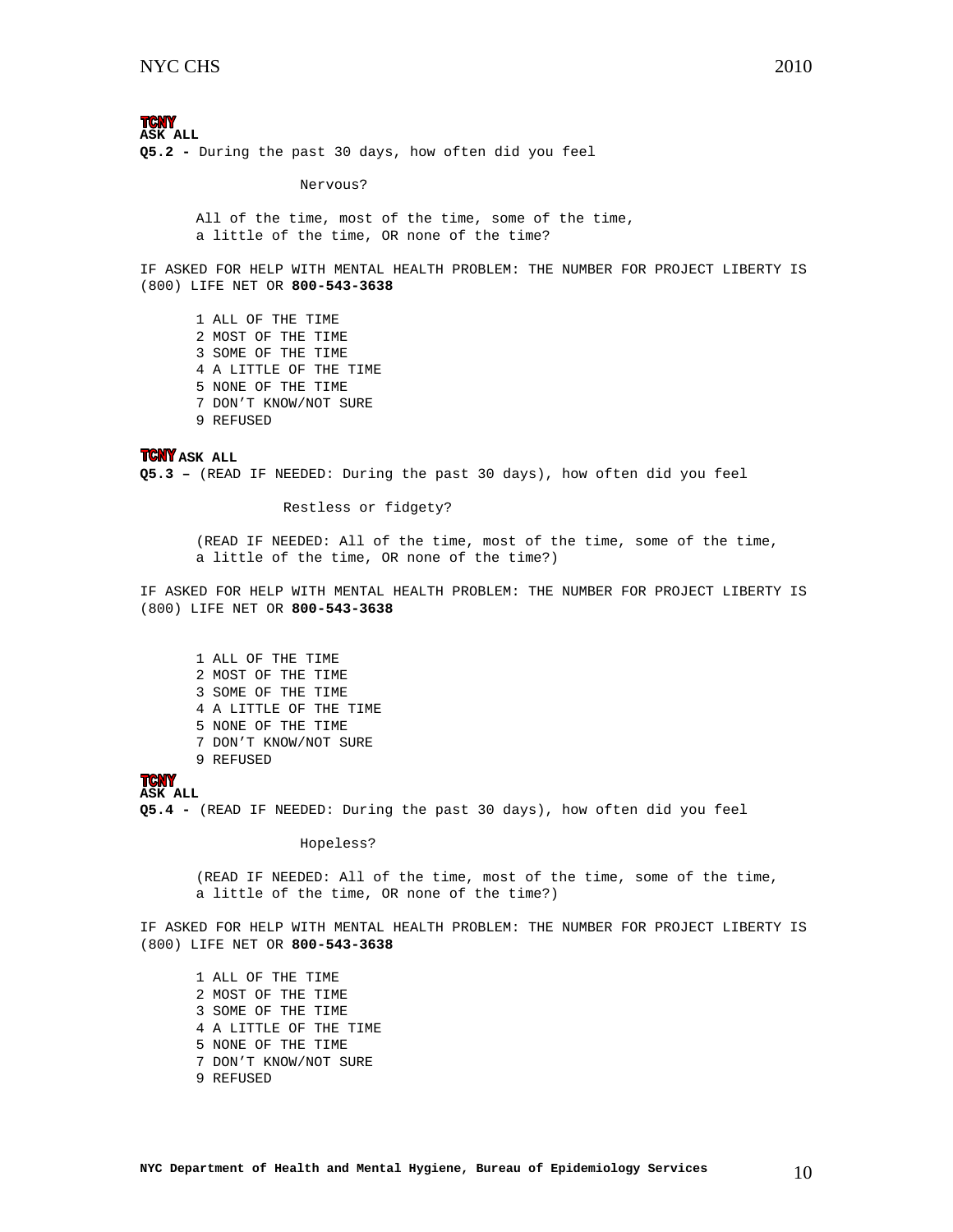```
TCNY
```
**ASK ALL**

**Q5.5 -** (READ IF NEEDED: During the past 30 days), how often did you feel

That everything was an effort?

(READ IF NEEDED: All of the time, most of the time, some of the time, a little of the time, OR none of the time?)

IF ASKED FOR HELP WITH MENTAL HEALTH PROBLEM: THE NUMBER FOR PROJECT LIBERTY IS (800) LIFE NET OR **800-543-3638**

1 ALL OF THE TIME 2 MOST OF THE TIME 3 SOME OF THE TIME 4 A LITTLE OF THE TIME 5 NONE OF THE TIME 7 DON'T KNOW/NOT SURE 9 REFUSED

### **TCNY ASK ALL**

**Q5.6 -** (READ IF NEEDED: During the past 30 days), how often did you feel

Worthless?

(READ IF NEEDED: All of the time, most of the time, some of the time, a little of the time, OR none of the time?)

IF ASKED FOR HELP WITH MENTAL HEALTH PROBLEM: THE NUMBER FOR PROJECT LIBERTY IS (800) LIFE NET OR **800-543-3638**

1 ALL OF THE TIME 2 MOST OF THE TIME 3 SOME OF THE TIME 4 A LITTLE OF THE TIME 5 NONE OF THE TIME 7 DON'T KNOW/NOT SURE 9 REFUSED

```
***GENERATE K6 score***** 
FOR Q 5.1 – Q 5.6, CODE "7 Don't know" and "9 Refused" as = 5. 
k6 score =30 - (5.1 + 5.2 + 5.3 + 5.4 + 5.5 + 5.6)if k6 >12 then SMI=1; 
else if k6<=12, THEN SMI =2;
```
### **TCNY ASK IF SMI=1**

**Q5.7** We just talked about a number of feelings you had during the PAST 30 DAYS. Altogether, how MUCH did these feelings interfere with your life or activities: a lot, some, a little, or not at all?

1 A LOT 2 SOME 3 A LITTLE 4 NOT AT ALL 7 DON'T KNOW/NOT SURE 9 REFUSED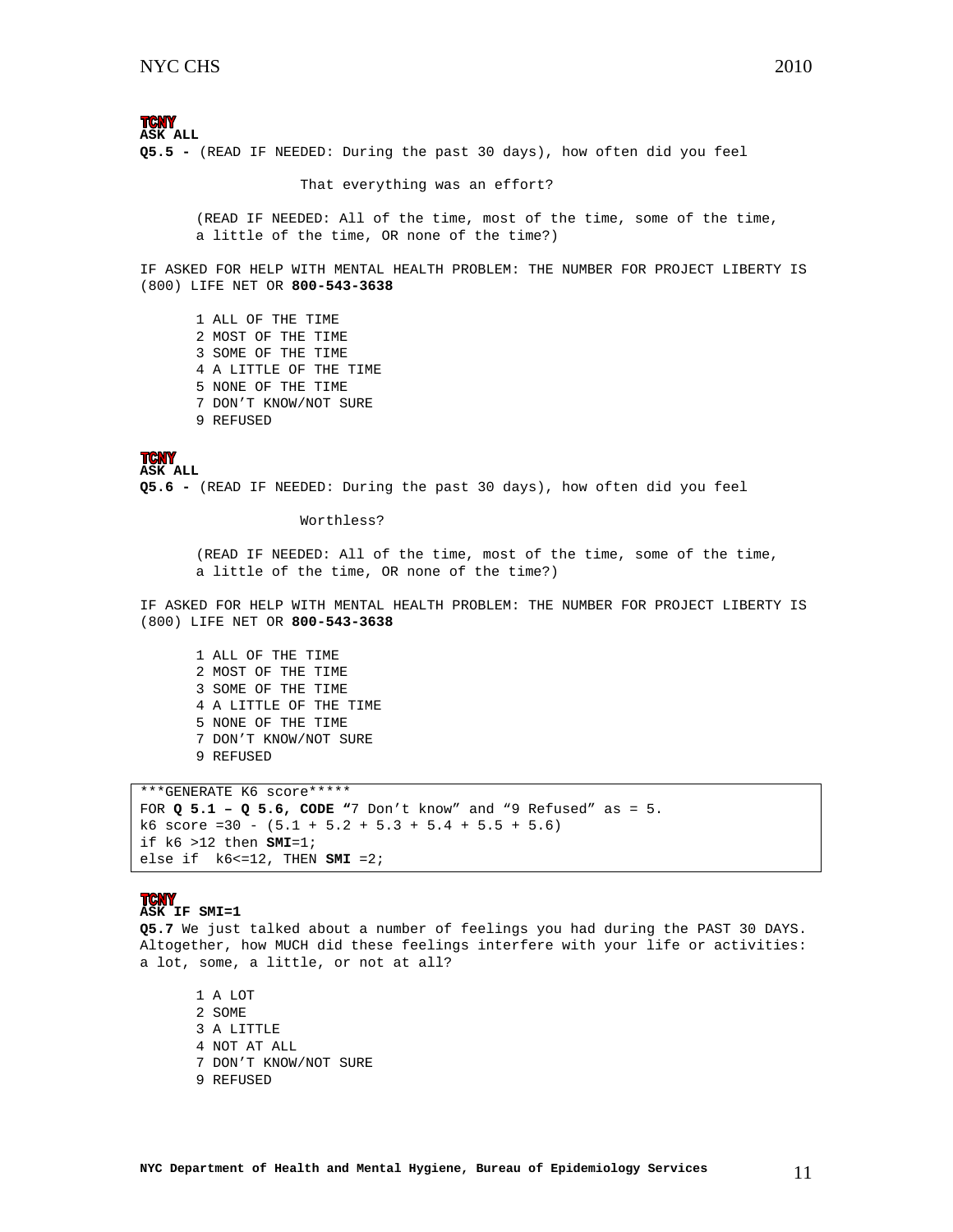**ASK ALL Q5.8** - DURING THE PAST 30 DAYS, have you received any counseling or taken prescription medication for a mental health problem?

1 YES 2  $N<sub>O</sub>$ 7 DON'T KNOW/NOT SURE 9 REFUSED

#### **ASK IF Q5.8 ≠ 1**

**Q5.9** - IN THE LAST 12 MONTHS, have you received any counseling or taken prescription medication for a mental health problem?

1 YES

2 NO

7 DON'T KNOW/NOT SURE

9 REFUSED

### **ASK ALL**

**Q5.10 -** Have you ever been told by a doctor, nurse or other health professional that you have depression?

1 YES 2  $N<sub>O</sub>$ 

- 7 DON'T KNOW/NOT SURE
- 9 REFUSED

### **NUTRITION**

**READ SCREEN:** And now some questions about food and drinks.

#### **ASK ALL**

**Q6.1** - In general, how healthy is your overall diet? Would you say excellent, very good, good, fair or poor?

1 EXCELLENT 2 VERY GOOD 3 GOOD 4 FAIR 5 POOR 7 DON'T KNOW/NOT SURE 9 REFUSED

### **ASK ALL**

**Q6.2** - If you were to walk from your home to purchase fresh fruits and vegetables, how long would it take you to get there? 5 minutes or less, more than 5 minutes but less than 10 minutes or 10 minutes or more?

1 5 minutes or less 2 More than 5 minutes but less than 10 minutes 3 10 minutes or more 4 [VOL] Physically unable to walk 7 DON'T KNOW/NOT SURE 9 REFUSED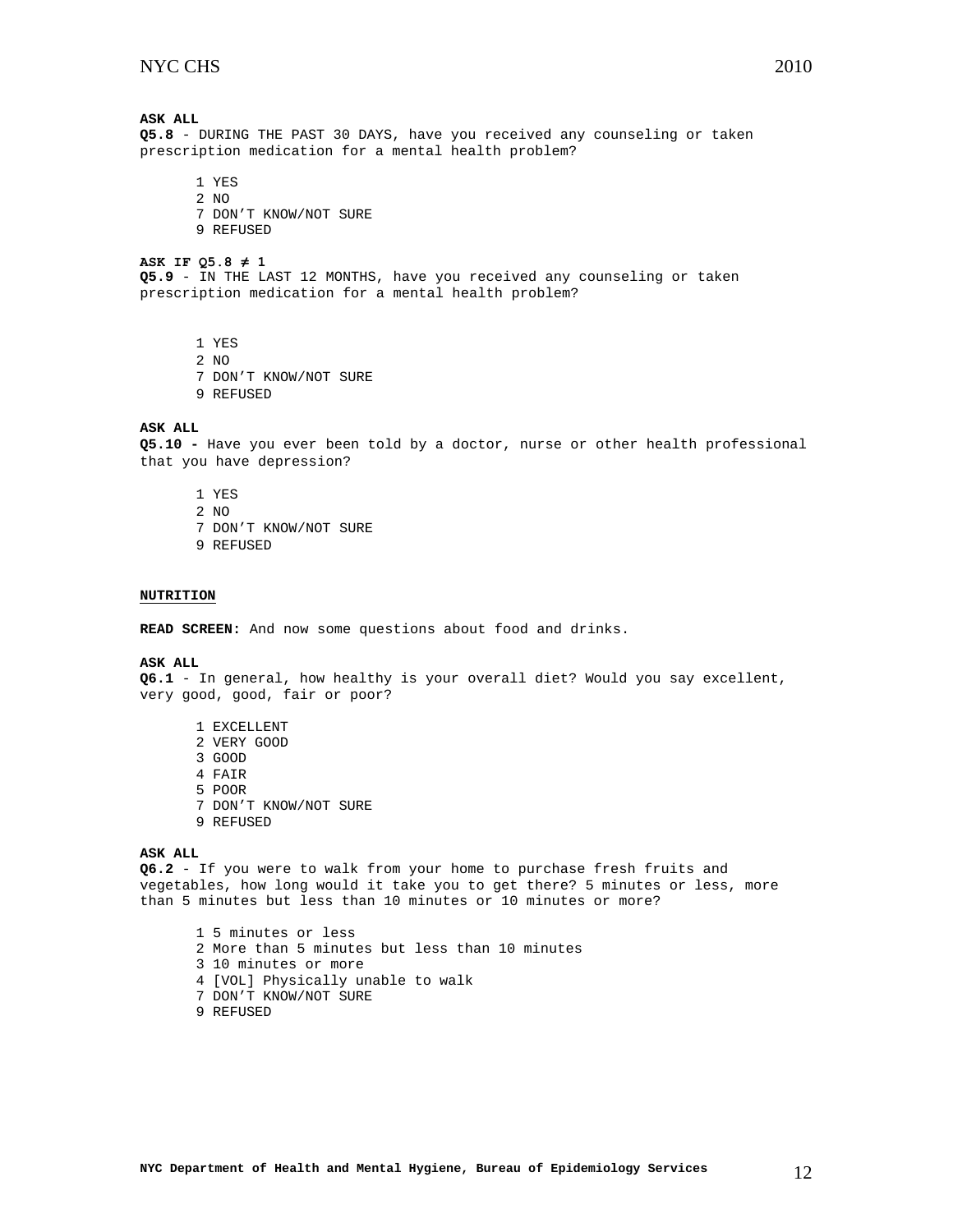**TCNY ASK ALL**

**Q6.3 -** Thinking about nutrition...how many total servings of fruit and/or vegetables did you eat yesterday? A serving would equal one medium apple, a handful of broccoli, or a cup of carrots.

INTERVIEWER: IF RESPONDENT TELLS YOU WHAT FRUITS/VEGETABLES HE/SHE ATE, ADD UP THE SERVINGS AFTER REPEATING THE QUESTION ONCE.

PROBE: You ate (REPEAT ALL THE FRUITS AND VEGETABLES RESPONDENT SAID). That adds up to X servings. Would you say you ate X servings of fruits and vegetables yesterday?

\_\_\_\_\_\_ NUMBER OF SERVINGS [CATI RANGE 0 – 50]

77 DON'T KNOW/NOT SURE 99 REFUSED

### **TCNY**

**ASK ALL**

**Q6.4** How often do you drink sugar sweetened soda? Do NOT include diet soda or seltzer.

READ IF NEEDED: How many sodas do you drink per day, per week or per month?

READ IF NEEDED: One drink of soda would equal a 12 ounce can, bottle or glass.

1\_\_ PER DAY (RANGE 1-99) 2\_\_ PER WEEK (RANGE 1-99) 3\_\_ PER MONTH (RANGE 1-99) 888 NONE / NEVER / RARELY 777 DON'T KNOW/NOT SURE 999 REFUSED **CATI: ONLY ONE FIELD CAN BE ENTERED**

### **TCNY**

**ASK ALL**

**Q6.5** How often do you drink other sweetened drinks like sweetened iced tea, sports drinks, fruit punch or other fruit-flavored drinks? Do NOT include diet soda, sugar free drinks, or 100% juice.

READ IF NEEDED: How many sweetened drinks do you drink per day, per week or per month?

READ IF NEEDED: One drink of sweetened drinks would equal a 12 ounce can, bottle or glass.

1\_\_ PER DAY (RANGE 1-99) 2\_\_ PER WEEK (RANGE 1-99) 3\_\_ PER MONTH (RANGE 1-99) 888 NONE / NEVER / RARELY 777 DON'T KNOW/NOT SURE 999 REFUSED

**CATI NOTE: ONLY ALLOW ONE FIELD TO BE ENTERED.**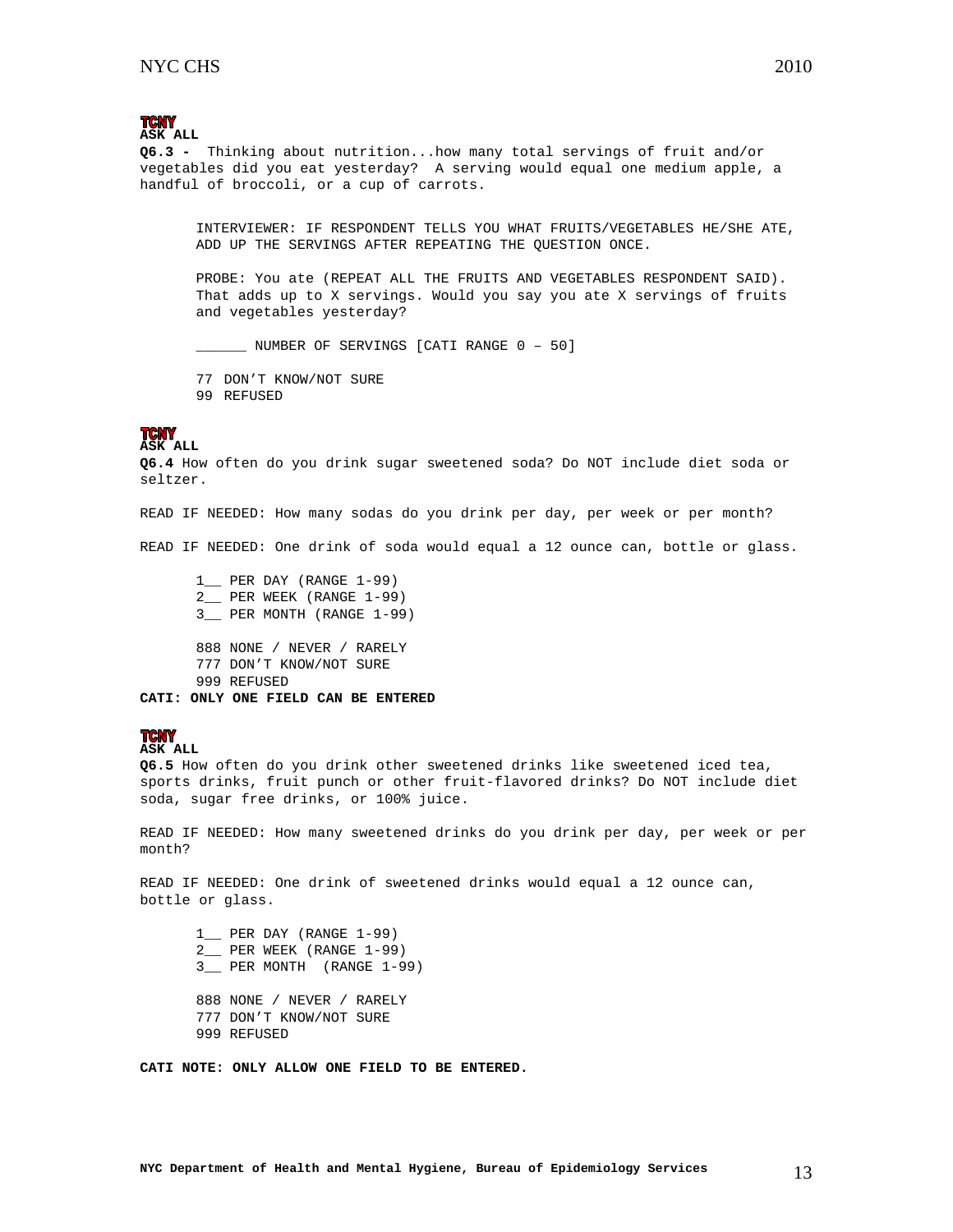### **ASK ALL Q6.6** – When buying canned or packaged products, how often do you choose products because you believe they are 'low salt' or 'low sodium'? Would you say frequently, sometimes, hardly ever or never? 1 FREQUENTLY 2 SOMETIMES 3 HARDLY EVER 4 NEVER 5 (VOL.) NEVER BUY CANNED/PACKAGED FOODS 7 DON'T KNOW/NOT SURE 9 REFUSED **ASK ALL Q6.7 -** How often do you add salt to your food at the table? Would you say always, most of the time, sometimes, rarely or never?

1 ALWAYS 2 MOST OF THE TIME 3 SOMETIMES 4 RARELY 5 NEVER 7 DON'T KNOW/NOT SURE 9 REFUSED

**ASK ALL Q6.8 -** Are you cutting down on salt to help-

(IF Q3.1 = 1: lower or control your high blood pressure?

(IF Q3.1 NE 1: prevent high blood pressure?

1 YES 2 NO 3 DO NOT USE SALT 7 DON'T KNOW/NOT SURE 9 REFUSED

**READ:** The next two questions are about eating meals, including breakfast, lunch and dinner, from restaurants, delis and street vendors.

### **ASK ALL**

**Q6.9-** How many times per week or per month do you eat meals purchased at a deli, street vendor or restaurant? Please include meals eaten at a restaurant, carried out or delivered.

1\_\_ PER WEEK (RANGE 1-99) 2\_\_ PER MONTH (RANGE 1-99) 888 NONE / NEVER / RARELY 777 DON'T KNOW/NOT SURE 999 REFUSED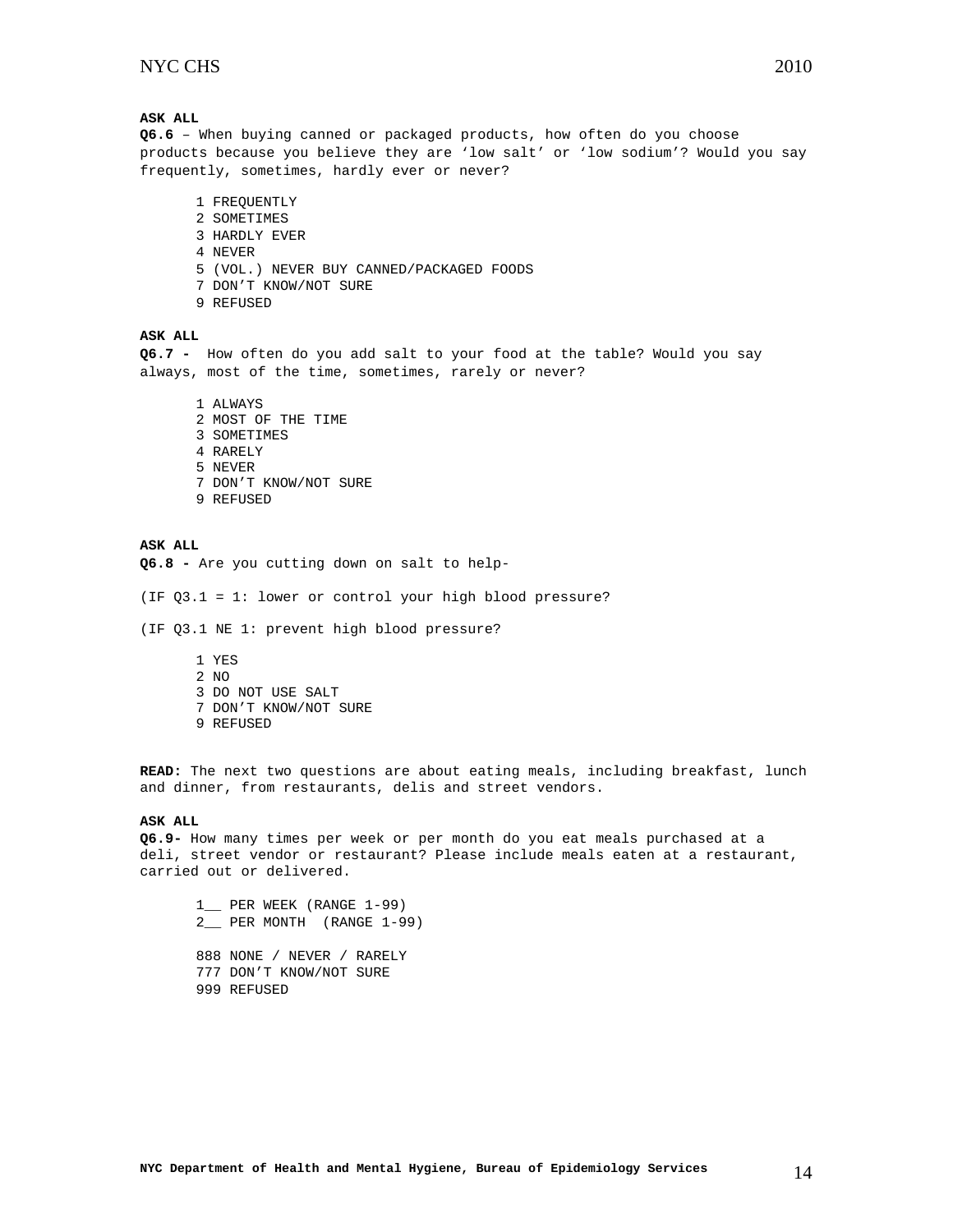**ASK ALL Q6.10 –** How often do you eat something from a fast-food restaurant or chain such as: McDonalds, KFC, Taco Bell, Golden Krust or similar places?

READ IF NEEDED:How many times per week or per month?

1 PER WEEK (RANGE 1-99) 2\_\_ PER MONTH (RANGE 1-99) 888 NONE / NEVER / RARELY 777 DON'T KNOW/NOT SURE 999 REFUSED

### **COMMUTING PATTERNS**

### **ASK ALL**

**Q7.1 –** Between 9 a.m. and 5 p.m. weekdays, where do you spend **most** of your time?

INTERVIEWER: IF RESPONDENT WORKS AT HOME CHOOSE OPTION 1

**READ IF NEEDED:** I am asking where you spend MOST of your time on MOST weekdays between 9 am and 5 pm.

READ ANSWER CATEGORIES

1 At or around your home 2 At a work location outside your home 3 At school 4 At work or school equally 8 (VOL.) SOME PLACE ELSE 7 DON'T KNOW/NOT SURE 9 REFUSED

**IF Q7.1 = 2,3,4 (AWAY FROM HOME ON WEEKDAYS) ELSE SKIP TO Q7.4 Q7.2 –** How do you usually get there?

PROBE: there= where you spend most of your time between 9 and 5

INTERVIEWER NOTE: IF RESPONDENT SAYS 'TRAIN' PROBE TO SEE IF IT IS A SUBWAY OR COMMUTER TRAIN

### **ACCEPT ALL THAT APPLY**

1 Subway 2 City bus 3 Express bus 4 Bicycle 5 Walking 6 Car 7 Taxi 8 Commuter train (such as LIRR, PATH, Metro North) 9 Ferry 10 Some other way 77 DON'T KNOW/NOT SURE 99 REFUSED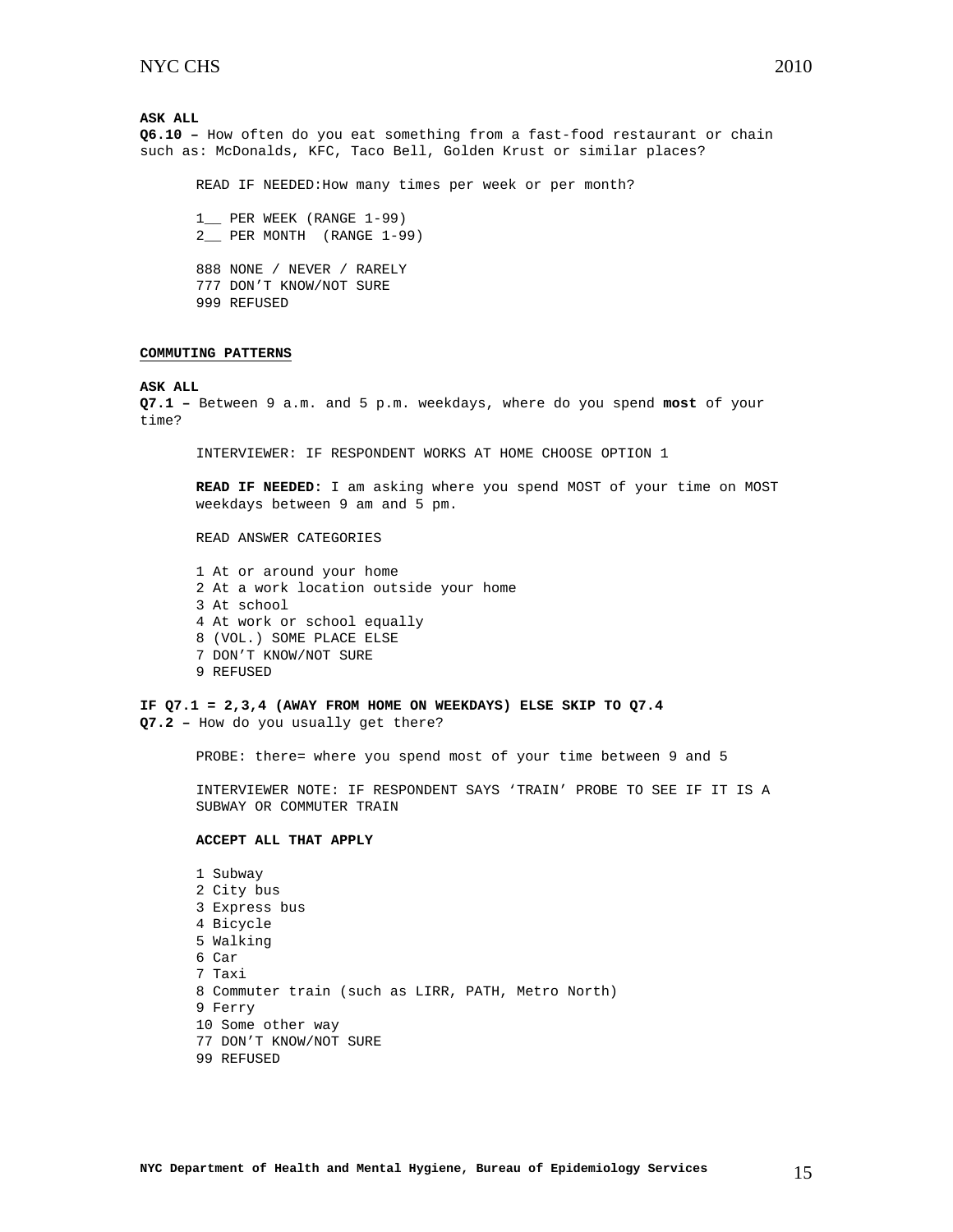### **ASK IF Q7.2 NE 77|99**

**Q7.3 –** On average, how many minutes is your one-way commute when you are going to work or school?

READ IF NEEDED: If you go to work and school, how many minutes is your one-way commute to the first place you usually go.

**\_\_\_\_\_\_** MINUTES (RANGE: 0 – 180) **\_\_\_\_\_\_** HOURS (RANGE: 0-3; INTERVIEWER NOTE: 15 MINUTES=.25, 30 MINUTES=.5, 45 MINUTES=.75)

777 DON'T KNOW/NOT SURE

999REFUSED

**[CATI: ONLY ALLOW ANSWERS IN MINUTES OR HOURS]**

### **NEIGHBORHOOD SAFETY**

**SCREEN:** Thinking about the neighborhood where you live...

### **ASK ALL**

**Q7.4** - How safe from crime do you consider your neighborhood to be?

INTERVIEWER: PLEASE READ RESPONSES

- 1 Extremely safe
- 2 Quite safe
- 3 Slightly safe, OR
- 4 Not at all safe
- 7 Don't know/Not sure
- 9 Refused

### **ASK ALL**

**Q7.5** - At any time in the last 90 days have you seen any mice or rats or signs of mice or rats on the street where you live?

[Interviewer: read if necessary: Signs of mice or rats include droppings, burrows, and chewed food packaging.]

- 1 Yes
- 2 No
- 7 Don't Know/Not Sure
- 9 Refused

### **PHYSICAL ACTIVITY**

#### **ASK ALL**

**Q8.1 –** On an average day, how many hours do you watch television? Only include time when you are sitting and watching the T.V.

\_\_\_\_\_\_ HOURS (RANGE 00-12 HOURS, 77, 88, 99)

- 00 NEVER<br>88 LESS '
	- 88 LESS THAN A HALF HOUR<br>77 DON'T KNOW/NOT SURE
	- 77 DON'T KNOW/NOT SURE<br>99 REFUSED
	- 99 REFUSED

ENTER THE NUMBER OF HOURS. IF THE RESPONDENT SAYS NO TIME IS SPENT WATCHING TV, ENTER 00. ENTER 88 FOR LESS THAN A HALF HOUR. IF THE RESPONDENT SAYS BOTH HOURS AND MINUTES ROUND TO THE NEAREST HOUR.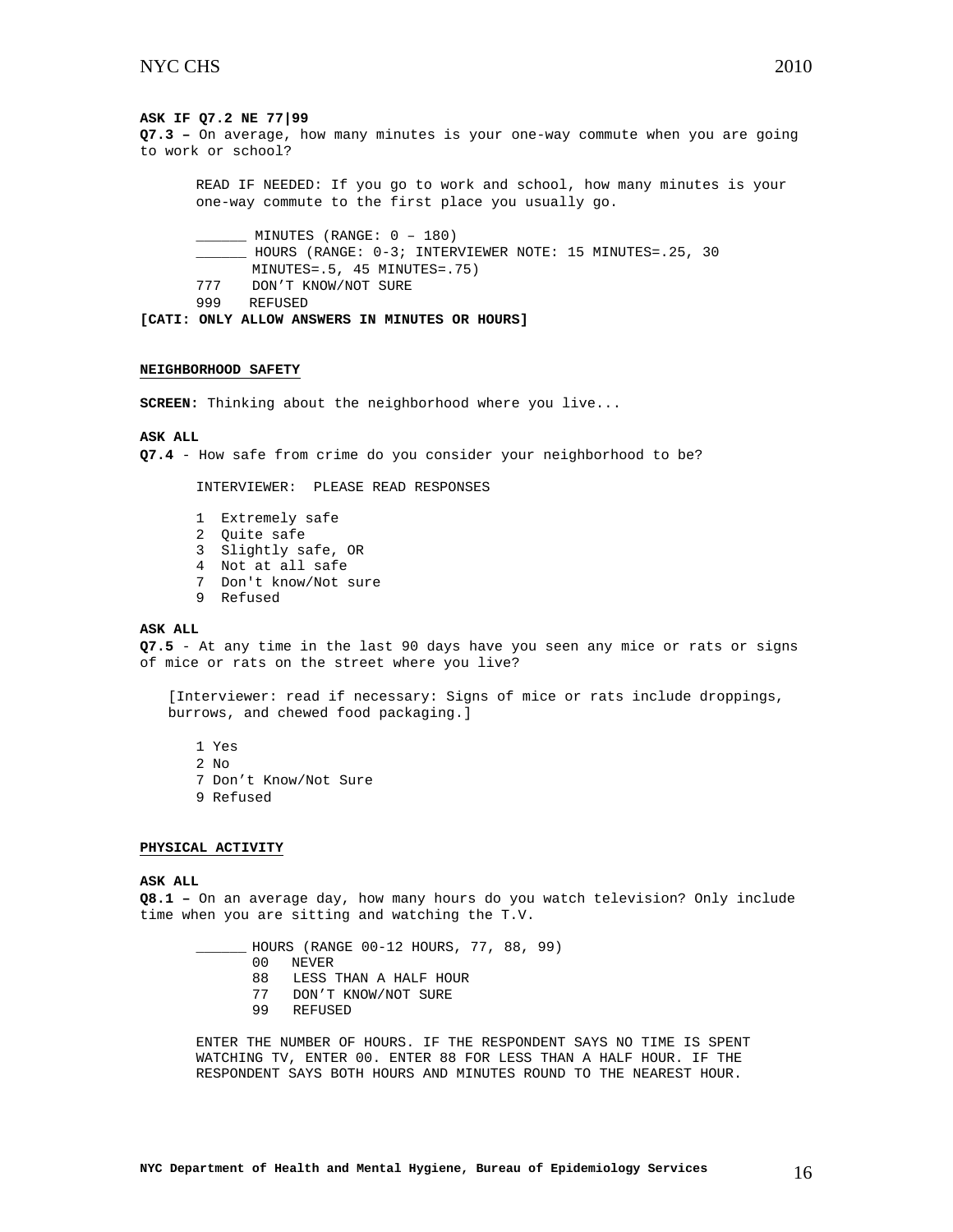### **ASK ALL**

**Q8.2 –** During the past 30 days, have you walked or bicycled more than 10 blocks as part of getting to and from work, school, public transportation or to do errands?

1 YES 2  $N<sub>O</sub>$ 7 DON'T KNOW/NOT SURE 9 REFUSED

### **ASK ALL**

**Q8.3 -** In the past 12 months, how often have you ridden a bicycle in one of the five boroughs of New York City? Would you say several times a month, at least once a month, a few times a year, or never?

IF ASKED: This does not include a stationary bike.

1 SEVERAL TIMES A MONTH 2 AT LEAST ONCE A MONTH 3 A FEW TIMES A YEAR 4 NEVER 5 [VOL] PHYSICALLY UNABLE TO RIDE A BIKE 7 DON'T KNOW/NOT SURE 9 REFUSED

### **ASK IF Q8.3 = 1, 2 OR 3**

**Q8.4 -** When you rode a bicycle during the past 12 months, how often did you wear a helmet? Would you say you wore a helmet always, most of the time, sometimes, rarely or never?

1 ALWAYS 2 MOST OF THE TIME 3 SOMETIMES 4 RARELY 5 NEVER 7 DON'T KNOW/NOT SURE 9 REFUSED

#### **TCNY ASK ALL**

**Q8.5 -** During the past 30 days, other than your regular job, did you participate in any physical activities or exercises such as running, calisthenics, golf, gardening, or walking for exercise?

- 1 YES 2 NO 7 DON'T KNOW/NOT SURE
- 9 REFUSED

**SCREEN: Now I am going to ask you about vigorous physical activity and then about moderate physical activity.**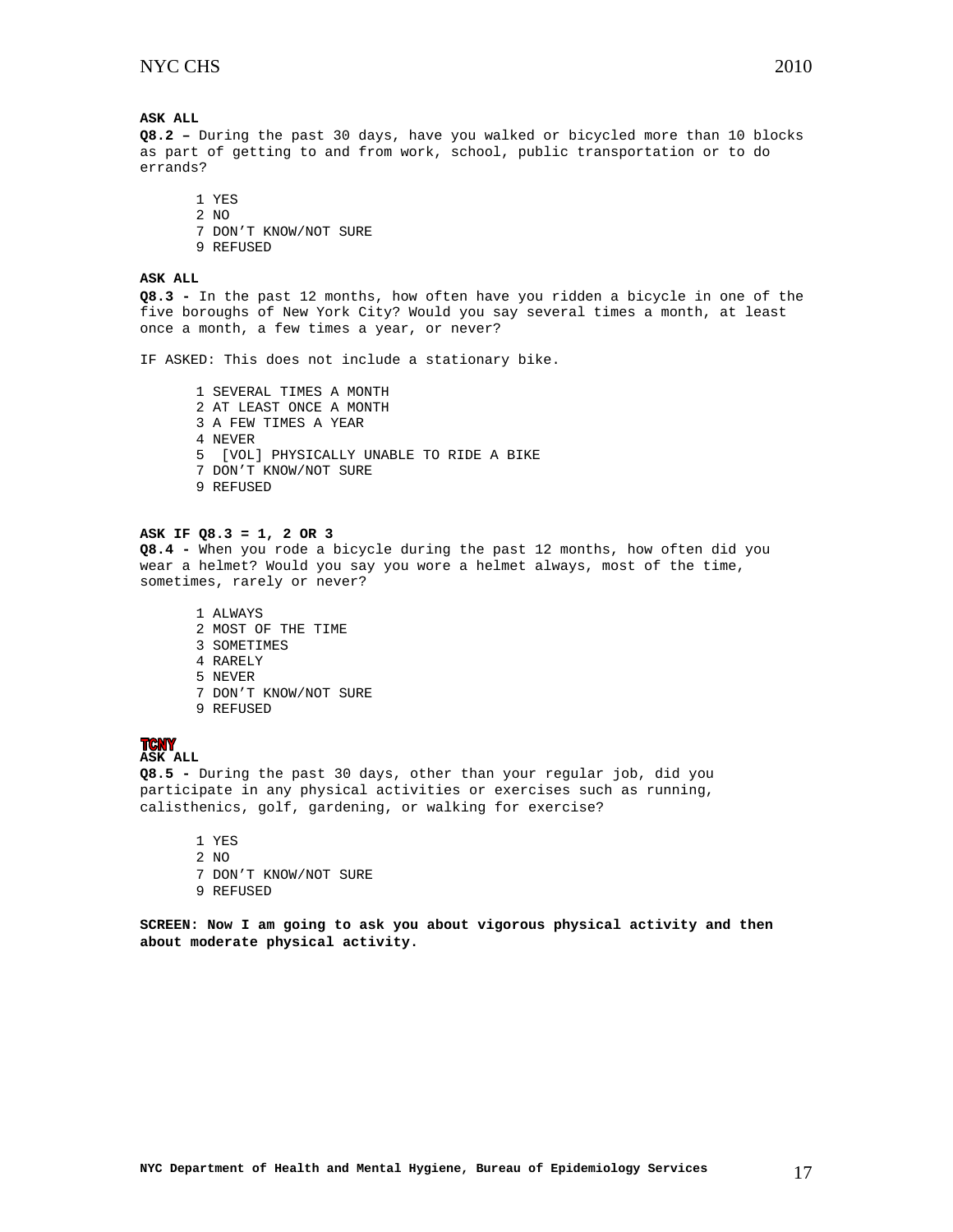**ASK ALL**

**Q8.6** - How often do you do vigorous leisure-time physical activities for at least 10 minutes that cause heavy sweating or large increases in breathing or heart rate?

READ IF NECESSARY: How many times per day, per week, per month or per year do you do these activities?

 $1$ <sub>\_\_</sub> PER DAY (RANGE:  $1-4$ ) 2\_\_ PER WEEK (RANGE: 1 - 28) 3\_\_ PER MONTH (RANGE: 1 - 120) 4\_\_ PER YEAR (RANGE: 1 – 1456) 666 UNABLE TO DO THIS ACTIVITY 888 NEVER 777 DON'T KNOW/NOT SURE 999 REFUSED

**CATI Note: Only allow one field to be entered.**

### **ASK IF Q8.6 NE 666,888, 777 OR 999**

**Q8.7** - About how long do you do these vigorous leisure-time physical activities each time?

READ IF NECESSARY: For how many minutes or hours do you do these activities each time?

\_\_ MINUTES [RANGE 00-59] \_\_ HOURS [RANGE 0-5] 77 DON'T KNOW/NOT SURE 99 REFUSED

**CATI Note: Interviewer must enter a value for both minutes and hours before moving to the next screen, except when entering 77 or 99. A value of 0 can be entered for hours or minutes but not both.**

### **ASK ALL**

**Q8.8** - How often do you do light or moderate leisure-time physical activities for at least 10 minutes that cause only light sweating or a slight to moderate increase in breathing or heart rate?

READ IF NECESSARY: How many times per day, per week, per month or per year do you do these activities?

1\_\_ PER DAY (RANGE 1 - 4) 2\_\_ PER WEEK (RANGE 1 - 28) 3\_\_ PER MONTH (RANGE 1 - 120) 4\_\_ PER YEAR (RANGE: 1 – 1456) 666 UNABLE TO DO THIS ACTIVITY 888 NEVER 777 DON'T KNOW/NOT SURE 999 REFUSED

**CATI Note: Only allow one field to be entered.**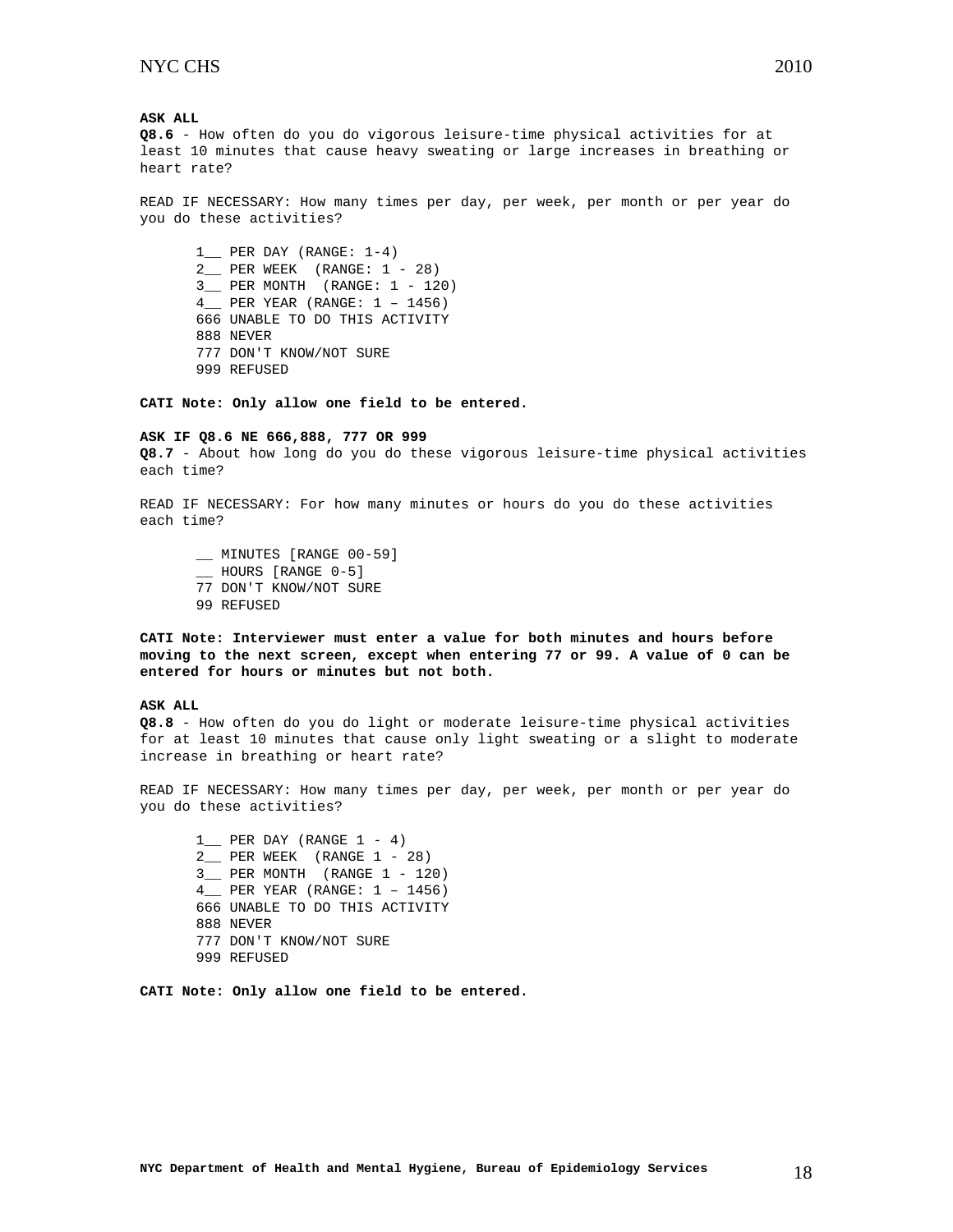### **ASK IF Q8.8 NE 666,888,777 OR 999**

**Q8.9 -** About how long do you do these light to moderate leisure-time physical activities each time?

READ IF NECESSARY: For how many minutes or hours do you do these activities each time?

\_\_ MINUTES [RANGE 00-59] \_\_ HOURS [RANGE 0-5] 77 DON'T KNOW/NOT SURE 99 REFUSED

**CATI Note: Interviewer must enter a value for both Minutes and hours before moving to next screen except when entering 77 or 99. A value of 0 can be entered for hours or minutes but not for both.**

**CATI INSTRUCTION: RANDOMIZE RESPONDENTS FOR Q8.10 AND Q8.11. HALF SHOULD RECEIVE Q8.10 BEFORE THE SERIES OF VIGOROUS/MODERATE EXERCISE QUESTIONS (Q8.6- Q8.9) AND THE OTHER HALF SHOULD RECEIVE IT AFTER Q8.6-Q8.9.**

### **ASK ALL**

**Q8.10 –** In general, how physically active are you? Don't include physical activity that is part of a job or school classes. Would you say very active, somewhat active, not very active or not active at all?

1 Very active 2 Somewhat active 3 Not very active 4 Not active at all 7 DON'T KNOW/NOT SURE 9 REFUSED

#### **ASK ALL**

**Q8.11 –** Compared with most others your age, would you say that you are more active, less active or about the same?

- 1 More active 2 Less active
- 3 About the same
- 7 DON'T KNOW/NOT SURE
- 9 REFUSED

**Q8.12** Are you physically able to climb the stairs?

1 YES 2 NO 7 DON'T KNOW/NOT SURE 9 REFUSED

### **[IF Q8.12=YES, ASK Q8.13 & Q8.14]**

**Q8.13.** How many total floors of stairs do you walk up on an average weekday at home and at work combined?

### **READ IF NEEDED: Exclude stairs in the subway.**

- 1 0 floors per weekday
- 2 1-2 floors per weekday
- 3 3-5 floors per weekday
- 4 6 floors or more per weekday
- 7 DON'T KNOW/NOT SURE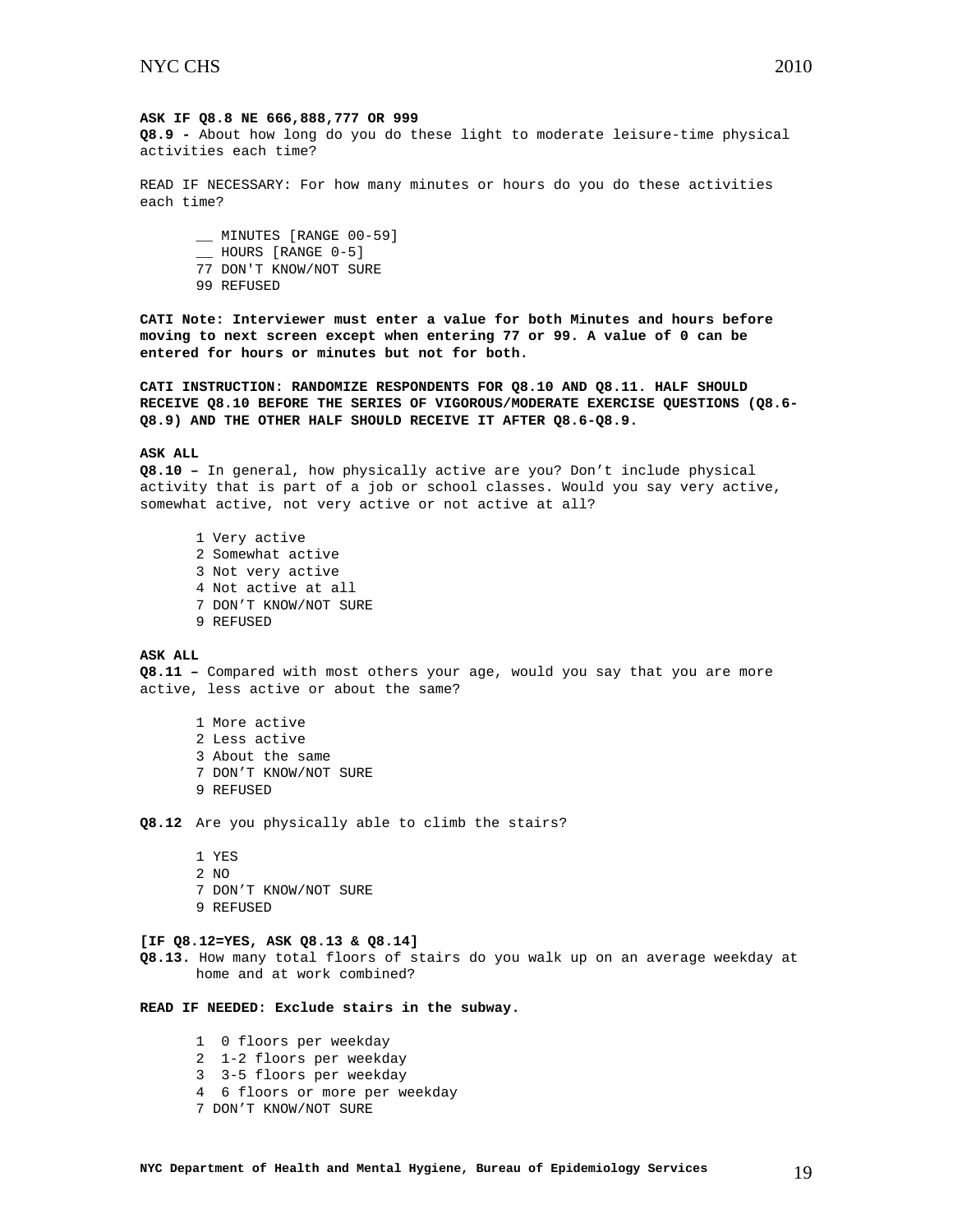9 REFUSED

- **Q8.14.** In a building with a mechanical alternative (elevator or escalator), how often do you take the stairs?
	- 1 Always
	- 2 Usually
	- 3 Sometimes
	- 4 Almost never
	- 5 Never
	- 7 DON'T KNOW/NOT SURE
	- 9 REFUSED

### **DEMOGRAPHICS**

**SCREEN: Now I'd like to ask you some questions about yourself and your household.**

**ASK ALL**

**Q9.1 -** What is your age?

\_\_\_ AGE IN YEARS [RANGE 18-98] 07 DON'T KNOW/NOT SURE 09 REFUSED

### **ASK IF Q9.1 = 07 OR 09, ELSE SKIP TO Q9.2**

**Q9.1a -** We are only asking this information to make sure that we have talked to enough people in each age group. Can you just tell me if you are...?

READ ANSWER CHOICES:

1 65 or older 2 45-64 3 25-44, or 4 18-24 7 DON'T KNOW/NOT SURE 9 REFUSED

### **ASK ALL**

**Q9.2 -** Because it is sometimes difficult to determine over the phone, I am asked to confirm with everyone . . . Are you male or female?

- 1 MALE 2 FEMALE 7 DON'T KNOW/NOT SURE
- 9 REFUSED

```
ASK ALL
```
**Q9.3 -** Are you Hispanic or Latino?

- 1 YES
- 2 NO
- 7 DON'T KNOW/NOT SURE
- 9 REFUSED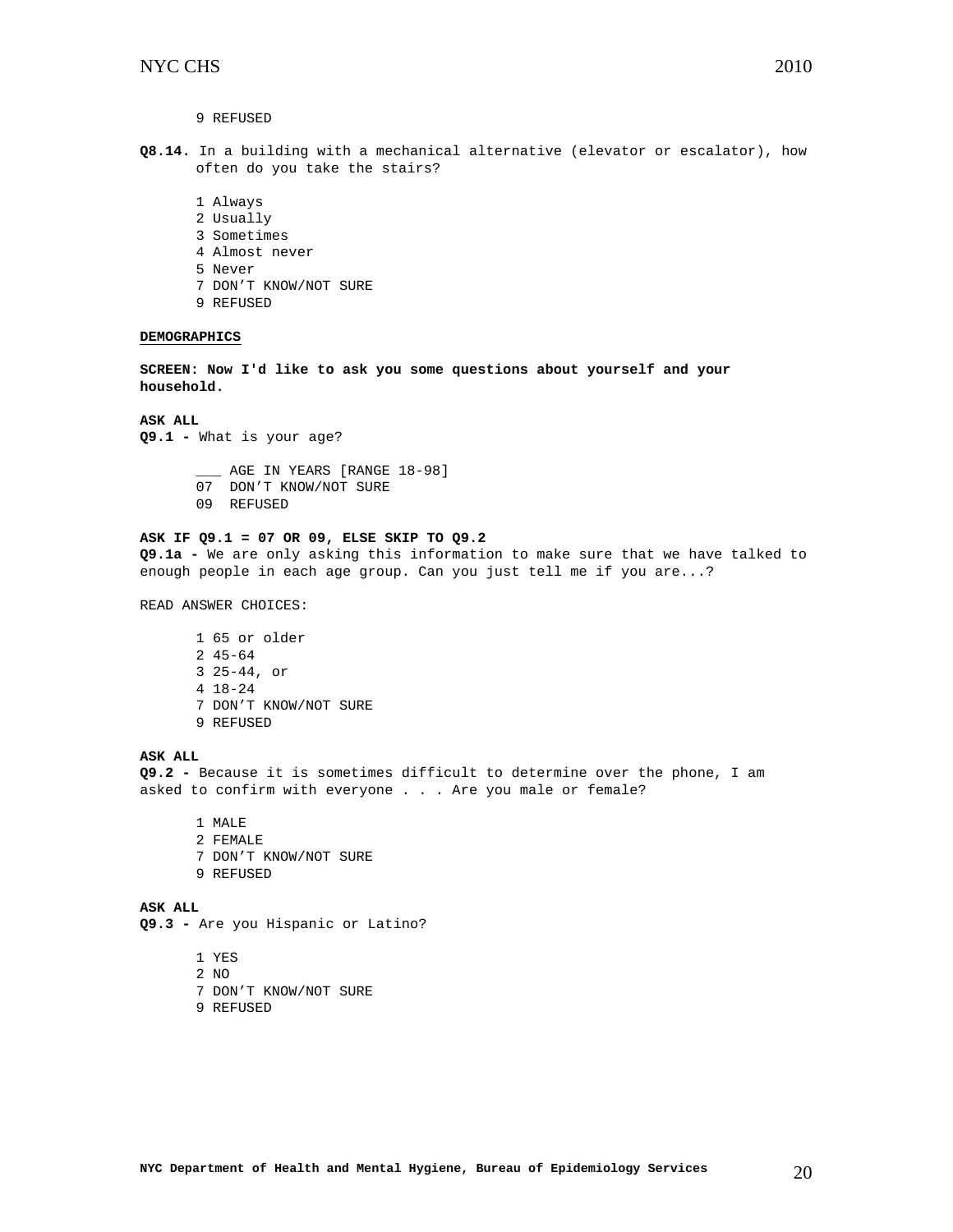**ASK IF Q9.3 = 1, ELSE SKIP TO Q9.4 Q9.3a -** Please tell me which group best represents your Hispanic or Latino origin or ancestry: READ ANSWER CHOICES, ACCEPT FIRST RESPONSE [CATI: RANDMONIZE: 01-04] **01 Puerto Rican 02 Cuban/Cuban-American 03 Dominican/Dominican-American 04 Mexican/Mexican-American**  05 Central or South American 06 Other Latin American, or 07 Other Hispanic/Latino 09 [VOL] SPANISH 77 DON'T KNOW/NOT SURE 99 REFUSED **ASK ALL Q9.4 -** (**READ IF Q9.3=1:** Some people, aside from being Hispanic, also consider themselves to be a member of a racial group.) Which one or more of the following would you say is your race? READ ANSWER CHOICES, MULTIPLE RESPONSE: 01 White 02 Black or African American 03 Asian 04 Native Hawaiian or Other Pacific Islander 05 American Indian, Alaska Native, or 08 Something else (SPECIFY) \_ 77 DON'T KNOW/NOT SURE 99 REFUSED **QLEVEL = 4 ASK IF MORE THAN ONE ANSWER TO Q9.4, ELSE SKIP TO Q9.5 Q9.4a -** Which one of these groups would you say best represents your race? READ MENTIONED RACES: **CATI Note: Fill selected races from Q9.4.** 1 White 2 Black or African American 3 Asian 4 Native Hawaiian or Other Pacific Islander 5 American Indian, Alaska Native 8 Other named in Q9.4 7 DON'T KNOW/NOT SURE 9 REFUSED **ASK ALL Q9.5 -** Where were you born? Please tell me the state or country. 1 USA [List of states (screen 1), last option not in USA] **(SKIP TO Q9.5a)** 2 Outside USA [List of countries, includes Puerto Rico and other US territories **(SKIP TO Q9.5b) ASK IF Q9.5 = 1. Q9.5a**

|                                       | 05 ARKANSAS   |
|---------------------------------------|---------------|
|                                       | 06 CALIFORNIA |
|                                       | 08 COLORADO   |
| 01 ALABAMA<br>02 ALASKA<br>04 ARIZONA |               |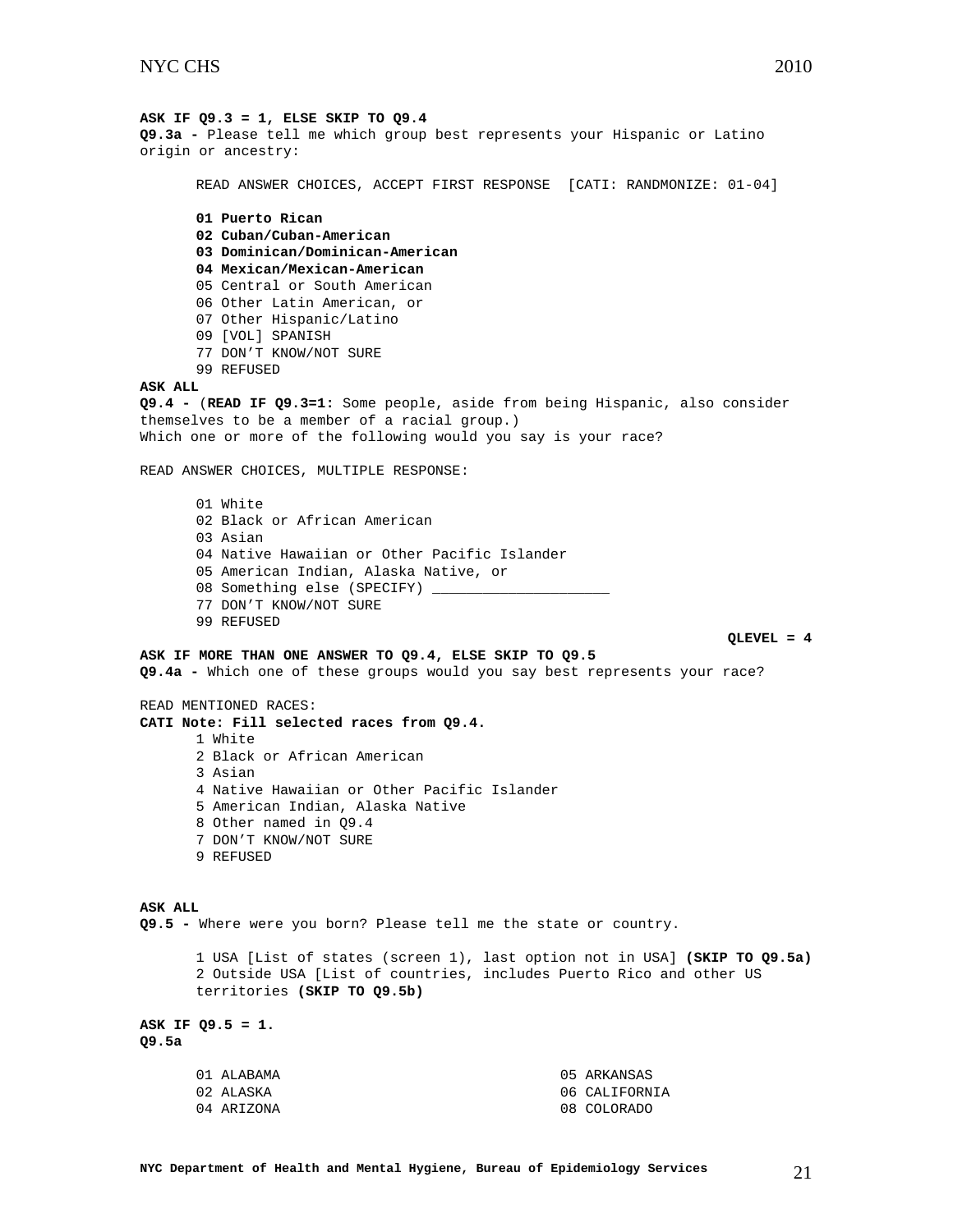09 CONNECTICUT 10 DELAWARE 11 DISTRICT OF COLUMBIA 12 FLORIDA 13 GEORGIA 15 HAWAII 16 IDAHO 17 ILLINOIS 18 INDIANA 19 IOWA 20 KANSAS 21 KENTUCKY 22 LOUISIANA 23 MAINE 24 MARYLAND 25 MASSACHUSETTS 26 MICHIGAN 27 MINNESOTA 28 MISSISSIPPI 29 MISSOURI 30 MONTANA 31 NEBRASKA 32 NEVADA 33 NEW HAMPSHIRE **ASK IF Q9.5 = 2. Q9.5b** 01. ARGENTINA 02. AUSTRALIA 03. BANGLADESH 04. BARBADOS 05. BELARUS 06. BOLIVIA 07. BRAZIL 08. CANADA 09. CARIBBEAN 10. CHILE 11. CHINA 12. COLOMBIA 13. COSTA RICA 14. CUBA 15. DOMINICAN REPUBLIC 15. ECUADOR 17. EGYPT 18. EL SALVADOR 19. FRANCE 20. GERMANY 21. GHANA 22. GREECE 23. GUATEMALA 24. GUYANA 25. HAITI 26. HONDURAS 27. HONG KONG 28. HUNGARY 29. INDIA 30. IRELAND 31. ISRAEL 32. ITALY

**ASK IF Q9.5 = 2, ELSE SKIP TO Q9.7**

34 NEW JERSEY 35 NEW MEXICO 36 NEW YORK 37 NORTH CAROLINA 38 NORTH DAKOTA 39 OHIO 40 OKLAHOMA 41 OREGON 42 PENNSYLVANIA 44 RHODE ISLAND 45 SOUTH CAROLINA 46 SOUTH DAKOTA 47 TENNESSEE 48 TEXAS 49 UTAH 50 VERMONT 51 VIRGINIA 53 WASHINGTON 54 WEST VIRGINIA 55 WISCONSIN 56 WYOMING 77 DON'T KNOW 88 OTHER (SPECIFY)\_\_\_\_\_\_\_

99 REFUSED

33. JAMAICA 34. JAPAN 35. KOREA 36. MEXICO 37. NICARAGUA 38. NIGERIA 39. PAKISTAN 40. PANAMA 41. PERU 42. PHILIPPINES 43. POLAND 44. PUERTO RICO 45. ROMANIA 46. RUSSIA 47. SIERRA LEONE 48. SOUTH AMERICAN 49. SPAIN 50. TAIWAN 51. TRINIDAD AND TOBAGO 52. TURKEY 53. UKRAINE 54. UNITED KINGDOM (INCLUDES ENGLAND, N. IRELAND, SCOTLAND, WALES) 55. VENEZUELA 56. VIETNAM 57. WEST INDIAN 58. YUGOSLAVIA 66. OTHER (SPECIFY)\_\_\_\_\_\_\_\_\_\_ 77. DON'T KNOW/NOT SURE

99. REFUSE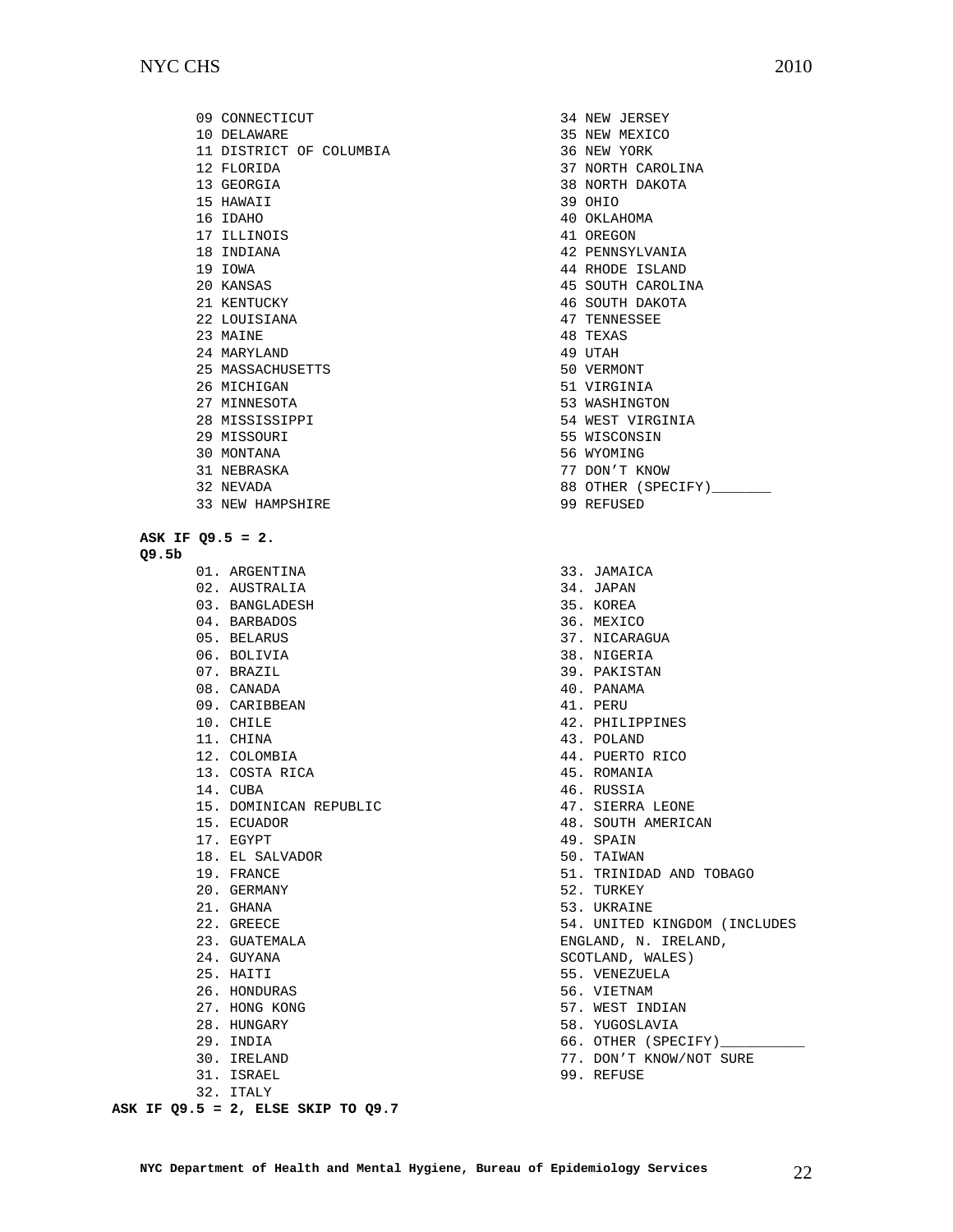### NYC CHS 2010

**Q9.6 -** How long have you lived in this country?

READ IF NEEDED:

1 Less than 5 years 2 5 to 9 years, or 3 10 or more years ? 7 DON'T KNOW/NOT SURE 9 REFUSED

**ASK ALL**

**Q9.7 -** What language do you speak most often at home?

1 ENGLISH 2 SPANISH 3 RUSSIAN 4 CHINESE (INCLUDES MANDARIN & CANTONESE) 5 INDIAN (INCLUDES HINDI & TAMIL) 6 OTHER 7 DON'T KNOW/NOT SURE 9 REFUSED

**ASK ALL Q9.8 -** Are you. . .

READ ALL RESPONSES:

1 Married 2 Divorced 3 Widowed 4 Separated 5 Never married, or 6 A member of an unmarried couple living together 7 DON'T KNOW/NOT SURE 9 REFUSED

### **ASK ALL**

**Q9.9 -** Now I'll read a list of terms people sometimes use to describe themselves - heterosexual or straight; homosexual, gay or lesbian; and bisexual. As I read the list again, please stop me when I get to the term that best describes how you think of yourself.

READ RESPONSES UNTIL RESPONDENT MAKES A SELECTION:

- 1 Heterosexual or straight
- 2 Homosexual, gay or lesbian
- 3 Bisexual
- 7 DON'T KNOW/NOT SURE
- 9 REFUSED

IF RESPONDENT INDICATES HIS/HER ANSWER AFTER READING THE WHOLE LIST THE FIRST TIME, YOU DON'T HAVE TO READ THE LIST AGAIN.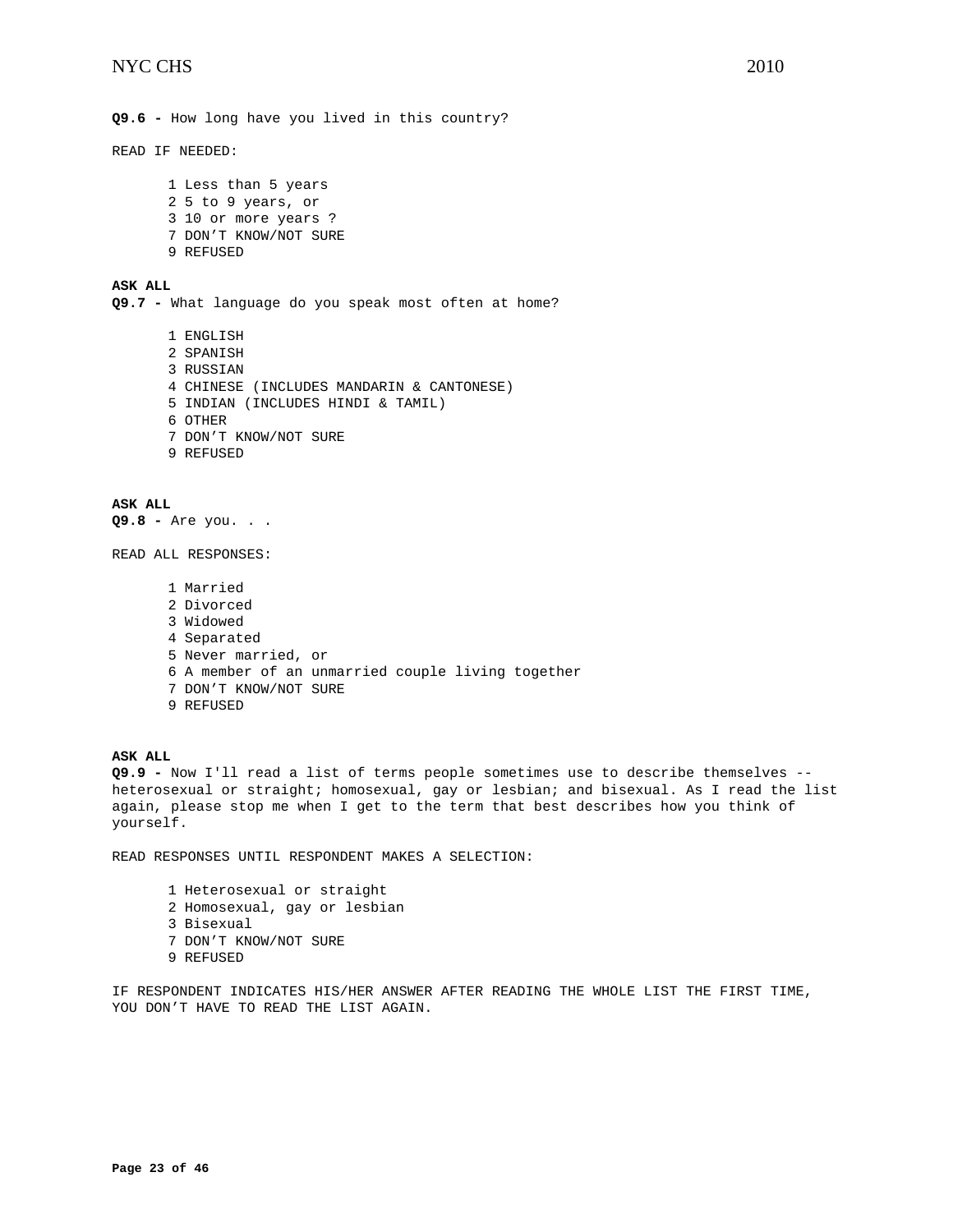**ASK ALL Q9.10 -** What is the highest grade or year of school you completed? READ IF NEEDED: 1 Never attended school or only attended kindergarten 2 Grades 1 through 8 (ELEMENTARY) 3 Grades 9 through 11 (SOME HIGH SCHOOL) 4 Grade 12 or GED (HIGH SCHOOL GRADUATE) 5 College 1 year to 3 years (SOME COLLEGE OR TECHNICAL SCHOOL), or 6 College 4 years or more (COLLEGE GRADUATE) ? 7 DON'T KNOW/NOT SURE 9 REFUSED **ASK ALL Q9.11 -** How many children younger than 18 live in the household? READ IF NEEDED: Include all children who live in the household the majority of a typical week. \_\_ NUMBER OF CHILDREN [RANGE 0-25] 77 DON'T KNOW/NOT SURE 99 REFUSED **ASK ALL Q9.12 -** Are you currently. . . 01 Employed for wages or salary IF R DOES NOT PICK #1, READ ALL OF THE REMAINING ANSWER CHOICES 02 Self-employed 03 A Homemaker 04 A Student 05 Retired 06 Unable to work 07 Unemployed for 1 year or more, or 08 Unemployed for less than 1 year ? 77 DON'T KNOW/NOT SURE

99 REFUSED

**CATI Note: Only one choice can be entered. Entries must be zero filled.**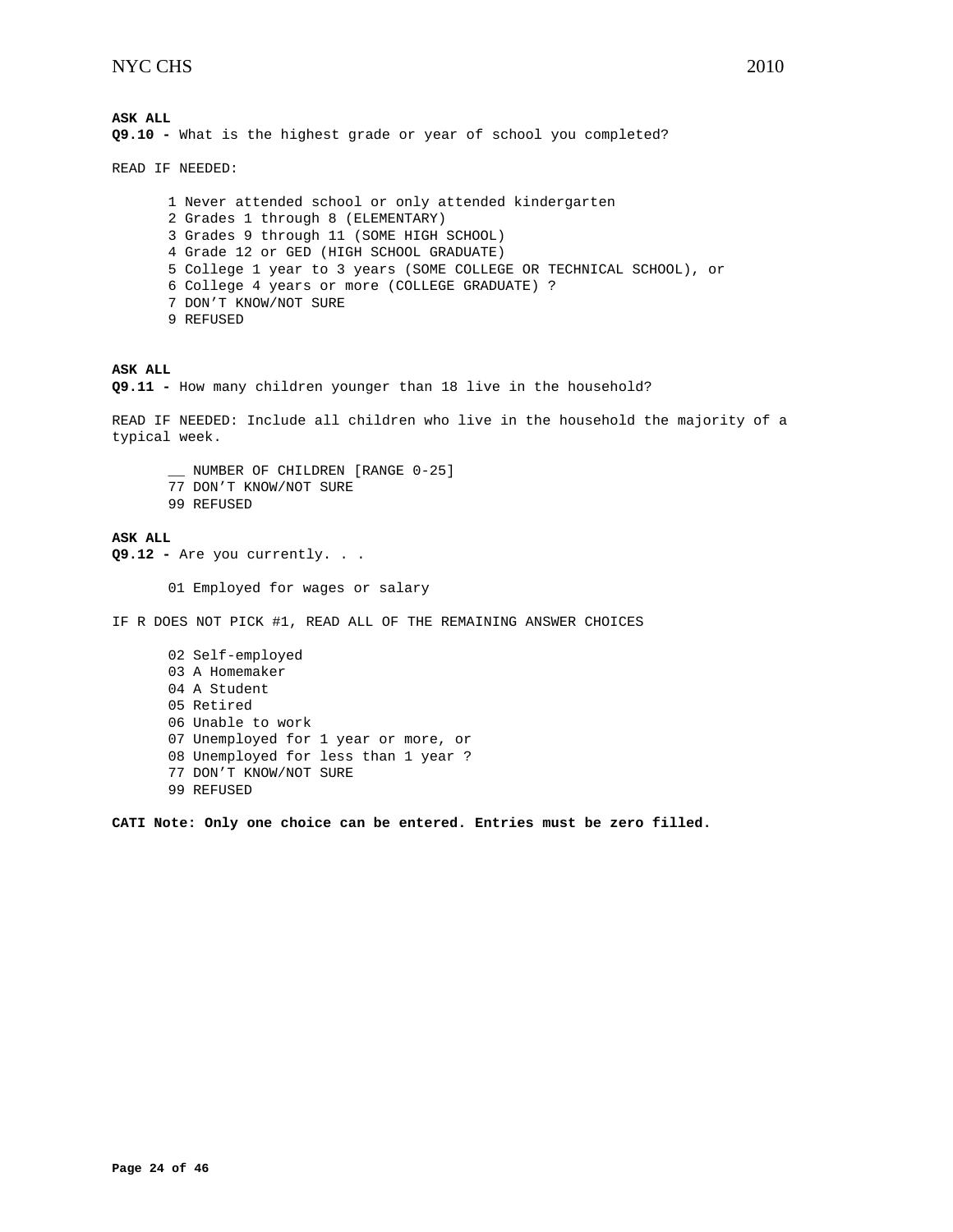**If Q9.11 = 77 or 99, skip to Q9.14 Create new field NHOUSE = QHH (Number of adults) + Q9.11 (Number of Children) We will use NHOUSE to create a field (PVTYLVL) to populate the fill for Q9.16 PVTYLVL = 7090 + (NHOUSE \* 3740) TCNY READ SCREEN:** The next question is about your combined household income. By household income we mean the combined income from everyone living in the household including even roommates or those on disability income. **ASK ALL Q9.13** - Is your household's annual income from all sources: 02 Less than \$ (**PVTYLVL**\*2) IF "NO," ASK 05; IF "YES," ASK 01 01 Less than IF "NO," CODE 02 (100-199%); IF "YES," CODE 01 (< 100%) 05 Less than \$ (**PVTYLVL**\*5) IF "NO," ASK 06 (500-599%); IF "YES," ASK 04 (300-399%) 06 Less than \$ (**PVTYLVL**\*6) IF "NO," CODE 07 (>600%); IF "YES," CODE 06 (500-599%) 04 Less than \$ (**PVTYLVL**\*4) IF "NO," CODE 05; IF "YES," ASK 03 (200-299%) 07 \$ (**PVTYLVL**\*6) 03 Less than \$ (**PVTYLVL**\*3) IF "NO," CODE 04; IF "YES," CODE 03 77 DON'T KNOW/NOT SURE 99 REFUSED

### **ASK IF Q9.13\_02 = 77 OR 99, ELSE SKIP TO Q9.14**

**Q9.13a** - Can you just tell me if your annual household income is less than \$ **PVTYLVL**?

1 YES 2  $N<sub>O</sub>$ 7 DON'T KNOW/NOT SURE 9 REFUSED

### **IF Q2.1 = 2 AND Q9.13 = 01 OR Q9.13a = 1 THEN READ:**

You indicated earlier that you do not currently have any health coverage. I just want to let you know that you may be eligible for free health insurance. You can call 311 for more information.

### **ASK ALL**

**Q9.14** - About how tall are you without shoes?

READ IF NEEDED: You can answer in either feet and inches OR in centimeters.

**NOTE: If respondent answers in metrics put "9" in first column ROUND FRACTIONS DOWN**

> $/$   $-$  Height (feet/inches or meters/centimeters) [RANGES FEET=3-9/INCHES= 0-11 || METERS=0-3/CENTIMETERS=0-275] 7777 Don't Know 9999 Refused

YOU MUST ENTER EITHER BOTH FEET AND INCHES OR CENTIMETERS – NOT BOTH. IF 0 (ZERO) INCHES, PLEASE ENTER ZERO. DO NOT LEAVE BLANK.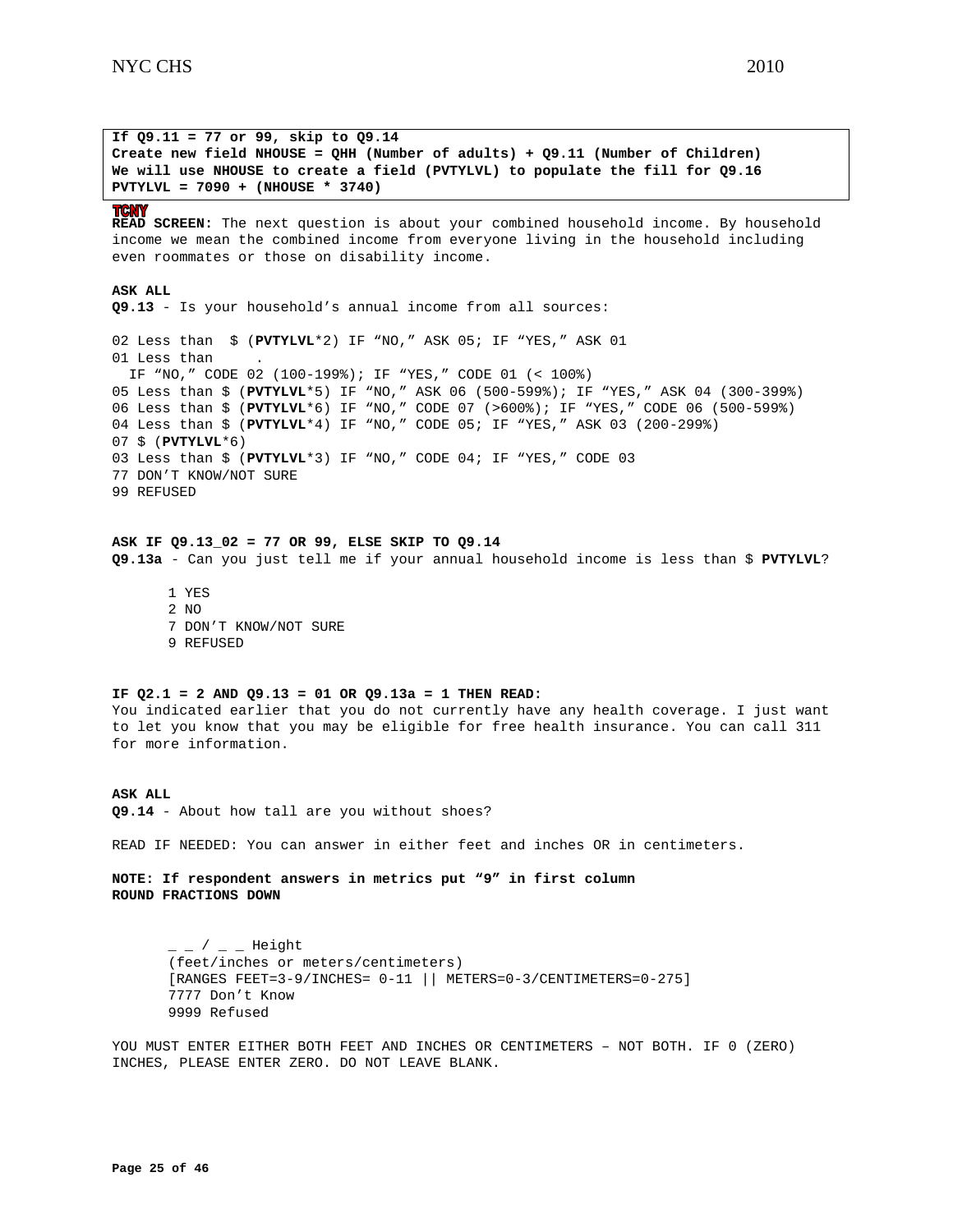**CATI note: Require both feet and inches or centimeters. Do not allow entry of both. If 0 (zero) inches, must enter zero. Cannot have missing inches and not missing feet, or missing feet and not missing inches.** 

**ASK ALL Q9.15** - About how much do you weigh without shoes?

READ IF NEEDED: You can answer in either pounds OR kilograms.

**NOTE: If respondent answers in metrics put "9" in first column ROUND FRACTIONS UP**

> $-$  Weight (pounds or kilograms) [RANGES POUNDS=50-600 || KILOGRAMS= 20-275] 7777 Don't Know 9999 Refused

YOU MUST ENTER EITHER POUNDS OR KILOGRAMS – NOT BOTH.

### **BMI FOLLOW-UPS**

**IF Q9.15 (WEIGHT) = 9999 OR 7777 AND Q9.14 (HEIGHT) ≠ 9999 OR 7777 (IS NOT MISSING), THEN PUT HEIGHT INTO BMI CALCULATOR AND ASK Q9.16a, Q9.16b, Q9.16c (OR ASK Q9.16d, Q9.16e, Q9.16f FOR METRIC).**

**IF Q9.14 (HEIGHT) = 9999 OR 7777 AND Q9.15 (WEIGHT) ≠ 9999 OR 7777 (IS NOT MISSING), THEN PUT WEIGHT INTO BMI CALCULATOR AND ASK Q9.17a, Q9.17b & Q9.17c (OR ASK Q9.17d, Q9.17e, Q9.17f FOR METRIC).**

CRITICAL WEIGHT FOR ENGLISH OBESE: = .0427 \* (Q9.14 height IN) \* (Q9.14 height IN)

CRITICAL WEIGHT FOR ENGLISH OVERWEIGHT: = .0356\*(Q9.14 height IN)\*(Q9.14 height IN)

CRITICAL WEIGHT FOR ENGLISH UNDERWEIGHT: = .0263\*(Q9.14 height IN)\*(Q9.14 height IN)

**ASK IF Q9.15 = 9999 OR 7777 AND Q9.14 ≠ 9999 OR 7777, ELSE SKIP TO Q10.1 Q9.16a -** Do you weigh less than [critical weight for **obese**]?

1 YES, WEIGH LESS 2 NO, DON'T WEIGH LESS 7 DON'T KNOW/NOT SURE 9 REFUSED

**ASK IF Q9.16a = 1, ELSE SKIP TO Q10.1 Q9.16b -** Do you weigh less than [critical weight for **overweight**]?

> 1 YES, WEIGH LESS 2 NO, DON'T WEIGH LESS 7 DON'T KNOW/NOT SURE 9 REFUSED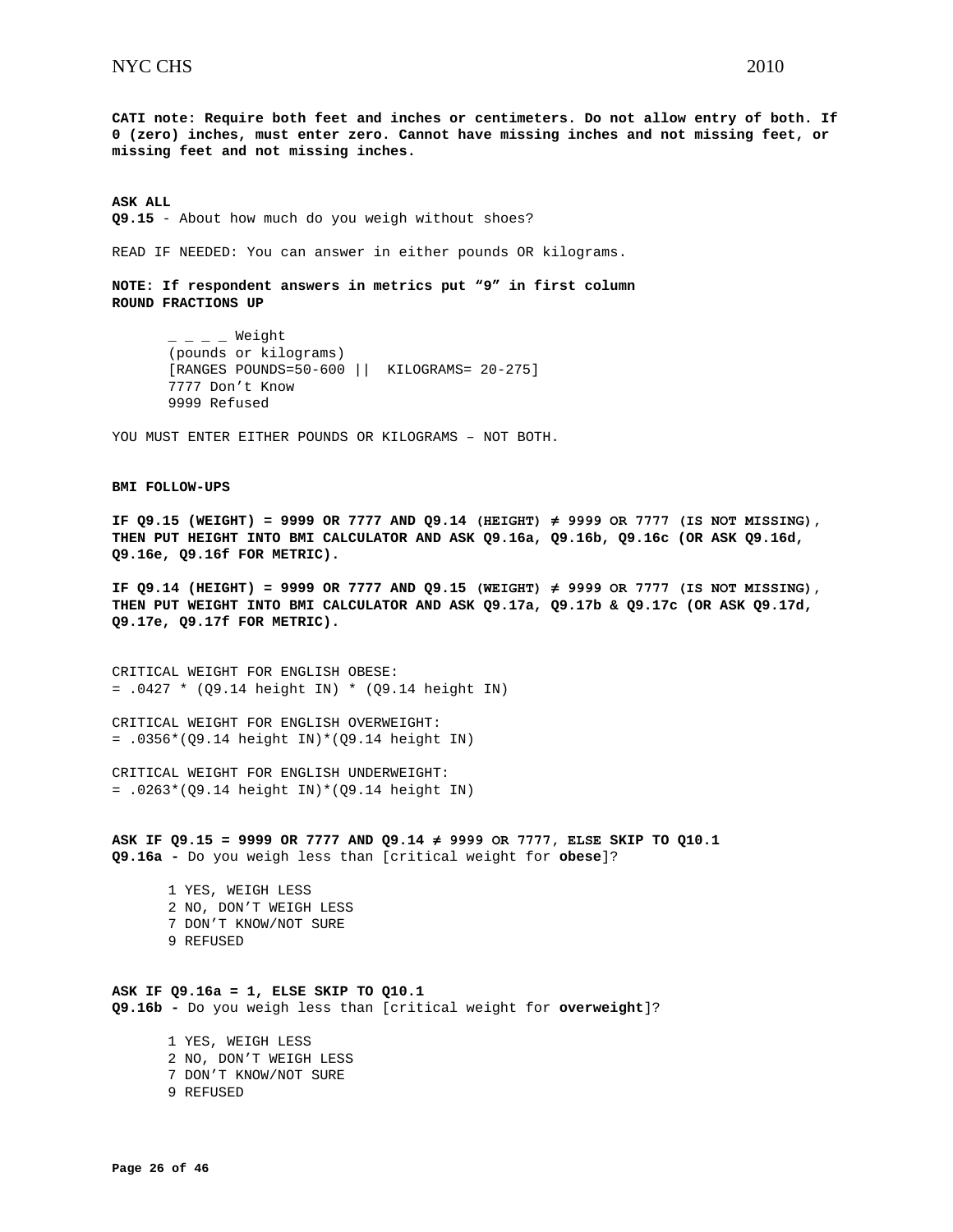### **ASK IF Q9.16b = 1, ELSE SKIP TO Q10.1**

**Q9.16c -** Do you weigh less than [critical weight for **underweight**]?

- 1 YES, WEIGH LESS
- 2 NO, DON'T WEIGH LESS
- 7 DON'T KNOW/NOT SURE
- 9 REFUSED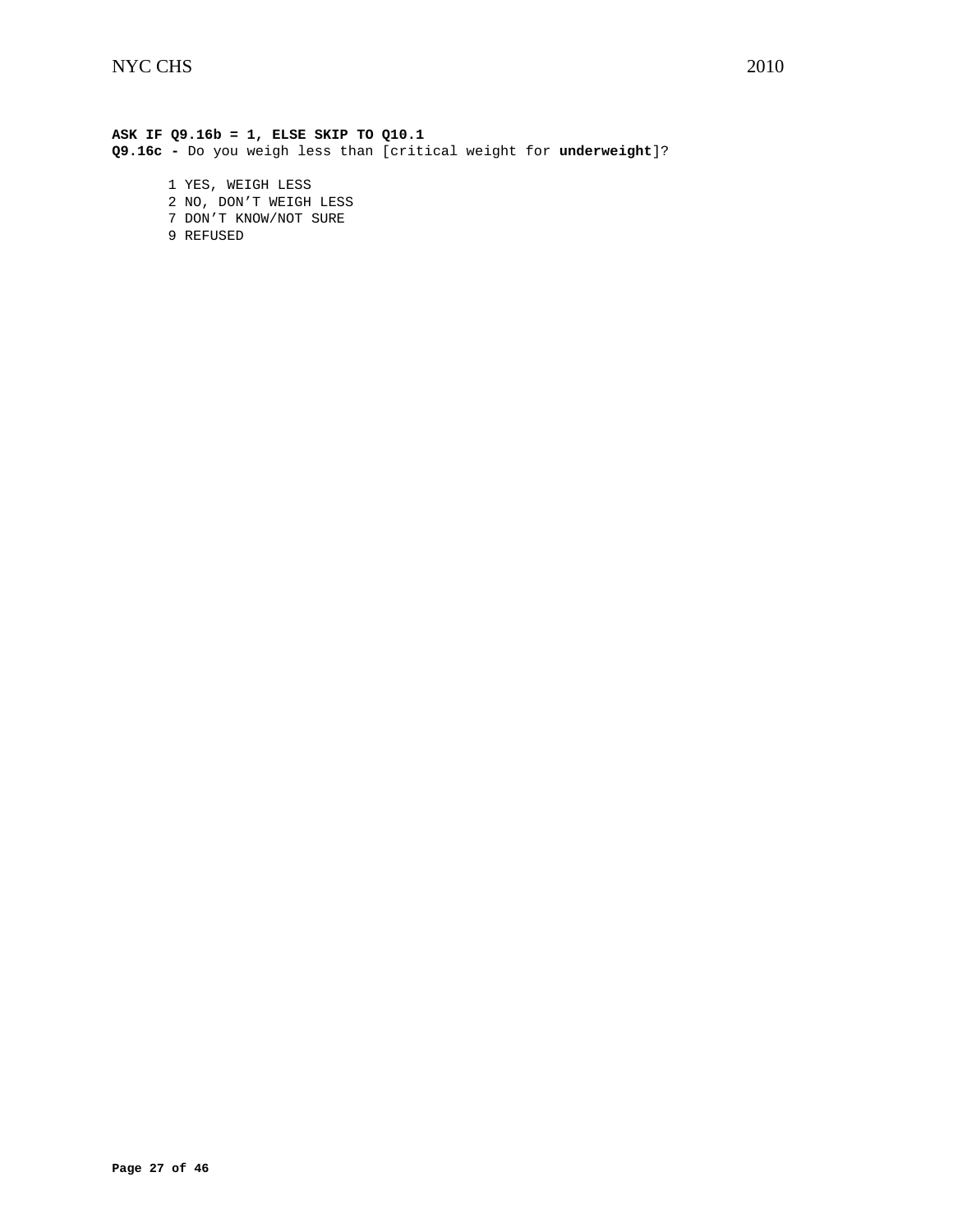CRITICAL WEIGHT FOR METRIC OBESE  $= .003 * (Q9.14 height CM) * (Q9.14 height CM)$ 

CRITICAL WEIGHT FOR METRIC OVERWEIGHT = .0025\* (Q9.14 height CM)\*(Q9.14 height CM)

CRITICAL WEIGHT FOR METRIC UNDERWEIGHT = .00185\* (Q9.14 height CM)\*(Q9.14 height CM)

**ASK IF Q9.15 = 9999 OR 7777 AND Q9.14 ≠ 9999 OR 7777, ELSE SKIP TO Q10.1 Q9.16d -** Do you weigh less than [critical weight for **METRIC obese**]?

1 YES, WEIGH LESS 2 NO, DON'T WEIGH LESS 7 DON'T KNOW/NOT SURE 9 REFUSED

### **ASK IF Q9.16d = 1, ELSE SKIP TO Q10.1**

**Q9.16e -** Do you weigh less than [critical weight for **METRIC overweight**]?

1 YES, WEIGH LESS 2 NO, DON'T WEIGH LESS 7 DON'T KNOW/NOT SURE 9 REFUSED

### **ASK IF Q9.16e = 1, ELSE SKIP TO Q10.1 Q9.16f -** Do you weigh less than [critical weight for **METRIC underweight**]?

1 YES, WEIGH LESS 2 NO, DON'T WEIGH LESS 7 DON'T KNOW/NOT SURE 9 REFUSED

CRITICAL HEIGHT IN INCHES FOR OBESE:  $=$  SQUARE ROOT OF (23.43  $*$  Q9.15 weight LB)

CRITICAL HEIGHT IN INCHES FOR OVERWEIGHT:  $=$  SQUARE ROOT OF (28.12  $*$  Q9.15 weight LB)

CRITICAL HEIGHT IN INCHES FOR UNDERWEIGHT:  $=$  SQUARE ROOT OF (38  $*$  Q9.15 weight LB)

THEN CONVERT TO FEET, INCHES

**ASK IF Q9.14 = 9999 OR 7777 AND Q9.15 ≠ 9999 OR 7777, ELSE SKIP TO Q10.1 Q9.17a -** Is your height less than [critical height for **obese**]?

1 YES, LESS 2 NO, NOT LESS 7 DON'T KNOW/NOT SURE 9 REFUSED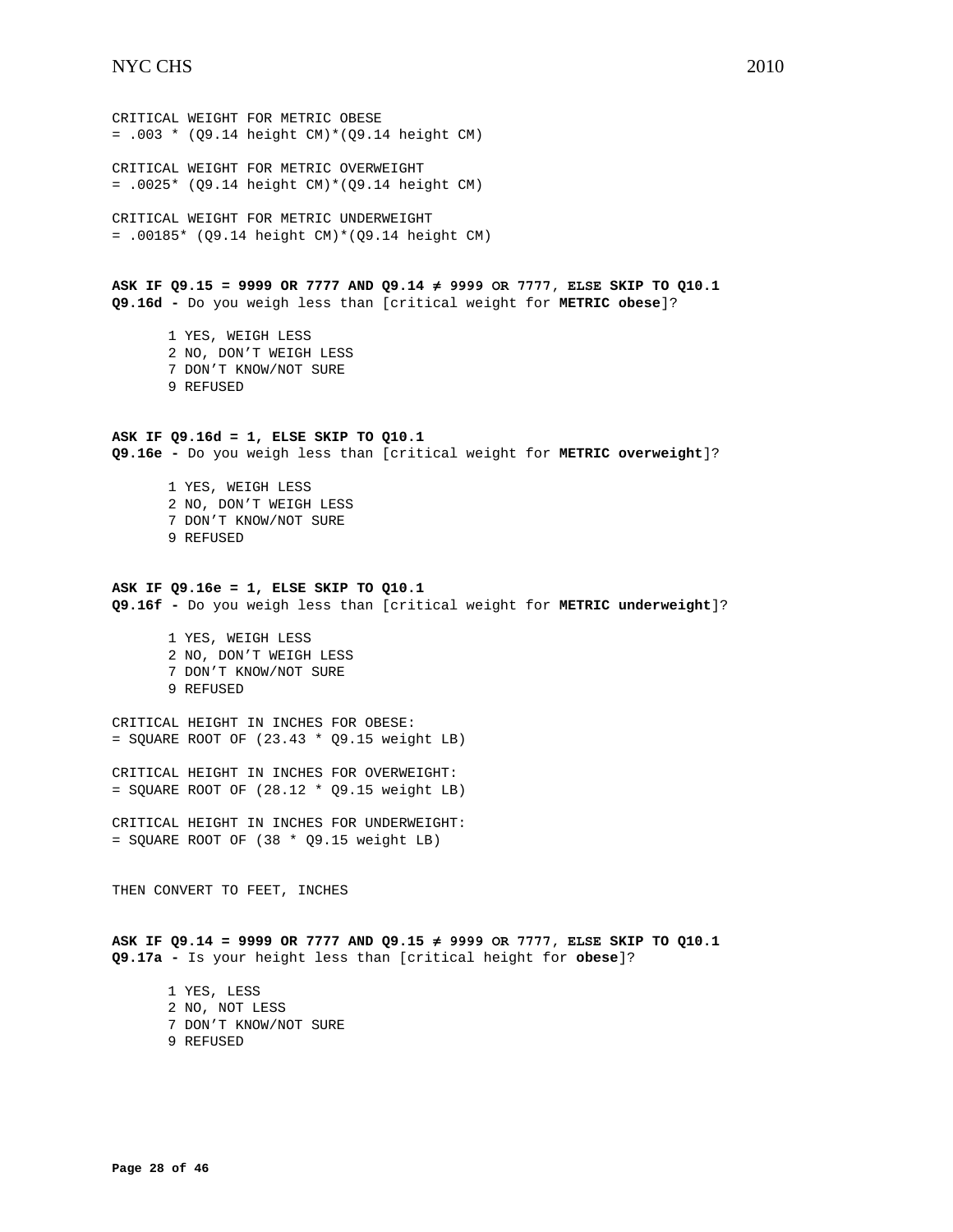**ASK IF Q9.17a = 2, ELSE SKIP TO Q10.1 Q9.17b -** Is your height less than [critical height for **overweight**]? 1 YES, LESS 2 NO, NOT LESS 7 DON'T KNOW/NOT SURE 9 REFUSED **ASK IF Q9.17b = 2, ELSE SKIP TO Q10.1 Q9.17c -** Is your height less than [critical height for **underweight**]? 1 YES, LESS 2 NO, NOT LESS 7 DON'T KNOW/NOT SURE 9 REFUSED CALCULATE CRITICAL HEIGHT FOR METRIC OBESE = SQUARE ROOT OF (333 \* Q9.15 weight KILOS) CALCULATE CRITICAL HEIGHT FOR METRIC OVERWEIGHT = SQUARE ROOT OF (400 \* Q9.15 weight KILOS) CALCULATE CRITICAL HEIGHT FOR METRIC UNDERWEIGHT = SQUARE ROOT OF (540.5 \* Q9.15 weight KILOS) **ASK IF Q9.14 = 9999 OR 7777 AND Q9.15 ≠ 9999 OR 7777, ELSE SKIP TO Q10.1 Q9.17d -** Is your height less than [critical height for **METRIC obese**]? 1 YES, LESS 2 NO, NOT LESS 7 DON'T KNOW/NOT SURE 9 REFUSED

**ASK IF Q9.17d = 2, ELSE SKIP TO Q10.1 Q9.17e -** Is your height less than [critical height for **METRIC overweight**]?

1 YES, LESS 2 NO, NOT LESS 7 DON'T KNOW/NOT SURE 9 REFUSED

**ASK IF Q9.17e = 2, ELSE SKIP TO Q10.1 Q9.17f -** Is your height less than [critical height for **METRIC underweight**]?

1 YES, LESS 2 NO, NOT LESS 7 DON'T KNOW/NOT SURE 9 REFUSED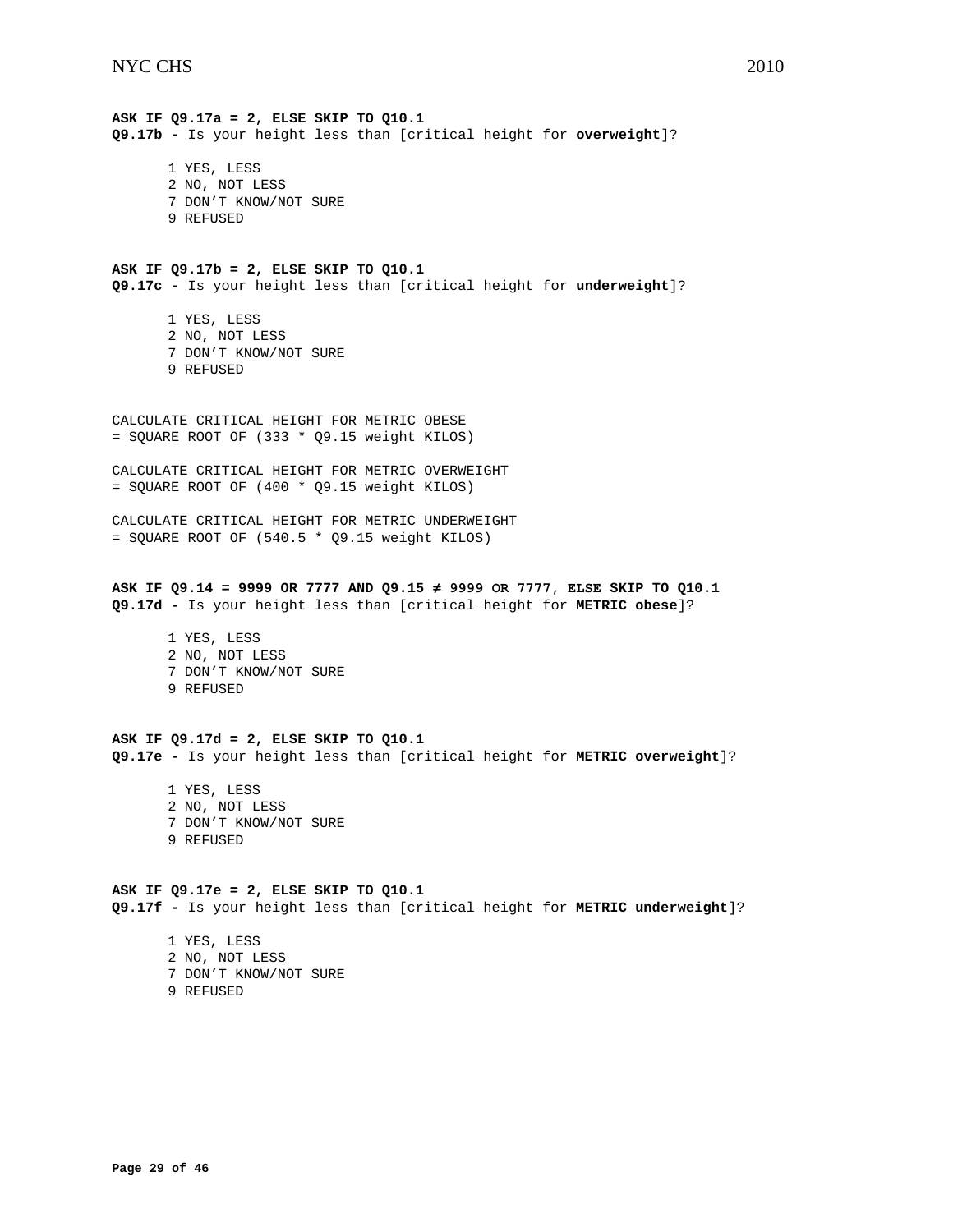**TOBACCO TCNY ASK ALL Q10.1 -** Have you smoked at least 100 cigarettes in your entire life? READ IF NECCESSARY: 100 cigarettes=5 packs. 1 YES 2 NO 7 DON'T KNOW/NOT SURE 9 REFUSED **TCNY ASK IF Q10.1 = 1, ELSE SKIP TO Q11.1 Q10.2 -** Do you now smoke cigarettes every day, some days, or not at all? 1 EVERY DAY 2 SOME DAYS 3 NOT AT ALL 7 DON'T KNOW/NOT SURE 9 REFUSED **ASK IF Q10.2 = 1 Q10.3 -** How many cigarettes on average do you smoke per day? PER DAY [RANGE 1-200] 777 DON'T KNOW/NOT SURE 999 REFUSED **ASK IF Q10.2 = 2 Q10.3a -** On the days that you smoke, how many cigarettes on average do you smoke per day? \_\_\_ PER DAY [RANGE 1-200] 777 DON'T KNOW/NOT SURE 999 REFUSED **ASK IF Q10.2 = 2 AND Q10.3a ≠ 777 OR 999 Q10.3b** - On average, about how many days per month do you smoke? 1\_ \_ DAYS PER MONTH [RANGE 0-30] 2\_ \_ DAYS PER WEEK [RANGE 0-7] 777 DON'T KNOW/NOT SURE 999 REFUSED **ASK IF Q10.2 = 1 OR 2 Q10.4 -** How soon after waking up do you smoke your first cigarette? READ IF NEEDED: 1 Within 5 minutes 2 Within 6-30 minutes 3 Within 31-60 minutes, or 4 More than 1 hour ? 7 DON'T KNOW/NOT SURE 9 REFUSED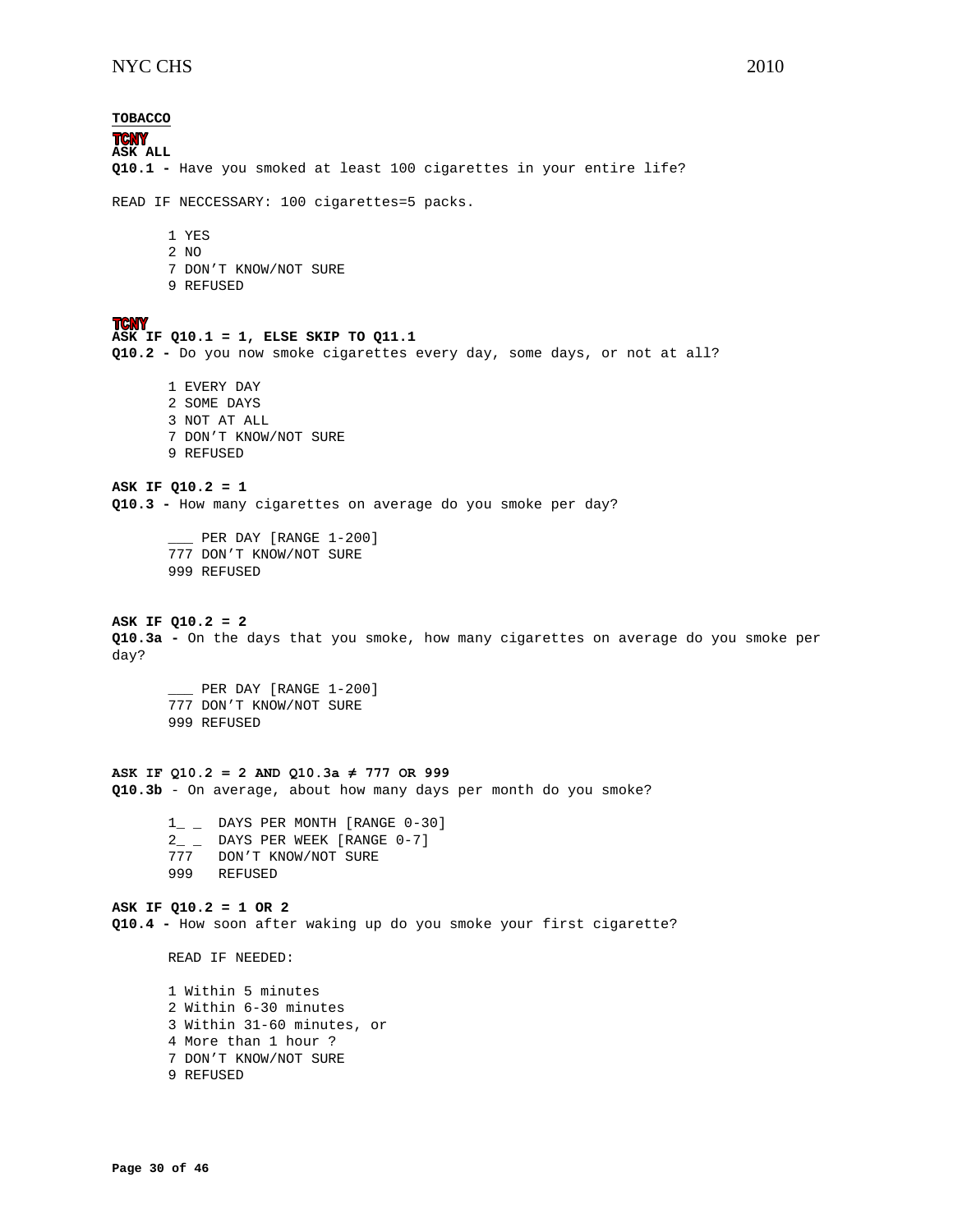### NYC CHS 2010

**ASK IF Q10.2 = 1 OR 2 Q10.5 -** During the past 12 months, have you stopped smoking for 24 hours or longer because you were trying to quit smoking?

1 YES 2 NO 7 DON'T KNOW/NOT SURE 9 REFUSED

### **ASK IF Q10.1 = 1 AND Q10.2 = 3**

**Q10.6 -** About how long has it been since you last smoked cigarettes regularly?

ENTER EITHER WEEKS, MONTHS OR YEARS – NOT MORE THAN ONE. ROUND TO CLOSEST WEEK, MONTH OR YEAR IF NECESSARY. [1 year = 12 months]

1\_\_\_ WEEKS (RANGE 0-52) 2\_\_\_ MONTHS (RANGE 0-12) 3\_\_\_ YEARS (RANGE 0-99) 888 NEVER SMOKED REGULARLY 777 DON'T KNOW/NOT SURE 999 REFUSED

### **CATI Note: Interviewer must enter a number into only one field.**

**ASK IF Q10.2 = 1 or 2 Q10.7 -** In April 2009, the price of cigarettes went up by at least "62 cents a pack". Have you smoked fewer cigarettes since the price went up?

1 YES 2 NO 7 DON'T KNOW/NOT SURE 9 REFUSED

### **ASK IF Q10.6 < 1 YEAR (FORMER SMOKERS WHO QUIT LESS THAN 1 YEAR AGO)**

**Q10.8 –** In April 2009, the price of cigarettes went up by at least "62 cents a pack". Did the change in the price of cigarettes affect your decision to quit smoking?

INTERVIEWER READ IF NEEDED: Did it have any affect on your decision to quit?

INTERVIEWER NOTE: ACCEPT 'YES' EVEN IF R INDICATES MULTIPLE REASONS FOR QUITTING.

1 YES 2 NO 3 QUIT BEFORE APRIL 2009 7 DON'T KNOW/NOT SURE 9 REFUSED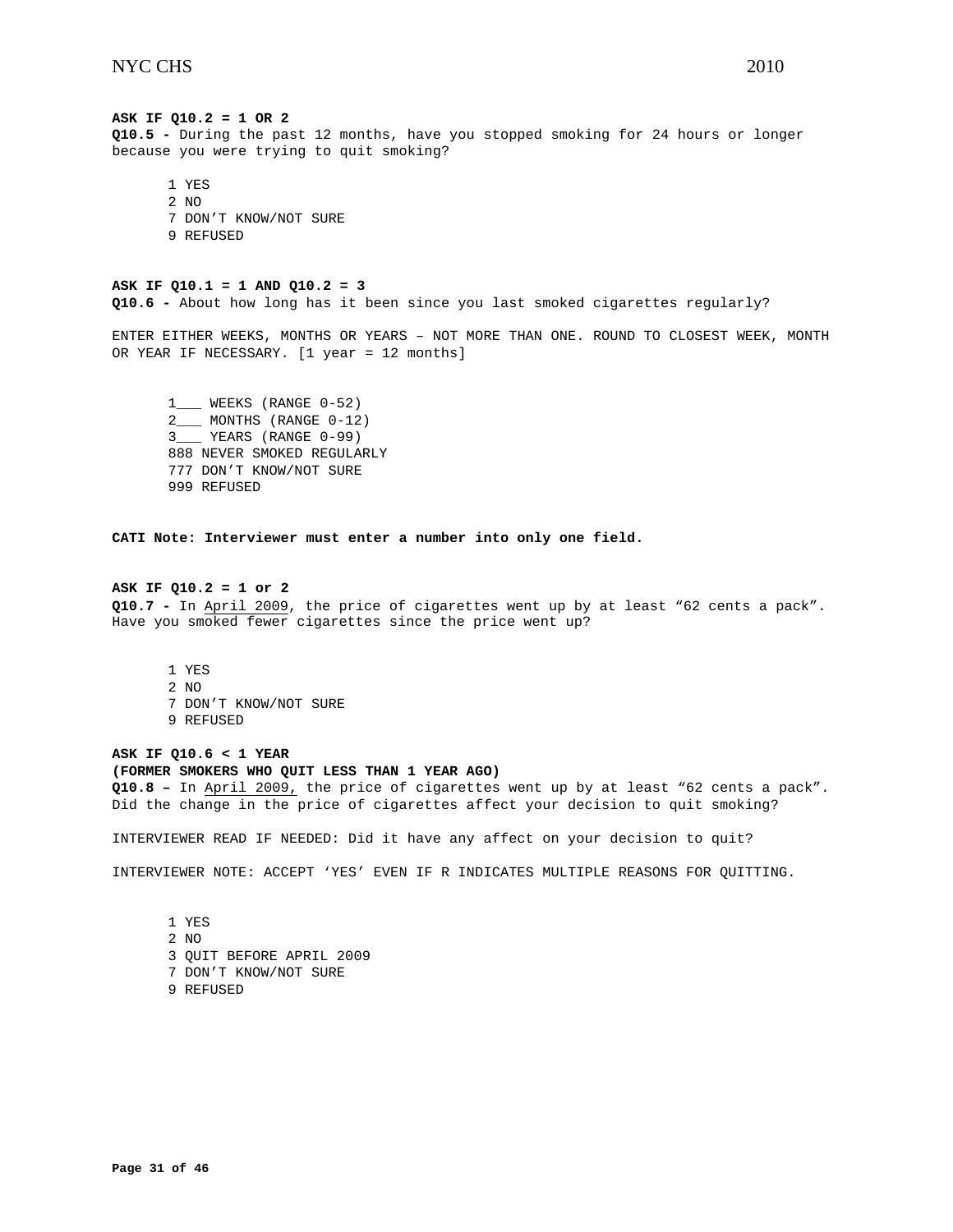**ASK IF Q10.2 = 1 OR 2 (CURRENT SMOKERS) Q10.9** - Was the last cigarette you smoked from a carton, a pack, a single or loosie, bummed or did you roll your own?

1 CARTON **[GO TO Q10.10A]** 2 PACK **[GO TO Q10.10B]** 3 SINGLE/LOOSIE **[GO TO Q10.10C]** 4 BUMMED 5 ROLLED OWN 7 DON'T KNOW/NOT SURE 9 REFUSED

**ASK IF Q10.9 = 1, 2 OR 3 (CURRENT SMOKERS WHO LAST SMOKED A CIGARETTE FROM A CARTON, PACK OR LOOSIE) Q10.10** - How much did you pay for that [ANSWER TO Q10.9]?

DO NOT ROUND – PUT IN EXACT DOLLARS/CENTS

**Q10.10A CARTON:** ENTER PRICE IN DOLLARS AND CENTS

 $\frac{1}{2}$   $\ldots$   $\ldots$  [RANGE 1-120 DOLLARS] 8888 DID NOT PAY FOR CIGARETTES 7777 DON'T KNOW/NOT SURE 9999 REFUSED

**Q10.10B PACK:** ENTER PRICE IN DOLLARS AND CENTS

 $\zeta$ <sub>--</sub>- [RANGE 1-12 DOLLARS] 8888 DID NOT PAY FOR CIGARETTES 7777 DON'T KNOW/NOT SURE 9999 REFUSED

**Q10.10C SINGLE/LOOSIE**: ENTER PRICE IN CENTS

 $\zeta$  \_ \_ \_ \_ [RANGE 1 CENT to 1 DOLLAR] 88 DID NOT PAY FOR CIGARETTES 77 DON'T KNOW/NOT SURE 99 REFUSED

**ASK IF Q10.9 = 1, 2, 0R 3 (CURRENT SMOKERS WHO LAST SMOKED A CIGARETTE FROM A CARTON, PACK OR LOOSIE) Q10.11** - Where did you get that [ANSWER FROM Q10.9]?

01 From a gas station, deli or other store in New York City IF R DOES NOT PICK #1, READ ALL OF THE REMAINING ANSWER CHOICES 02 From another person or on the street in New York City 03 Outside New York City but in New York State 04 In a different state 05 Through the internet or mail 06 Indian Reservation 07 Outside the US 88 Somewhere else (SPECIFY) \_\_\_ 77 DON'T KNOW/NOT SURE 99 REFUSED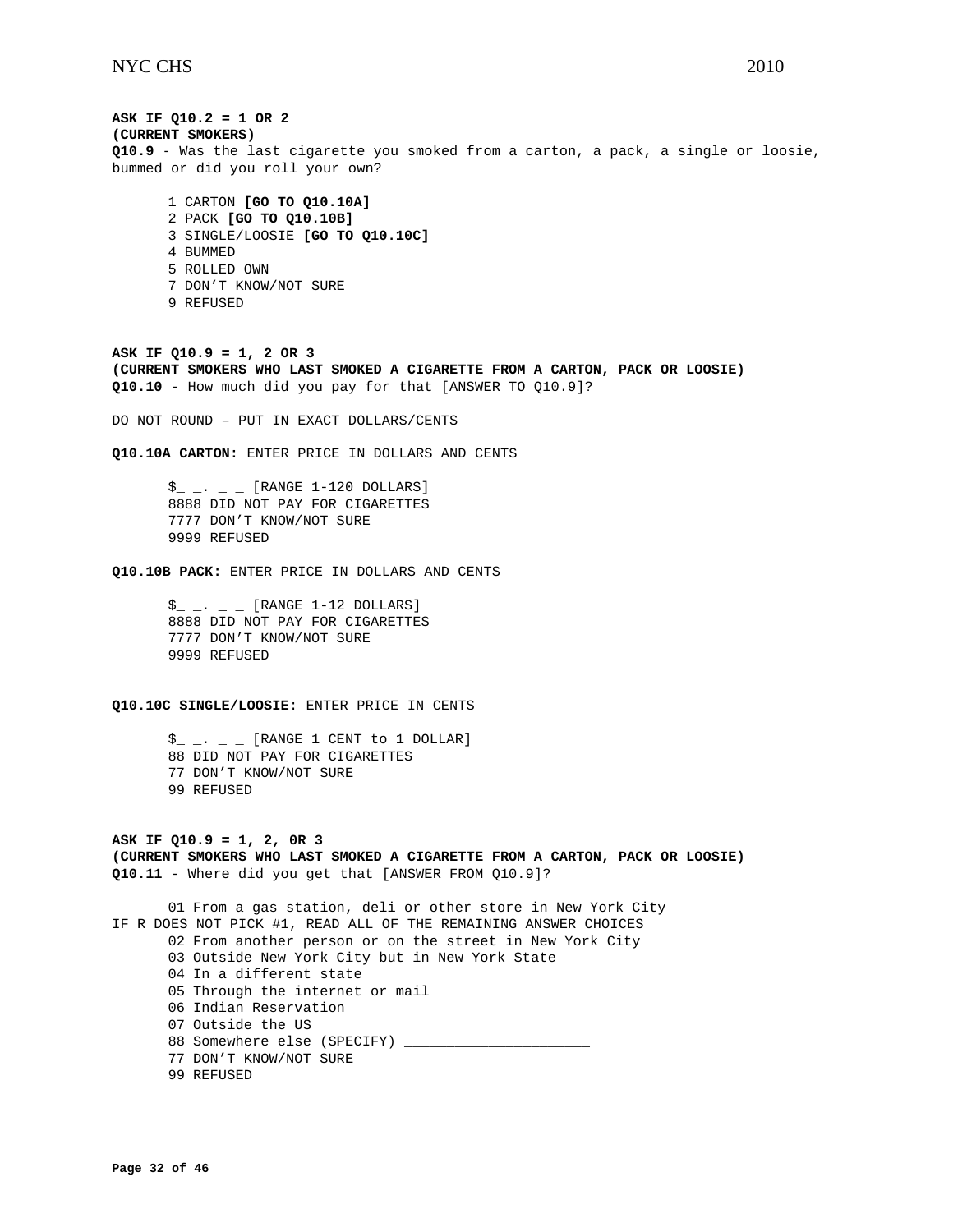**ASK IF Q10.2 = 1, 2 OR Q10.6 < 1 YEAR (CURRENT SMOKERS AND FORMER SMOKERS WHO QUIT LESS THAN 1 YEAR AGO) Q10.12a** - During the last twelve months, did you use any of the following aids to help you quit? **Q10.12a -** A Nicotine patch, nicotine gum, nicotine lozenge, nicotine nasal spray or nicotine inhaler? 1 YES 2 NO 7 DON'T KNOW/NOT SURE 9 REFUSED **ASK IF Q10.12a = 1 Q10.12b –** Where did you get that? 1 Store/pharmacy 2 Online 3 311/New York State Smoker's Quitline 4 Employer or community program 5 Hospital outpatient clinic 6 Personal doctor or health care provider 7 Was given to by friend or family member 8 Other 77 DON'T KNOW/NOT SURE 99 REFUSED **ASK IF Q10.2 = 1, 2 OR Q10.6 < 1 YEAR (CURRENT SMOKERS AND FORMER SMOKERS WHO QUIT LESS THAN 1 YEAR AGO) Q10.13a** - (During the last twelve months did you use) A prescription pill to block the craving of smoking, like Zyban, Bupropion or Chantix? 1 YES 2 NO 7 DON'T KNOW/NOT SURE 9 REFUSED **ASK IF Q10.13a = 1 Q10.13b –** Where did you get that? 1 Personal doctor or health care provider 2 Hospital outpatient clinic 3 Was given to by friend or family member 4 Online 5 Other 77 DON'T KNOW/NOT SURE 99 REFUSED

**ASK IF Q10.2 = 1, 2 OR Q10.6 < 1 YEAR (CURRENT SMOKERS AND FORMER SMOKERS WHO QUIT LESS THAN 1 YEAR AGO) Q10.14 -** (During the last twelve months did you use) Individual, telephone or group counseling advice.

1 Yes 2  $N<sub>0</sub>$ 7 DON'T KNOW/NOT SURE 9 Refused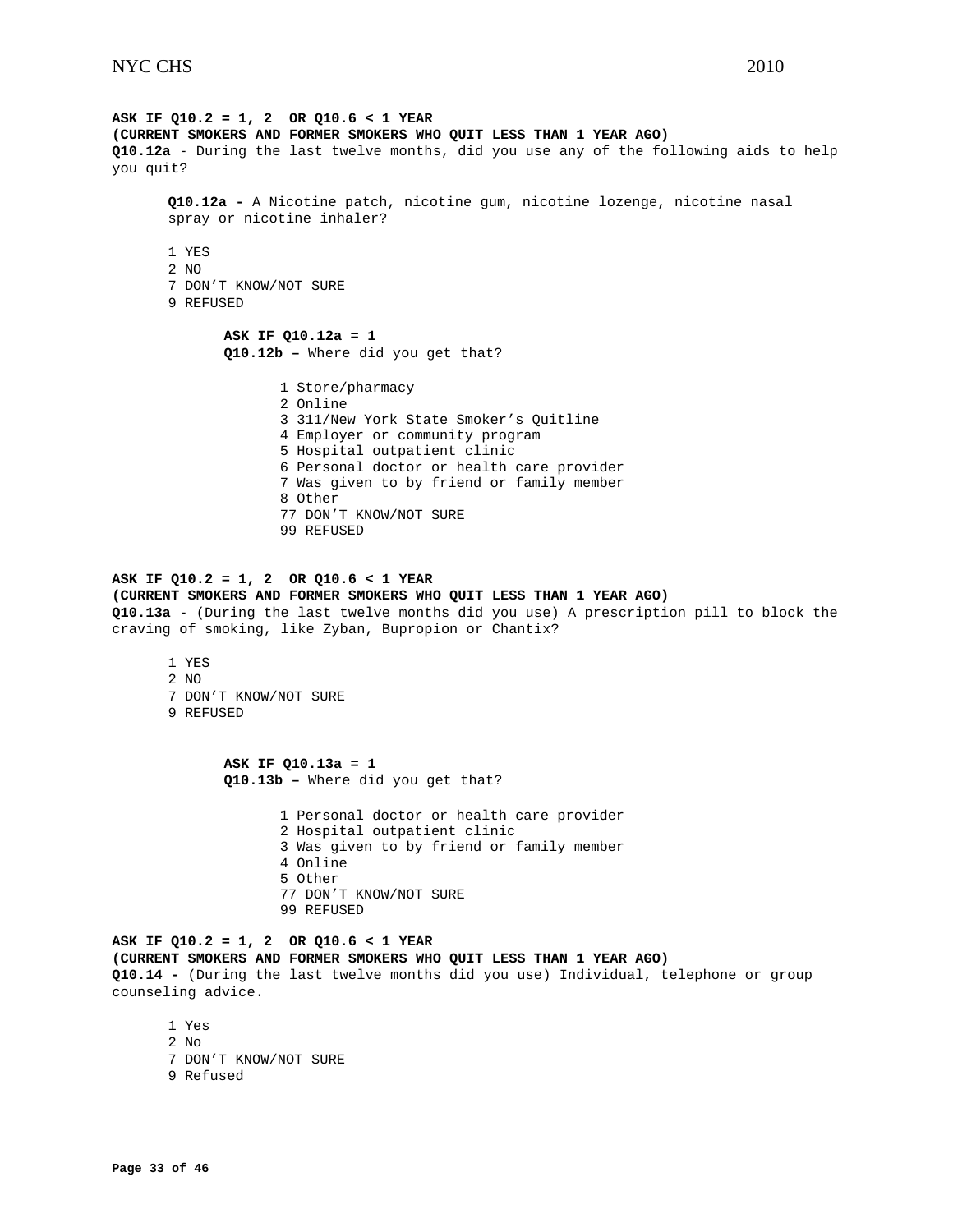**ASK IF Q10.2 = 1, 2 OR Q10.6 < 1 YEAR (CURRENT SMOKERS AND FORMER SMOKERS WHO QUIT LESS THAN 1 YEAR AGO) Q10.15. -** (During the last twelve months did you use)Internet forums or online support groups? 1 YES 2 NO

- 7 DON'T KNOW/NOT SURE 9 REFUSED
- **ASK IF Q10.2 = 1, 2 OR Q10.6 < 1 YEAR**

**(CURRENT SMOKERS AND FORMER SMOKERS WHO QUIT LESS THAN 1 YEAR AGO)** 

**Q10.16 -** During the last 12 months, has a doctor, nurse, or other health professional advised you to quit smoking?

- 1 YES
- 2 NO
- 7 DON'T KNOW/NOT SURE
- 9 REFUSED

### **SECOND HAND SMOKE**

### **ASK ALL**

**Q11.1 -** Does anyone (READ IF Q10.2 = 1 OR 2: else) who lives in your household smoke regularly?

1 YES 2  $N<sub>O</sub>$ 7 DON'T KNOW/NOT SURE 9 REFUSED

**ASK ALL Q11.2** - When you are at home, how often are you around people when they are smoking? All of the time, most of the time, only occasionally, or never?

1 ALL OF THE TIME 2 MOST OF THE TIME 3 ONLY OCCASIONALLY 4 NEVER 7 DON'T KNOW/NOT SURE 9 REFUSED

**ASK ALL Q11.3** - Which statement best describes the rules about smoking inside your home?

READ IF NECESSARY: Exclude smoking in outside areas such balconies and patios

READ ALL ANSWER CHOICES:

1 Smoking is not allowed anywhere inside your home 2 Smoking is allowed in some places or at some times 3 Smoking is allowed anywhere inside the home, OR 4 There are no rules about smoking inside the home. 7 DON'T KNOW/NOT SURE 9 REFUSED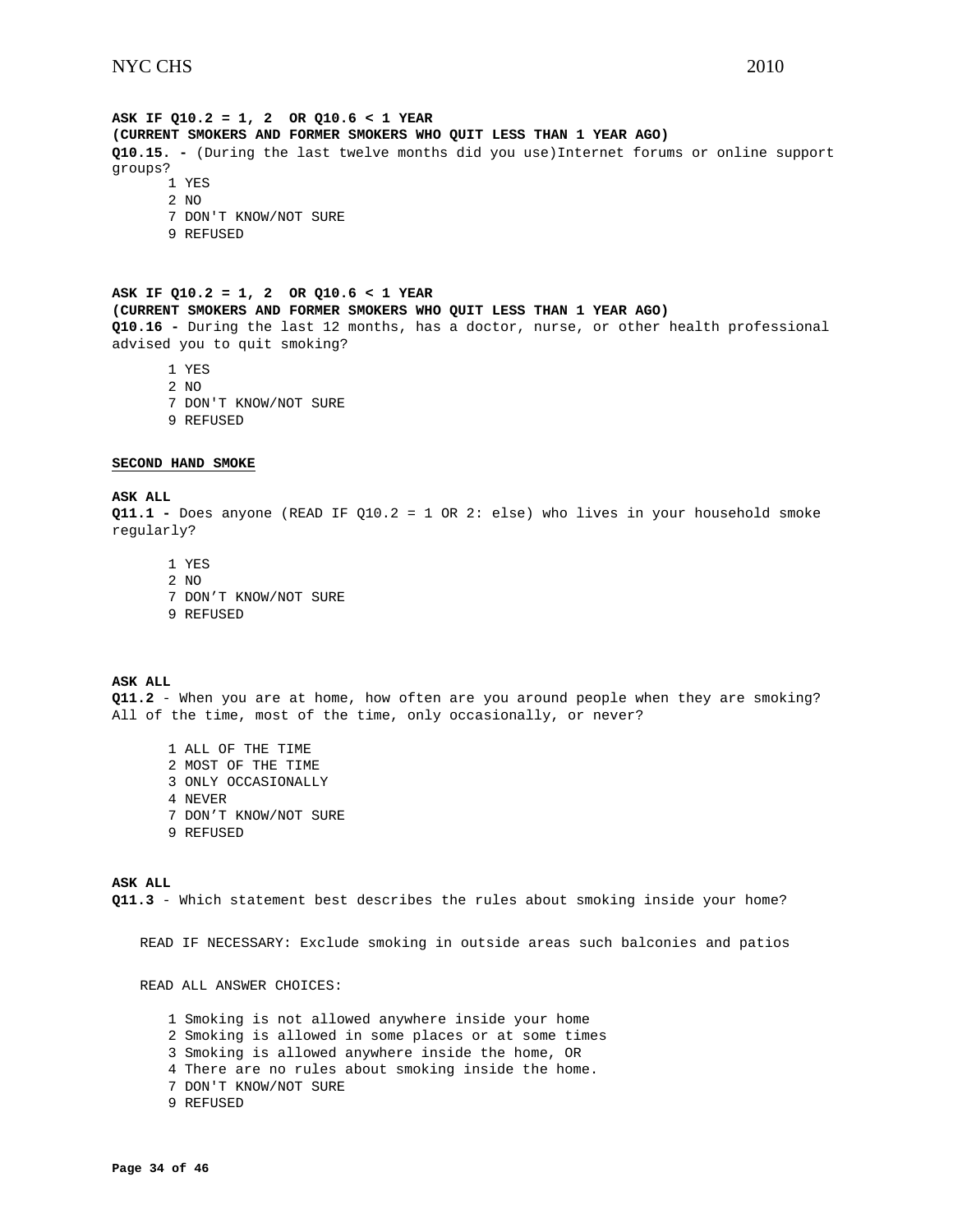### **IMMUNIZATIONS**

**READ: The next few questions are about flu vaccinations. First I will ask you about seasonal flu vaccinations and then I will ask you about vaccinations for Novel H1N1 also called Swine Flu. Again, these first questions are about seasonal flu.**

**ASK ALL**

**Q12.1 -** During the past 12 months, have you had a flu shot in your arm or a flu vaccine that was sprayed in your nose?

IF NEEDED: This question is only asking about SEASONAL or regular flu, not H1N1 or Swine Flu

1 YES 2 NO 7 DON'T KNOW/NOT SURE 9 REFUSED

### **ASK IF Q12.1 = 1**

**Q12.2 -** Did you have a flu shot in your arm or a flu vaccine that was sprayed in your nose between the dates of September 1, 2009, and March 31, 2010?

1 YES 2 NO 7 DON'T KNOW/NOT SURE 9 REFUSED

**READ:** Now I will ask you about the Novel H1N1 Influenza virus, also called Swine Flu. This is different from the seasonal flu that I just asked you about.

#### **ASK ALL**

**Q12.3** – Since October 2009, have you been vaccinated against H1N1, also called Swine Flu, by getting a shot in your arm or having a vaccine that was sprayed in your nose?

1 YES 2 NO 7 DON'T KNOW/NOT SURE 9 REFUSED

**ASK IF Q12.3 = 2 Q12.4 -** Did you try to get a vaccination for H1N1, but could not get it because it was not available?

1 YES 2 NO 7 DON'T KNOW/NOT SURE 9 REFUSED

### **ASK ALL**

**Q12.5** - Have you ever had a pneumonia shot? This shot is usually given only once or twice in a person's lifetime and is different from a flu shot. It is also called the pneumococcal vaccine.

1 YES

2 NO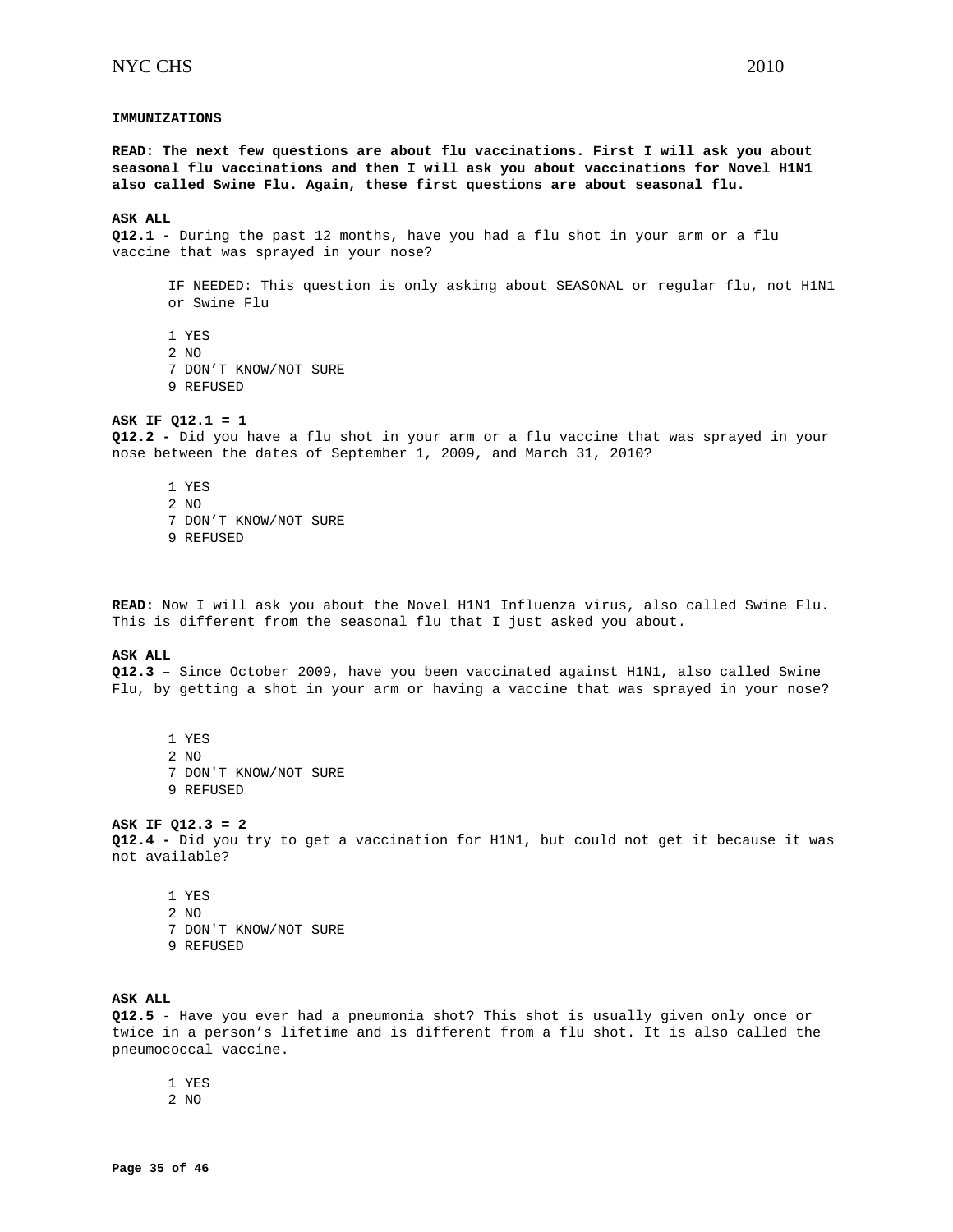7 DON'T KNOW/NOT SURE 9 REFUSED

### **CANCER**

**SCREEN: Now I will ask you some questions about cancer screenings.**

#### **ASK IF Q9.2 = 2, ELSE SKIP TO Q13.3**

**Q13.1 -** A mammogram is an x-ray of each breast to look for breast cancer. Have you ever had a mammogram?

1 YES 2  $N<sub>O</sub>$ 7 DON'T KNOW/NOT SURE 9 REFUSED

### **ASK IF Q13.1 = 1, ELSE SKIP TO Q13.3**

**Q13.2 -** How long has it been since your last mammogram?

READ IF NEEDED

1 Less than 12 months ago 2 1 year ago but less than 2 years ago 3 2 years ago but less than 3 years ago 4 3 years ago but less than 5 years ago, or 5 5 or more years ago ? 7 DON'T KNOW/NOT SURE 9 REFUSED

### **ASK IF Q9.2 = 2, ELSE SKIP TO Q13.5**

**Q13.3** - A Pap smear is a test for cancer of the cervix. Have you ever had a Pap smear?

1 YES 2 NO 7 DON'T KNOW/NOT SURE 9 REFUSED

### **ASK IF Q13.3 = 1, ELSE SKIP TO Q13.5**

**Q13.4 –** How long has it been since your last pap smear?

READ IF NEEDED

1 Less than 12 months ago 2 1 year ago but less than 2 years ago 3 2 years ago but less than 3 years ago 4 3 years ago but less than 5 years ago, or 5 5 or more years ago ? 7 DON'T KNOW/NOT SURE 9 REFUSED

### **TCNY**

**ASK IF Q9.1 >=45 (OR Q9.1a = 1 OR 2), ELSE SKIP TO Q14.1**

**Q13.5 -** A colonoscopy [KOH-LUH-NOS-KUH-PEE] is an exam in which a tube is inserted in the rectum to view the bowel for signs of cancer or other health problems. Have you ever had a colonoscopy?

READ IF NEEDED: A colonoscopy involves examination of the entire colon, and usually involves taking medicine to make you have many watery stools the night before the exam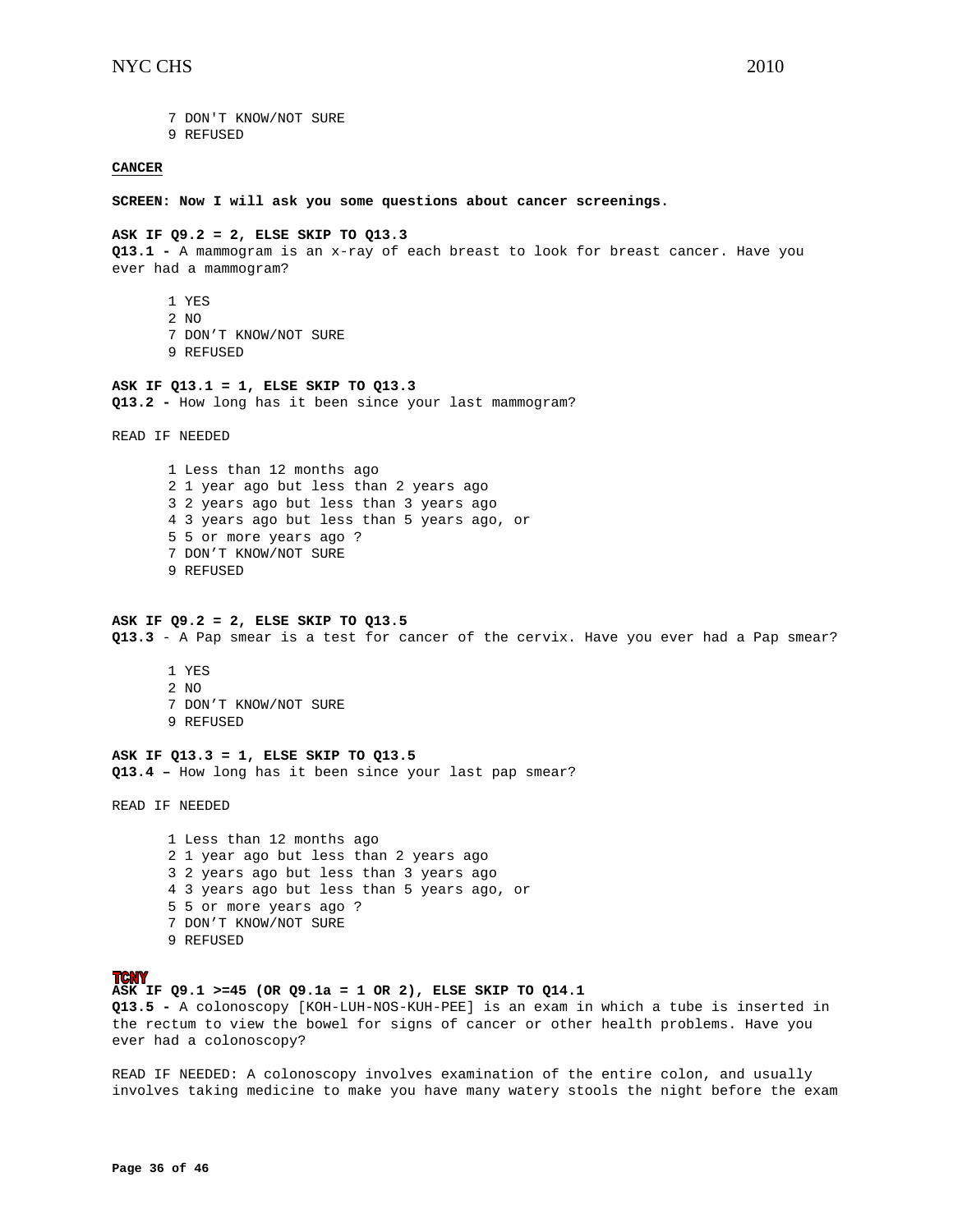and getting medicine through a needle in the arm to make you sleepy during the procedure.

1 YES 2 NO 7 DON'T KNOW/NOT SURE 9 REFUSED

**TCNY**<br>ASK IF Q13.5 = 1 **Q13.6 -** When was your most recent colonoscopy [KOH-LUH-NOS-KUH-PEE] performed?

READ IF NEEDED

1 Less than 1 year ago 2 1 year ago but less than 5 years ago 3 5 years ago but less than 10 years ago, or 4 10 or more years ago ? 7 DON'T KNOW/NOT SURE 9 REFUSED

### **HIV TESTING**

**SCREEN: Now I am going to ask you about HIV testing. Do NOT count any test you might have had as a part of a blood donation.**

**ASK ALL**

**Q14.1 -** Have you had an HIV test in the last 12 months?

1 YES 2 NO 7 DON'T KNOW/NOT SURE 9 REFUSED

### **TCNY**

**ASK IF Q14.1 NE 1**

**Q14.2** - Have you ever had an HIV test?

- 1 YES
- 2 NO
- 7 DON'T KNOW/NOT SURE
- 9 REFUSED

### **ASK ALL**

**Q14.3 –** In the past 12 months has a doctor, nurse or other health professional recommended that you have an HIV test?

- 1 YES 2 NO
- 7 DON'T KNOW/NOT SURE
- 9 REFUSED

### **SEXUAL BEHAVIOR**

**SCREEN: The next few questions are about your sexual behavior. Again, your answers are strictly confidential and you don't have to answer any question you don't want to.**

**WOMEN ONLY:**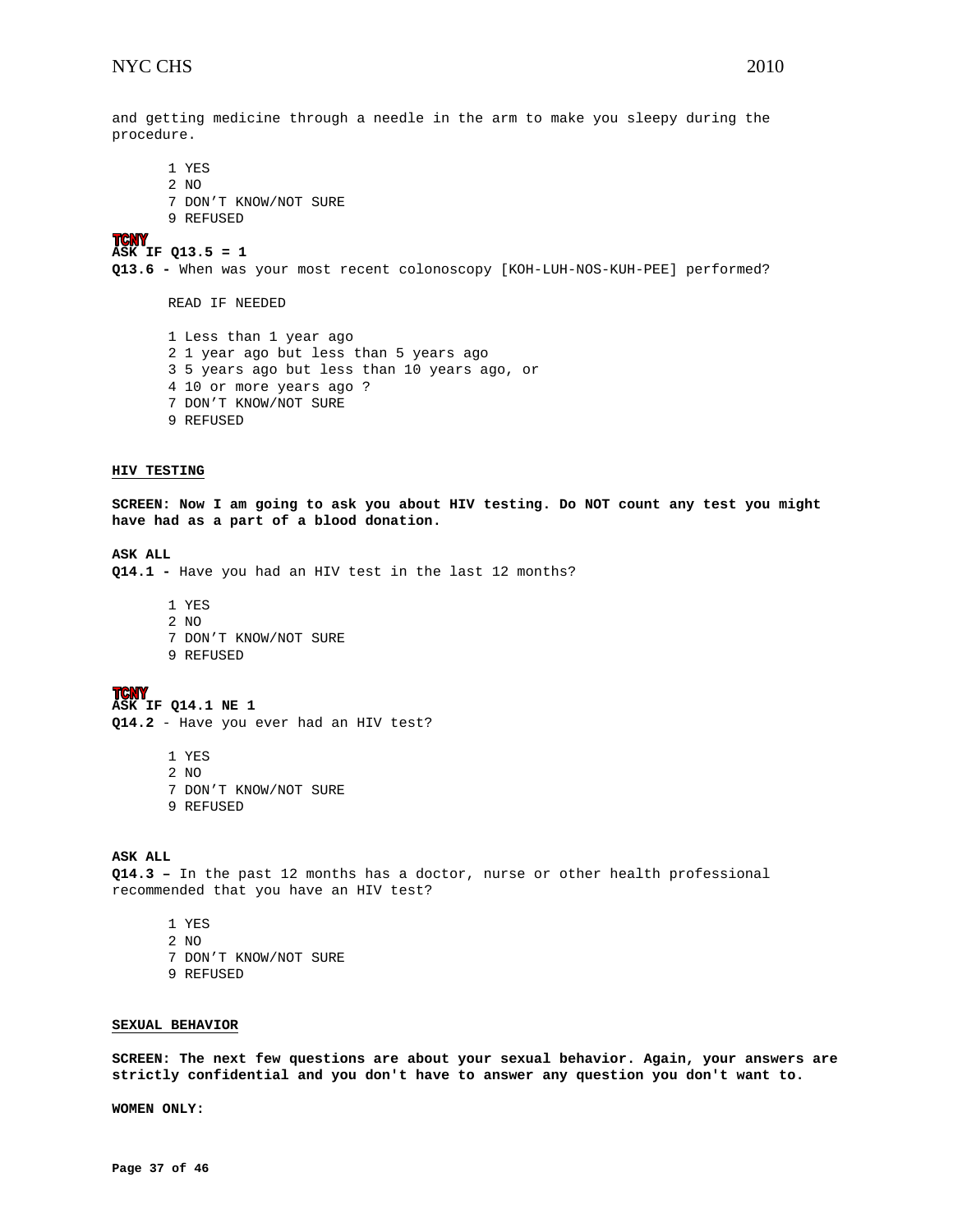### **ASK IF Q9.2 = 2, ELSE SKIP TO Q15.1m (ASK ALL WOMEN)**

**Q15.1f -** During the past 12 months, with how many men have you had sex? By sex we mean oral, vaginal or anal sex, but not masturbation.

\_\_\_ NUMBER [CATI RANGE 0 - 499]

777 DON'T KNOW/NOT SURE 999 REFUSED

### **ASK IF Q15.1f > 0 AND NOT 777 OR 999, ELSE SKIP TO Q15.3f**

**Q15.2f -** The last time you had sex, did you use a condom?

IF ASKED: This includes the "female condom"

IF ASKED: This is the last time you had sex with a man.

1 YES 2 NO 7 DON'T KNOW/NOT SURE 9 REFUSED

### **ASK IF Q15.2f = 1**

**Q15.2af –** What brand of condom did you use?

IF ASKED: This includes the "female condom"

READ IF NEEDED:

- 1 NYC Condom
- 2 Durex
- 3 Trojan
- 4 Lifestyles
- 5 Another brand of condom (INCLUDING: ROUGH RIDER, BEYOND SEVEN, KIMONO OR OTHER)
- 6 Female Condom
- 7 DON'T KNOW/NOT SURE
- 9 REFUSED

### **ASK IF Q9.2 = 2 (ASK ALL WOMEN)**

**Q15.3f -** During the past 12 months, with how many women have you had sex?

READ IF NEEDED: By sex we mean oral, vaginal or anal sex, but not masturbation.

\_\_\_ NUMBER [CATI RANGE 0 - 499]

777 DON'T KNOW/NOT SURE 999 REFUSED

### **ASK IF Q15.3f = 0**

**Q15.4f -** Have you ever had sex with a woman?

READ IF NEEDED: By sex we mean oral, vaginal or anal sex, but not masturbation.

1 YES 2 NO 7 DON'T KNOW/NOT SURE 9 REFUSED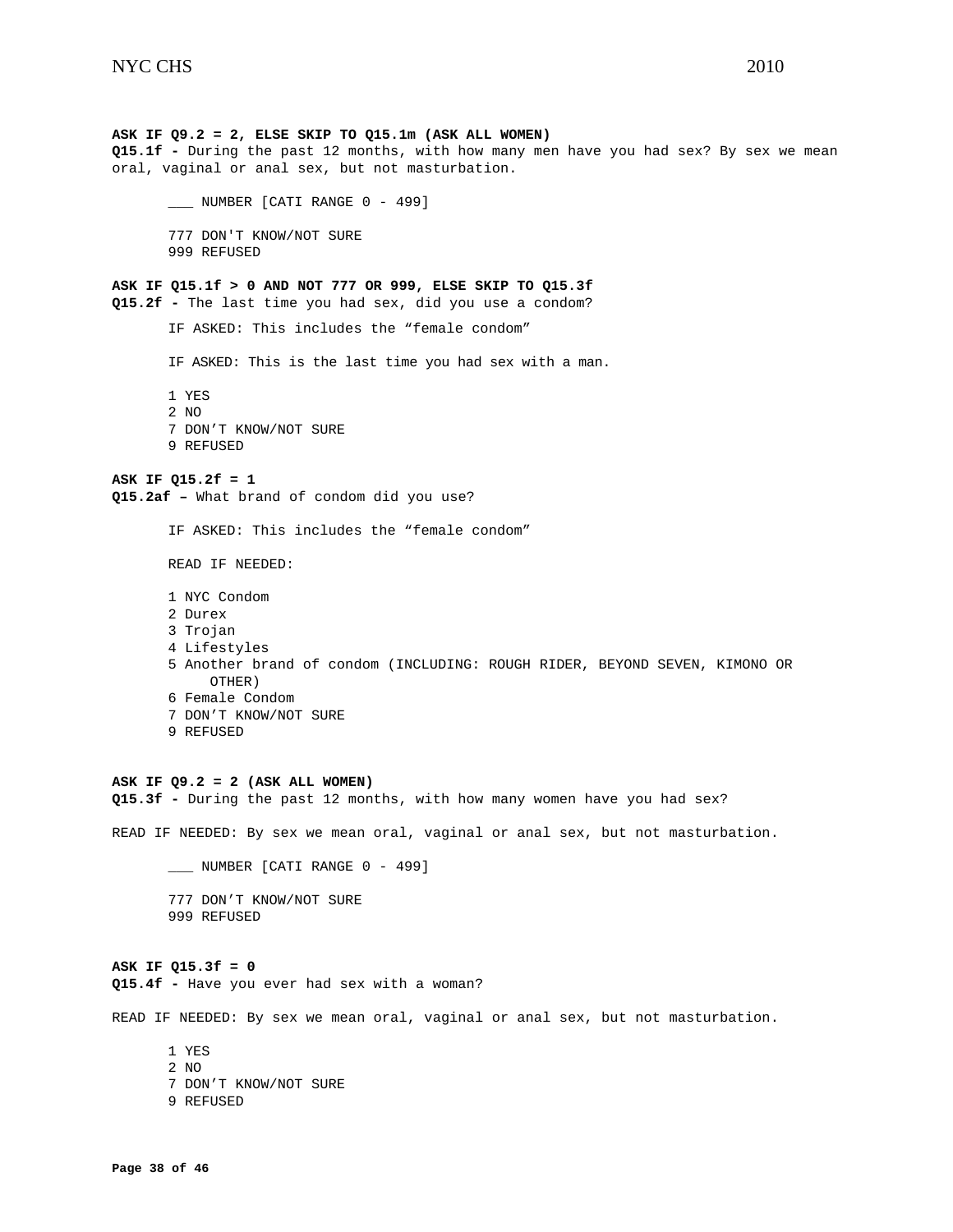### **ASK IF Q15.1f > 0 AND NOT 777 OR 999**

**Q15.5f** - In the past 12 months, have you had anal sex?

READ IF NEEDED: By anal sex, we mean having your partner put his penis in your rectum.

- 1 YES
- 2 NO
- 7 DON'T KNOW/NOT SURE
- 9 REFUSED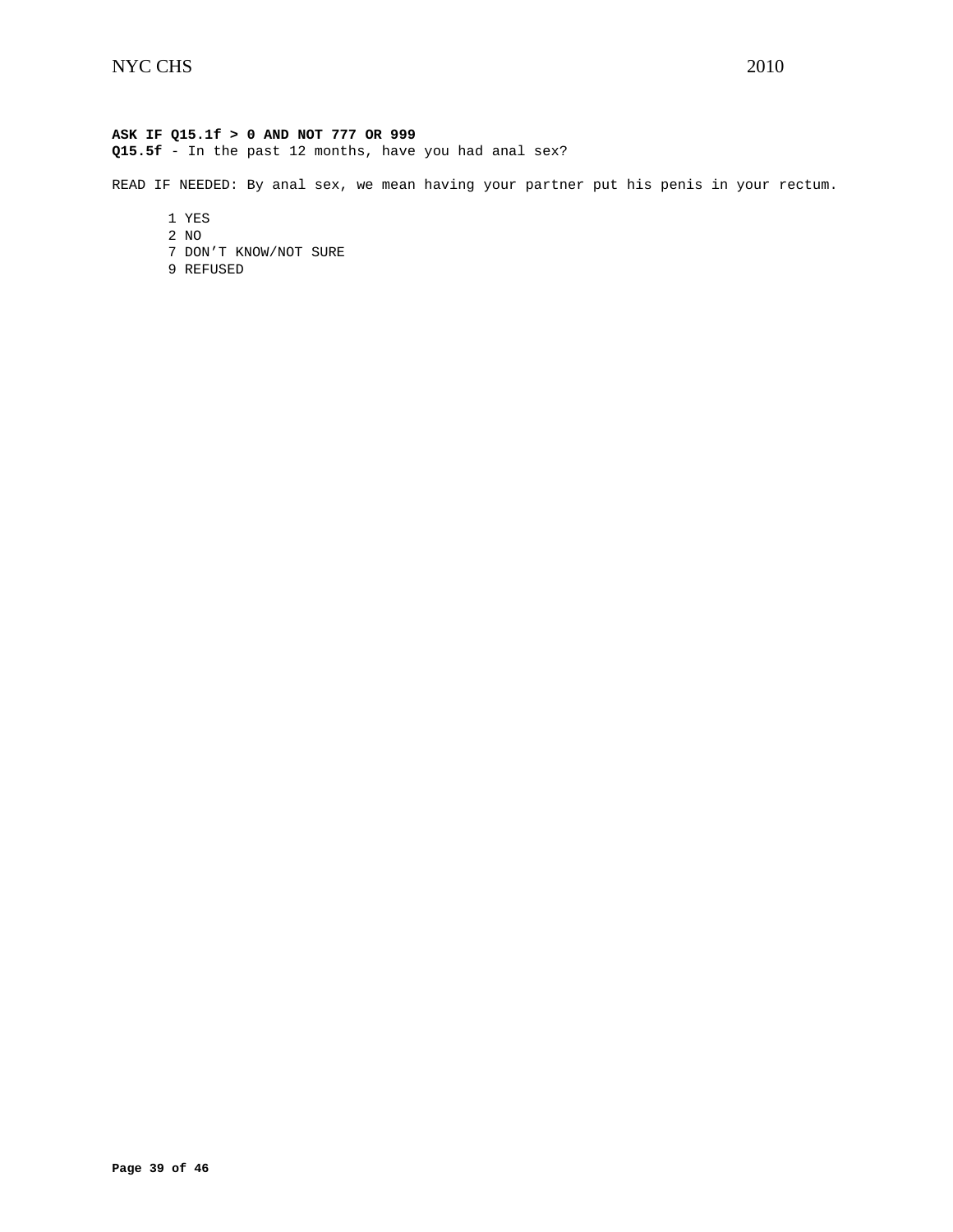### **ASK IF Q15.5f = 1, ELSE SKIP TO Q16.1**

**Q15.6f** - In the past 12 months, when you have had anal sex have you or your partner used a condom? Every time, some of the time, or never?

1 EVERY TIME 2 SOME OF THE TIME 3 NEVER 7 DON'T KNOW/NOT SURE 9 REFUSED

### **SEXUAL BEHAVIOR**

**MEN ONLY:**

### **ASK IF Q9.2 = 1, ELSE SKIP TO Q16.1 (ASK ALL MEN)**

**Q15.1m -** During the past 12 months, with how many women have you had sex? By sex we mean oral, vaginal or anal sex, but not masturbation.

\_\_\_ NUMBER [CATI RANGE 0 - 499] RECORD 777 FOR DON'T KNOW/NOT SURE RECORD 999 FOR REFUSED

### **ASK IF Q9.2 = 1 (ASK ALL MEN)**

**Q15.2m -** During the past 12 months, with how many men have you had sex?

READ IF NEEDED: By sex we mean oral or anal sex, but not masturbation.

\_\_\_ NUMBER [CATI RANGE 0 - 499] 777 DON'T KNOW/NOT SURE 999 REFUSED

### **ASK IF Q15.2m = 0, ELSE SKIP TO Q15.4m**

**Q15.3m -** Have you ever had sex with a man?

READ IF NEEDED: By sex we mean oral or anal sex, but not masturbation.

1 YES 2 NO 7 DON'T KNOW/NOT SURE 9 REFUSED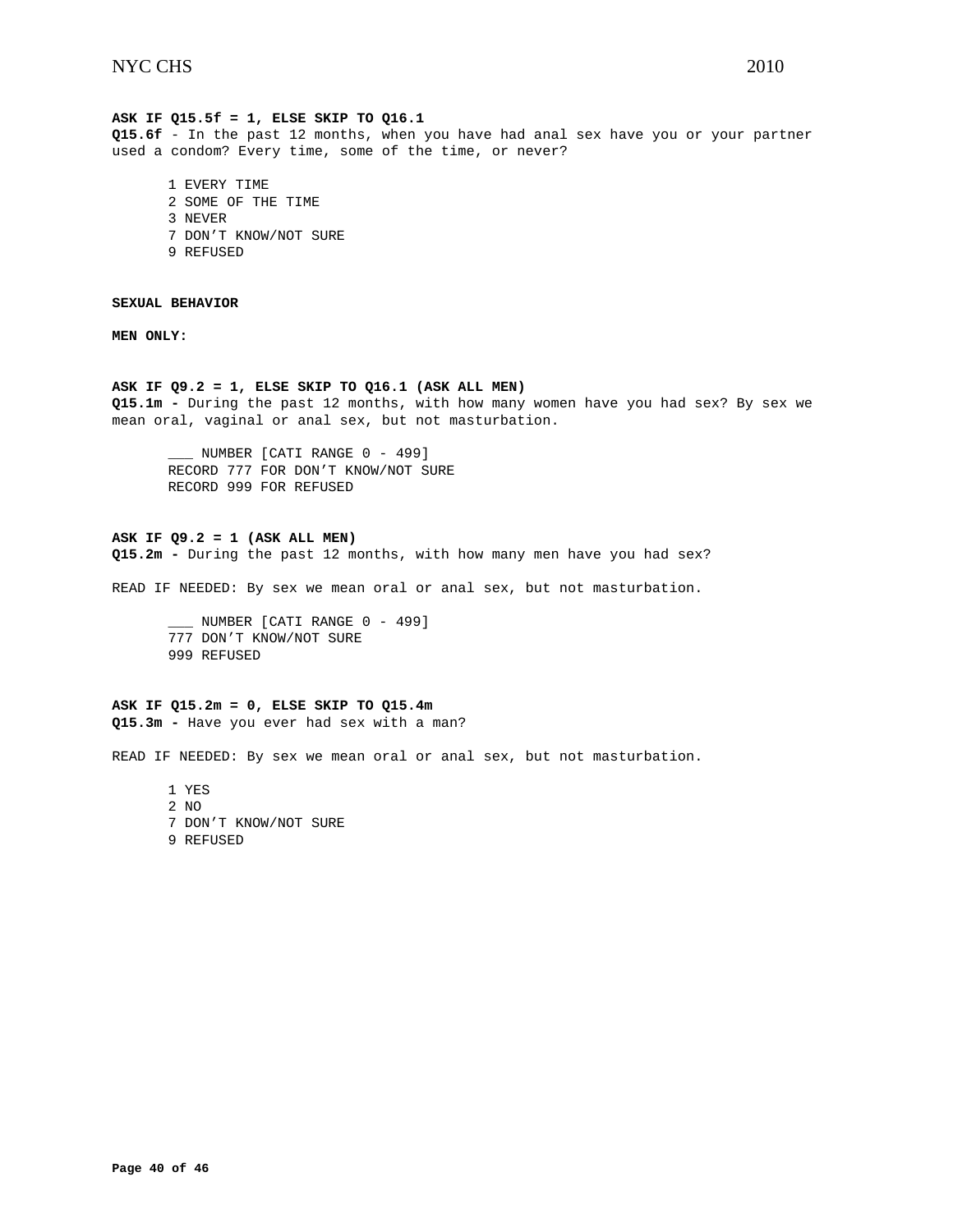**ASK IF Q15.2m >0 and NOT 777,999 (Only Gay or Bisexual Men who were active in past 12 months), ELSE SKIP TO Q15.5m Q15.4m** - The last time you had sex with a man, did you use a condom? IF ASKED : This includes the "female condom" 1 YES 2  $N<sub>O</sub>$ 3 [VOLUNTEERED] DIDN'T HAVE ANAL SEX 7 DON'T KNOW/ NOT SURE 9 REFUSED **ASK IF Q15.4m = 1 (Only Gay or Bisexual Men who were active in past 12 months) Q15.4am -** What brand of condom did you use? IF ASKED: This includes the "female condom" IF ASKED: This is the last time you had sex with a man. READ IF NEEDED: 1 NYC Condom 2 Durex 3 Trojan 4 Lifestyles 5 Another brand of condom (INCLUDING: ROUGH RIDER, BEYOND SEVEN, KIMONO OR OTHER) 6 Female Condom 7 DON'T KNOW/NOT SURE 9 REFUSED **ASK IF (Q15.1m >0 AND Q15.1m <500, AND (Q15.2m = 0 AND (Q15.3m = 2,7 OR 9)) OR ((Q15.1m >0 AND Q15.1m <500) AND (Q15.2m = 777 OR Q15.2m = 999)), ELSE SKIP TO Q15.6m (Only heterosexual males with no bisexual history) Q15.5m -** The last time you had sex, did you use a condom? IF ASKED : This includes the "female condom" 1 YES 2  $N<sub>O</sub>$ 7 DON'T KNOW/NOT SURE 9 REFUSED **ASK IF Q15.5m = 1 (Only heterosexual males with no bisexual history) Q15.5am -** What brand of condom did you use? IF ASKED: This includes the "female condom" READ IF NEEDED: 1 NYC Condom 2 Durex 3 Trojan 4 Lifestyles 5 Another brand of condom (INCLUDING: ROUGH RIDER, BEYOND SEVEN, KIMONO OR OTHER) 6 Female Condom 7 DON'T KNOW/NOT SURE 9 REFUSED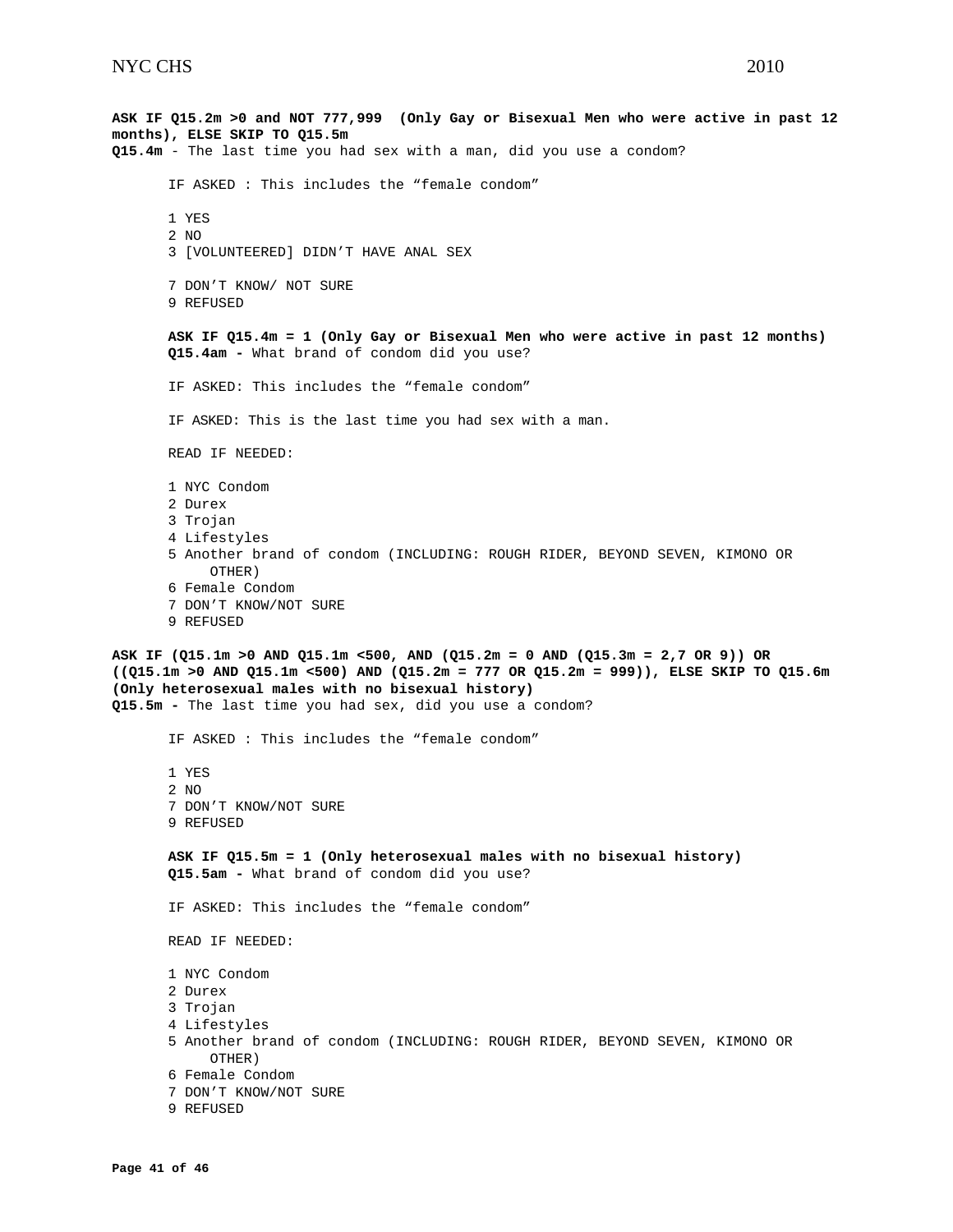## NYC CHS 2010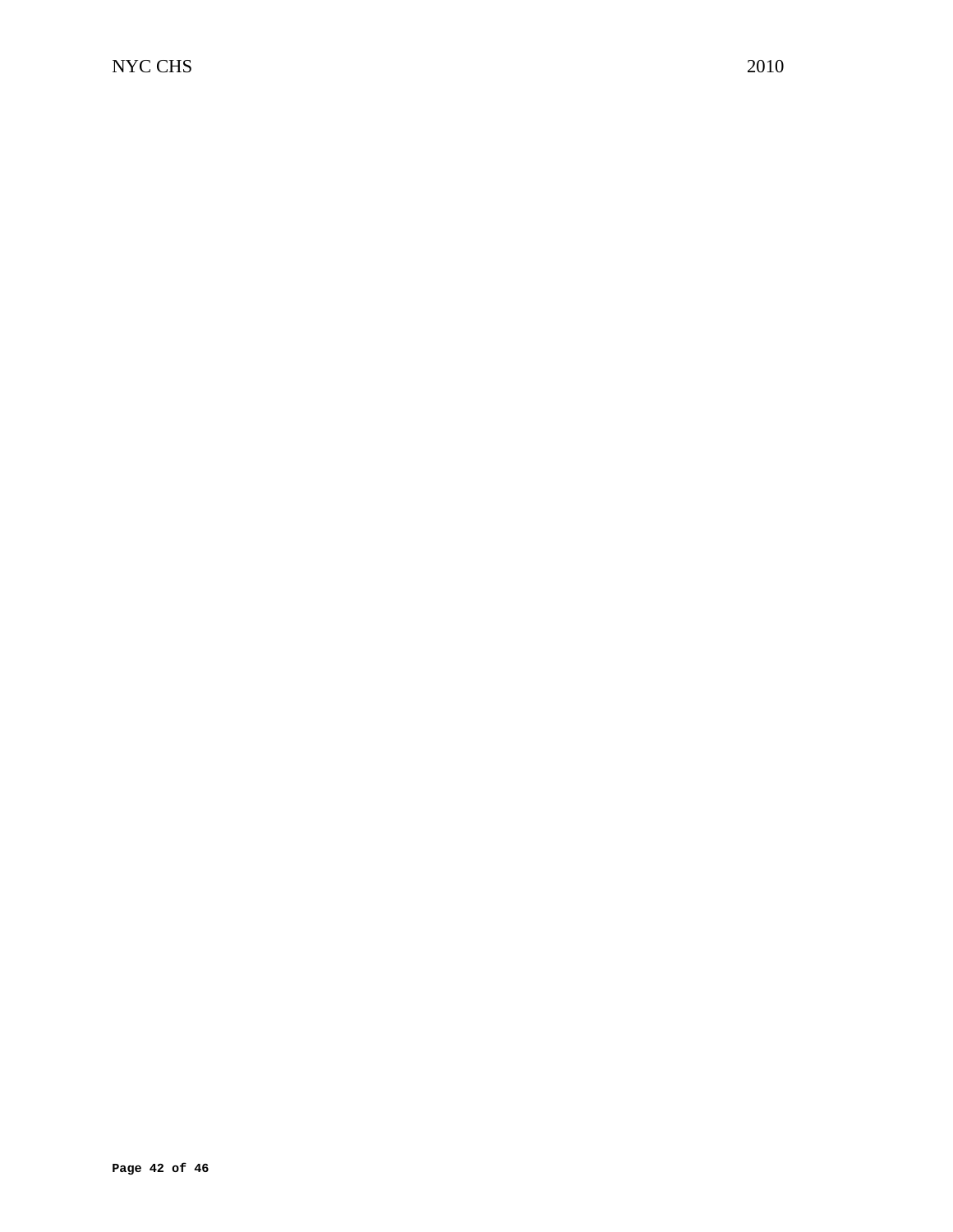**ASK IF Q15.1m > 0 AND NOT 777 OR 999, AND Q15.2m > 0 AND NOT 777 OR 999, OR Q15.3m = 1 (Only bisexual men active with a woman in past 12 months) ELSE SKIP TO Q15.7 Q15.6m -** The last time you had sex with a woman, did you use a condom? IF ASKED : This includes the "female condom" 1 YES 2  $N<sub>O</sub>$ 7 DON'T KNOW/NOT SURE 9 REFUSED **ASK IF Q15.6m = 1 (Only bisexual men active with a woman in past 12 months) Q15.6am -** What brand of condom did you use? IF ASKED: This includes the "female condom" IF ASKED: This is the last time you had sex with a woman. READ IF NEEDED: 1 NYC Condom 2 Durex 3 Trojan 4 Lifestyles 5 Another brand of condom (INCLUDING: ROUGH RIDER, BEYOND SEVEN, KIMONO OR OTHER) 6 Female Condom 7 DON'T KNOW/NOT SURE 9 REFUSED TCh **ASK IF Q15.1m OR Q15.2m > 0 AND NOT 777 OR 999 Q15.7m** - In the past 12 months, have you had anal sex? READ IF NEEDED: (IF Q15.1m>0 AND Q15.2m=0) By anal sex, we mean putting your penis in your partner's rectum. (IF Q15.2m>0 AND Q15.1m>=0) By anal sex, we mean putting your penis in your partner's rectum or having your partner put his penis in your rectum. 1 YES 2 NO 7 DON'T KNOW/NOT SURE 9 REFUSED **TCNY ASK IF Q15.7m = 1 Q15.8m** - In the past 12 months, when you have had anal sex have you or your partner used a condom? Every time, some of the time, or never? 1 EVERY TIME 2 SOME OF THE TIME 3 NEVER 7 DON'T KNOW/NOT SURE 9 REFUSED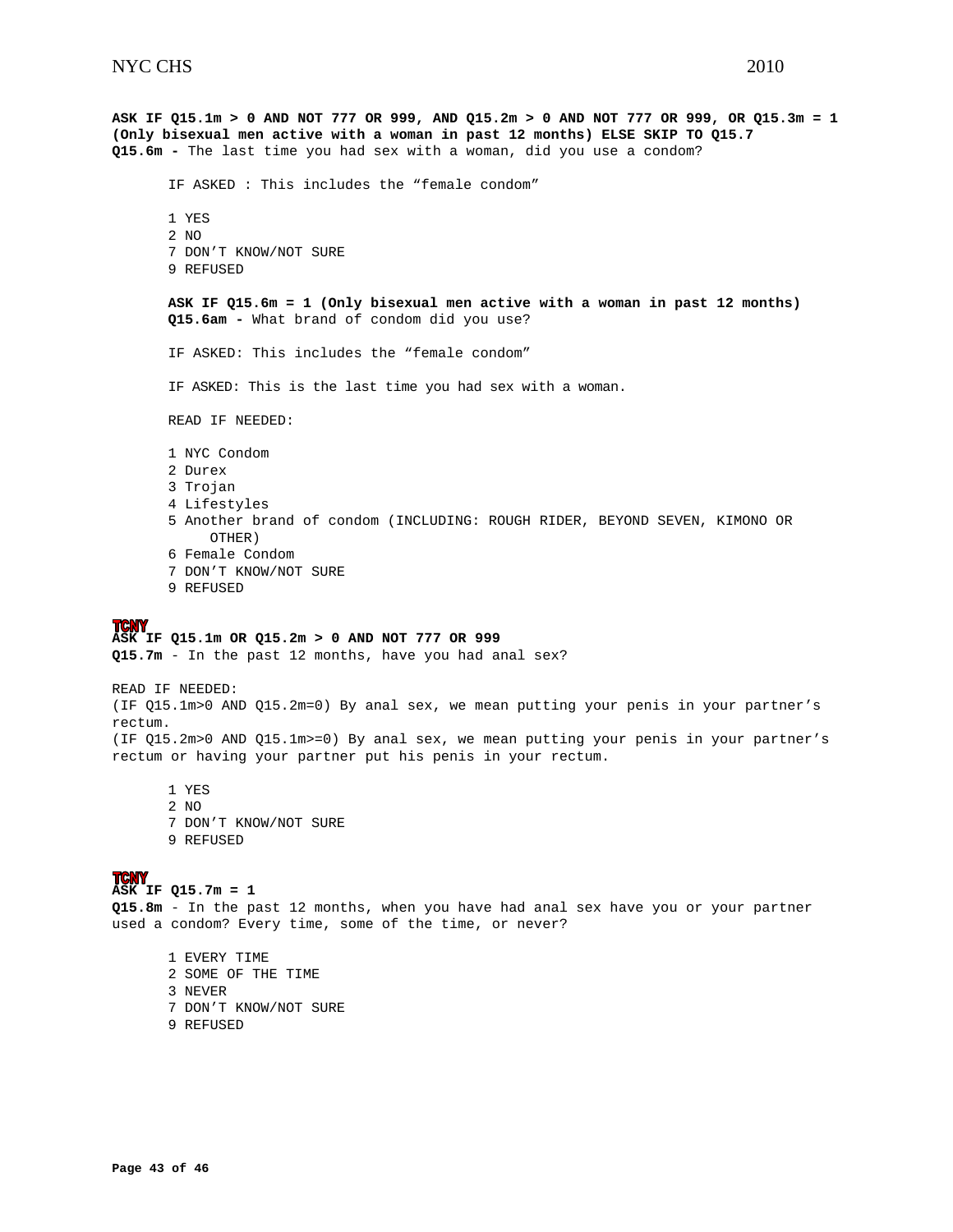### **ALCOHOL**

### **SCREEN: Now a few questions about alcohol.**

#### **TCNY ASK ALL**

**Q16.1** - A drink of alcohol is 1 can or bottle of beer, 1 glass of wine, 1 can or bottle of wine cooler, 1 cocktail, or 1 shot of liquor. During the past 30 days, how many days per week or per month did you have at least 1 drink of any alcoholic beverage?

1 \_\_ DAYS PER WEEK [RANGE 1-7] 2 \_\_ DAYS IN PAST 30 [RANGE 1-30]

888 NO DRINKS IN THE PAST 30 DAYS 777 DON'T KNOW/NOT SURE 999 REFUSED

**CATI Note: Only allow one field to be entered.**

### **TCNY**

### **ASK IF Q16.1 > 0 BUT NOT 77 OR 99**

**Q16.2** - On the days when you drank, about how many drinks did you drink on average?

INTERVIEWER: ROUND UP. 1/2 A DRINK CODE AS "1 DRINK"

- \_\_ NUMBER OF DRINKS [RANGE OF 1-50 WITH A MINIMUM OF 1 DRINK] 77 DON'T KNOW/NOT SURE 99 REFUSED
- 

### **TCMV**

### **ASK IF Q16.1 > 0 BUT NOT 77 OR 99**

**Q16.3** -Considering all types of alcoholic beverages, how many times during the past 30 days did you have 5 or more drinks on one occasion?

\_\_ NUMBER OF TIMES [CATI RANGE 0 -50] 77 DON'T KNOW/NOT SURE 99 REFUSED

### **TELEPHONE MODULE**

**SCREEN: And now, because this is a telephone survey I need to ask you a few more questions about your telephone usage. These questions are only asked for statistical purposes.**

### **ASK ALL**

**Q17.1 -** Do you have more than one telephone number in your household? Do NOT include cell phones or numbers that are only used by a computer or fax machine.

INTERVIEWER NOTE: Cordless telephones should be counted as landline telephones.

1 YES  $2 NQ$ 7 DON'T KNOW/NOT SURE 9 REFUSED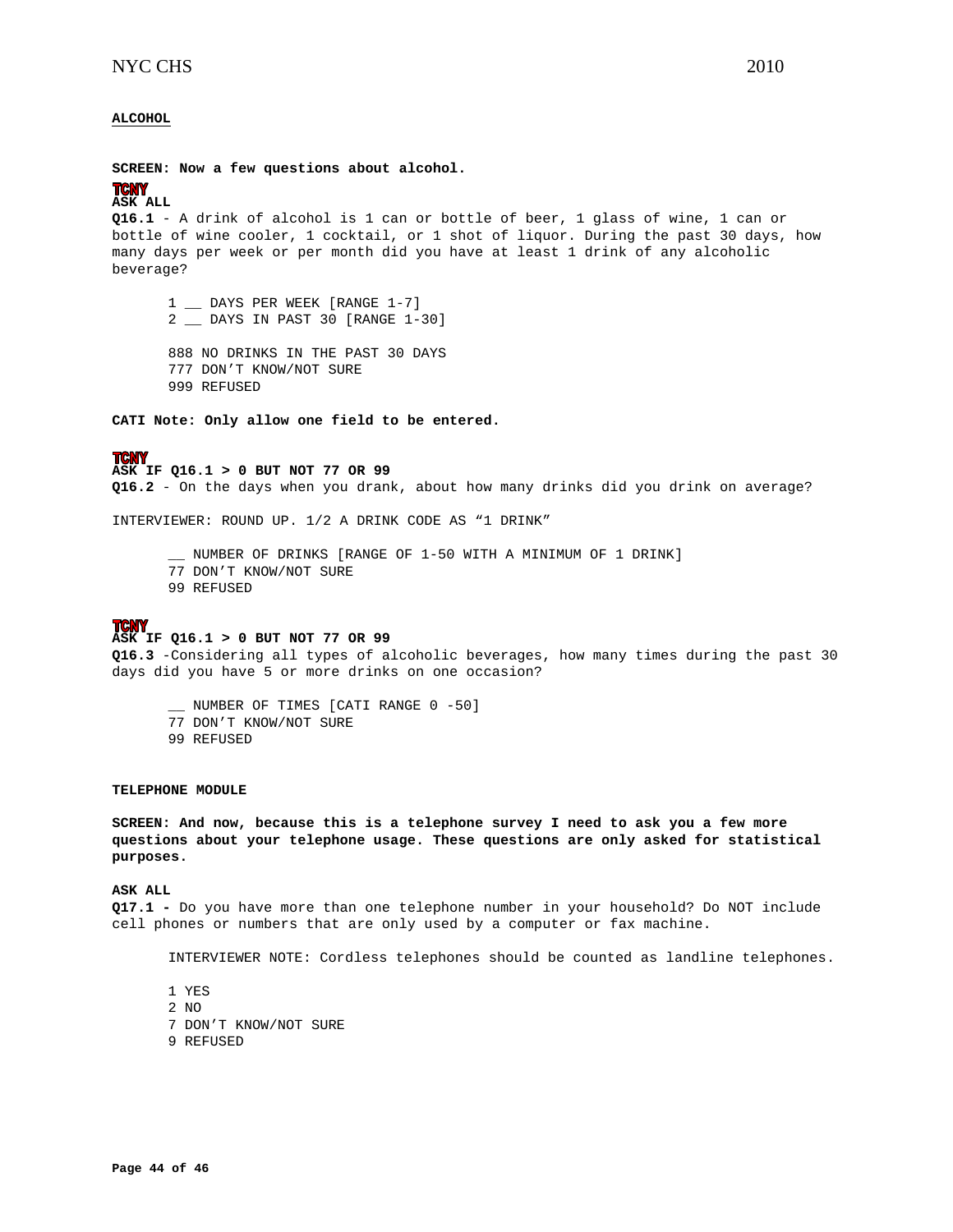**ASK ALL Q17.2 -** During the past 12 months, has your household been without telephone service for 1 week or more? Do NOT include interruptions of telephone service because of weather or natural disasters. 1 YES 2 NO 7 DON'T KNOW/NOT SURE 9 REFUSED **ASK ALL Q17.3** - Do you have a cell phone for personal use? Please include cell phones if they are used for any personal use. 1 YES 2 NO 7 DON'T KNOW/NOT SURE 9 REFUSED **ASK IF Q17.3=2 Q17.3a -** Do you share a cell phone for personal use with other adults? 1 YES 2 NO 7 DON'T KNOW/NOT SURE

- 9 REFUSED
- 

**RECRUITMENT TEXT FOR SODIUM FOLLOW UP STUDY**

### **CLOSING:**

Thank you for participating in this important research. If you have any additional questions about this survey, would like survey results, or have further questions about your rights in this study, I can provide you with the appropriate telephone numbers. If you would like more information on where you could go to get help with a health problem, I can also give you the number for the Health Department's helpline.

Would you like any of these phone numbers?

**IF YES:** Which number would you like? 1 MORE INFORMATION ABOUT THE SURVEY OR SURVEY RESULTS-READ: You can call the principal investigator at 212-788-9310.

2 INFORMATION ABOUT PARTICIPANTS RIGHTS READ: You can call the Institutional Review Board Chairperson at 212- 788-4483.

3 INFORMATION ABOUT A HEALTH PROBLEM NOT RELATED TO THE SURVEY READ: You can call the Health Department helpline at 311.

Thanks again for completing the survey. **Terminate.**

<sup>1</sup> YES 2 NO